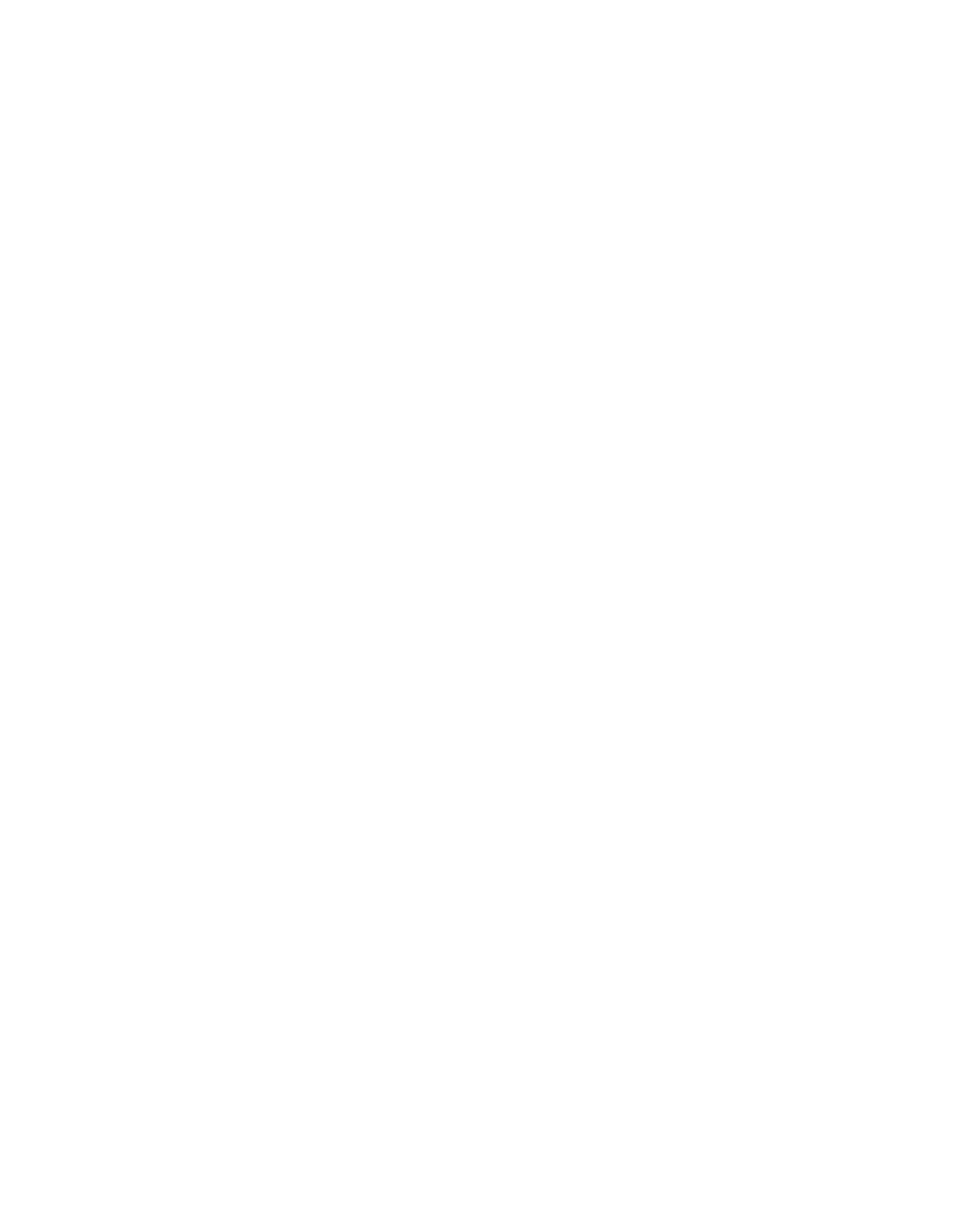# **Civil Court Of the City of New York 2006**

# **FERN A. FISHER**

Administrative Judge

#### **JACK BAER** Chief Clerk

## **DEPUTY CLERKS**

**ERNESTO BELZAGUY** First Deputy Chief Clerk **MYLES McKENNA** Deputy Chief Clerk

**JOSEPH GEBBIA** Deputy Chief Clerk Small Claims

#### **SUPERVISING JUDGES**

**HON. LAURA DOUGLAS** Bronx County - Civil Court

**HON. HOWARD SHERMAN** Bronx County - Housing Court

**HON. KAREN B. ROTHENBERG** Kings County

**HON. MARTIN SHULMAN** New York County- Civil Court

**HON. JEREMY S. WEINSTEIN** Queens County

**HON. ERNEST CAVALLO** New York County - Housing Court

**HON. PHILIP S. STRANIERE** Richmond County

#### **CLERKS OF THE COUNTY**

**JOSEPH MONASTRA** Bronx County

**MARY LEE ANDRONACO** New York County

> **LORRAINE KENNY** Richmond County

**STEWART FEIGEL** Kings County

**THOMAS TOUHEY** Queens County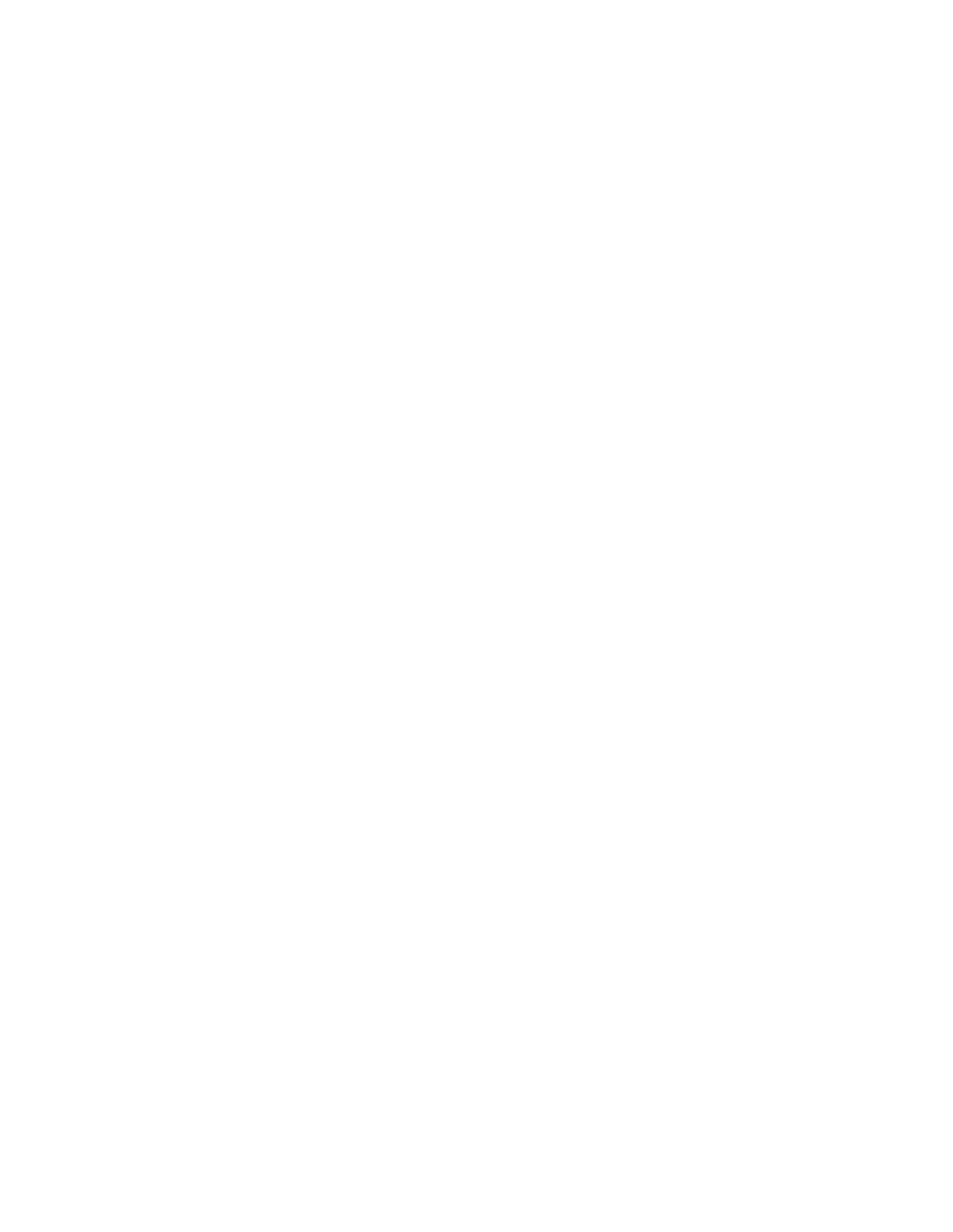# **CONTENTS**

| <b>PREFACE</b>                                      |
|-----------------------------------------------------|
|                                                     |
|                                                     |
|                                                     |
|                                                     |
|                                                     |
|                                                     |
|                                                     |
|                                                     |
|                                                     |
|                                                     |
|                                                     |
|                                                     |
|                                                     |
|                                                     |
|                                                     |
|                                                     |
| Community Law Day Community Law Day                 |
|                                                     |
|                                                     |
| Interactive Voice Telephone Response System  23     |
|                                                     |
|                                                     |
| Responding to the World Trade Center Disaster  25   |
|                                                     |
| Creation of Civil Court Audio-visual Department  25 |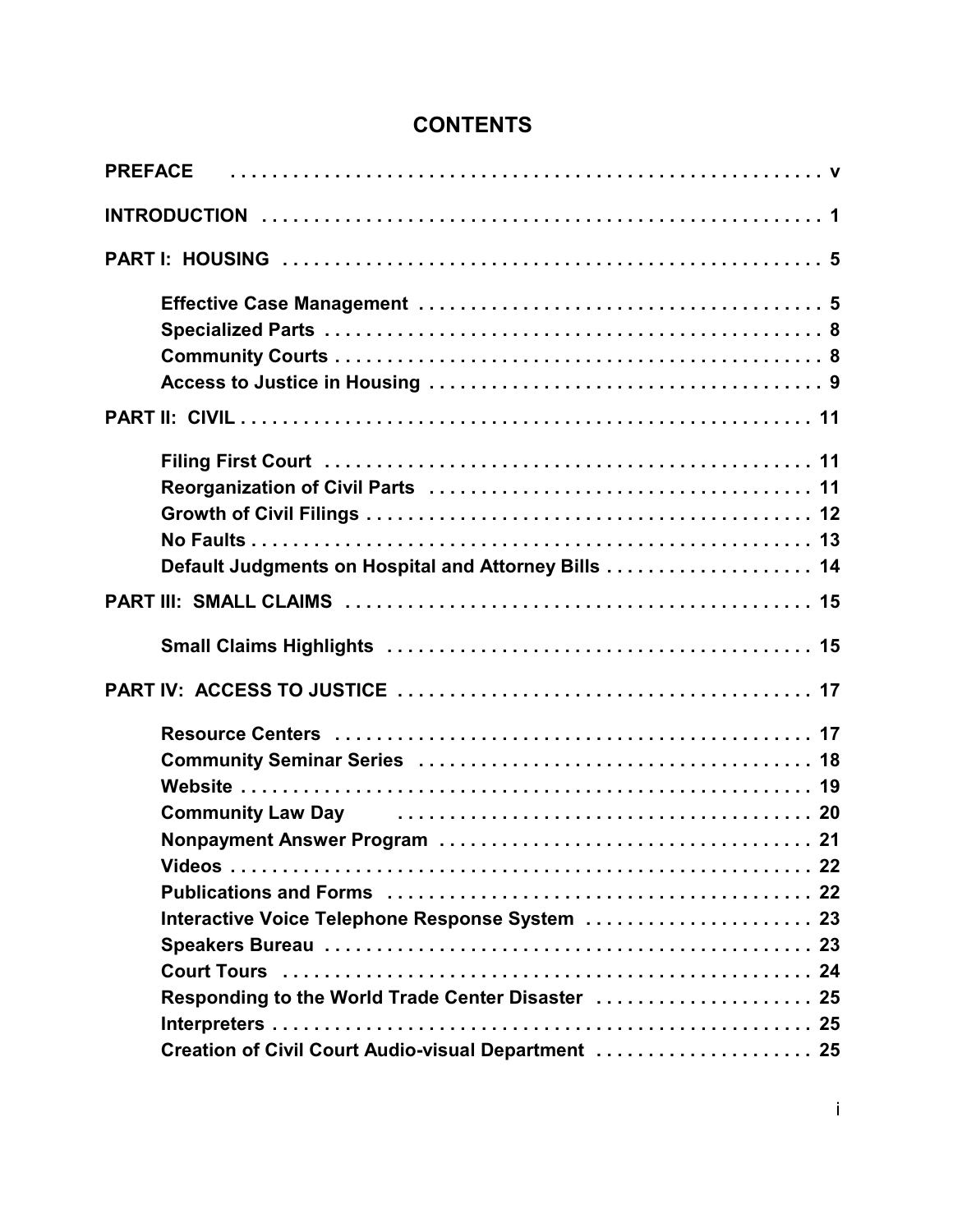| Homelessness Prevention Program: the Housing Help Program  34 |  |
|---------------------------------------------------------------|--|
|                                                               |  |
| Senior Citizen Assigned Counsel Project  35                   |  |
| Claro (Civil Legal Advice and Resource Office)  35            |  |
|                                                               |  |
|                                                               |  |
|                                                               |  |
|                                                               |  |
|                                                               |  |
|                                                               |  |
|                                                               |  |
|                                                               |  |
|                                                               |  |
| Brooklyn Army Terminal Storage Facility  41                   |  |
| Electronic Storage - Creation of Archive Drive  41            |  |
|                                                               |  |
|                                                               |  |
|                                                               |  |
|                                                               |  |
|                                                               |  |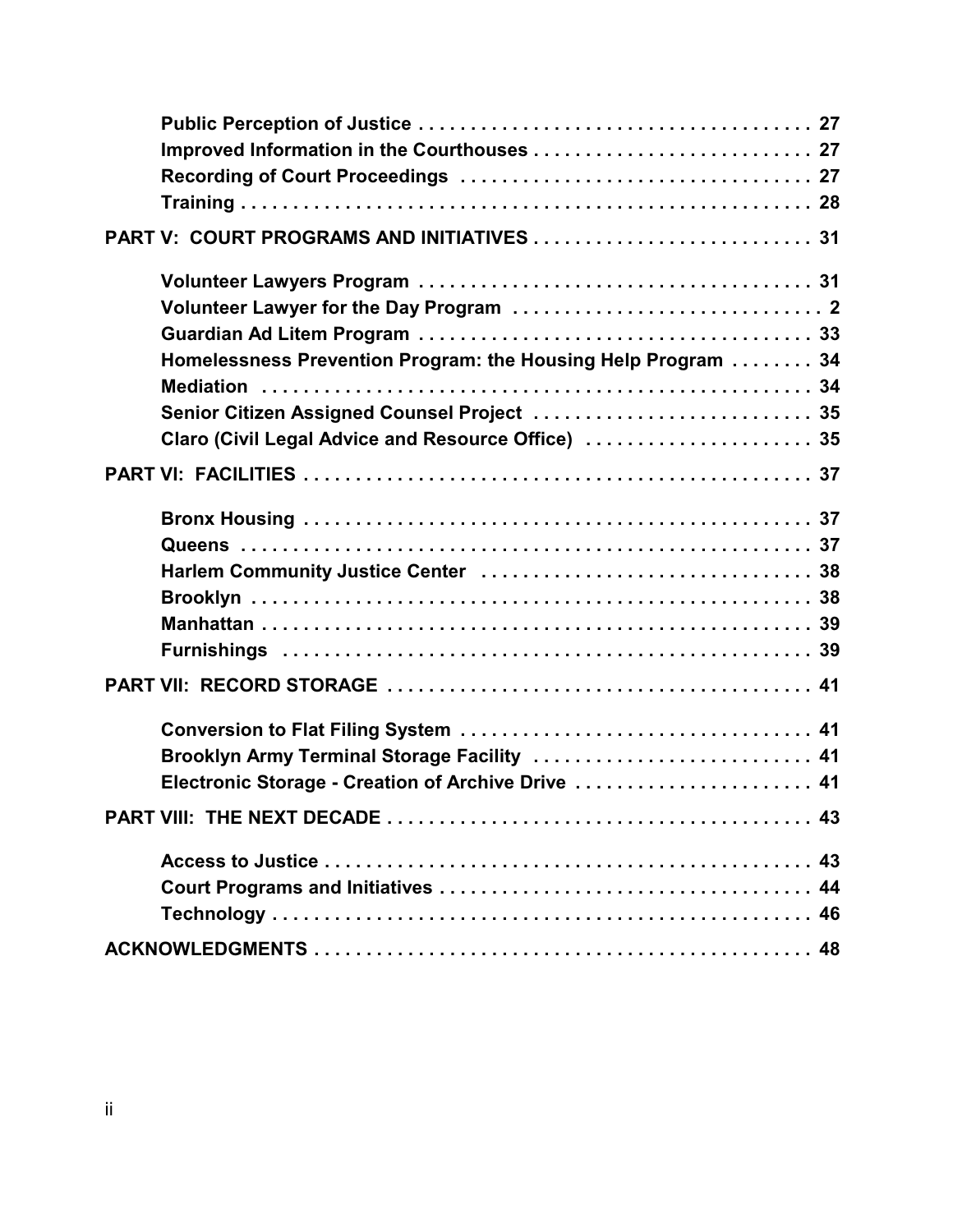#### **PREFACE**

On January 1, 1997, I was honored to become the tenth Administrative Judge of the Civil Court of the City of New York. Ten years have passed and I have served the longest tenure of any of my predecessors. I am pleased to present this report highlighting the past decade in the Civil Court.

During my administration, the Court has faced some of the most demanding challenges and experienced some of the most interesting changes of any period during its history. Most notably, we have implemented the "Housing Initiative," opened additional courthouses, significantly expanded



services and Court programs for *pro se* litigants, managed tremendous increases in civil filings and confronted unique challenges posed by 9/11 and the wars in Afghanistan and Iraq. With the support of highly capable and caring judicial and nonjudicial staff, the Civil Court has met the challenges with a high level of enthusiasm and professionalism. As a result of the dedicated service of those who work in the Court, as well as those who support the Court, we have provided truly superior service to the people we serve.

The past decade has been a memorable time in the Civil Court's history. For me personally, these have been the most fulfilling years of my professional life. My time as Administrative Judge has thus far been extremely rewarding and productive due to the efforts of Jack Baer, my wonderful and steady Chief Clerk, my entire administrative staff, and each and every one of the 1200 Civil Court employees who are the true foundation of this Court. I have enjoyed and continue to enjoy the privilege of working with my Court family as we serve the greatest people in the World, the citizens of the City of New York.

December 2006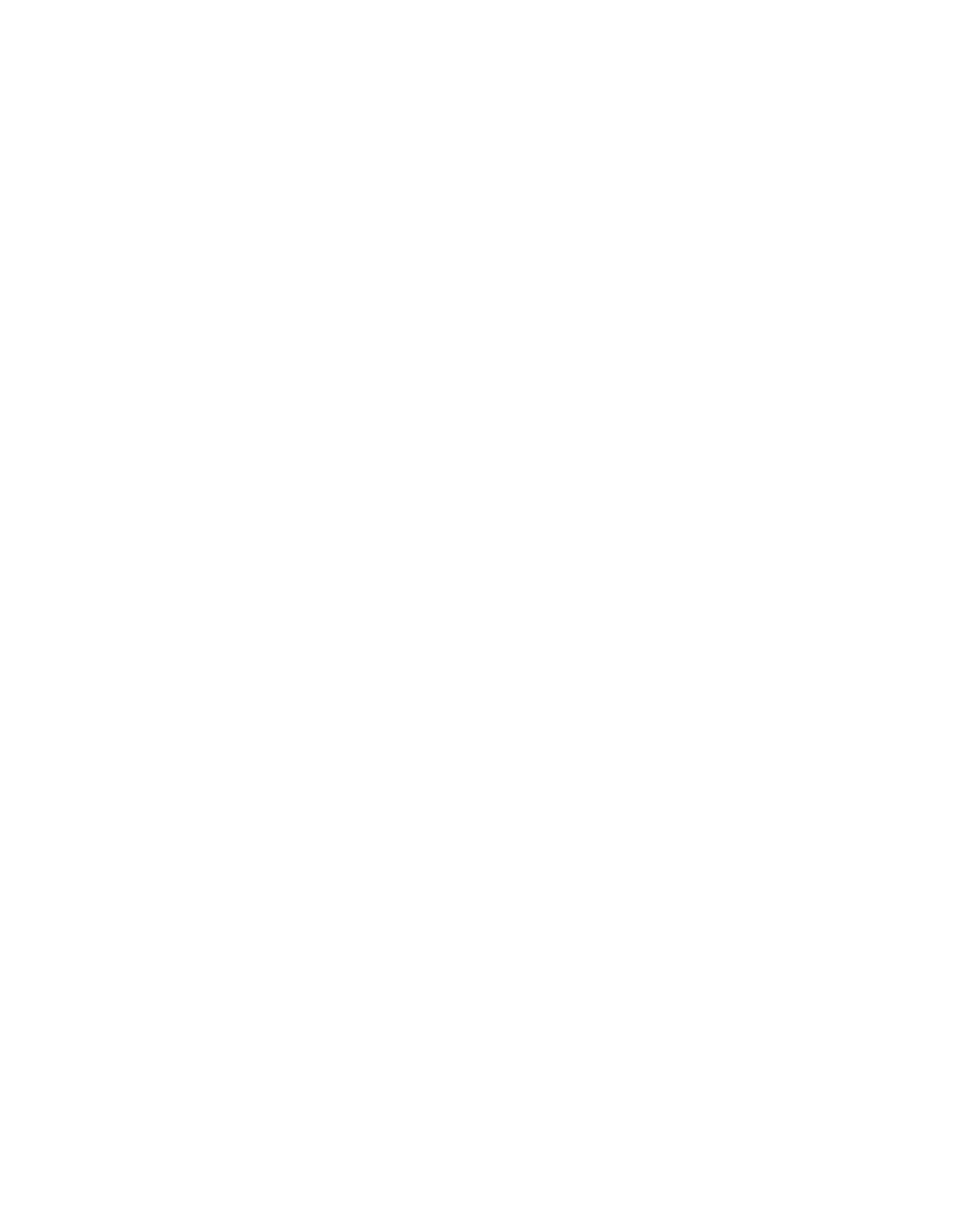## **INTRODUCTION**

The Civil Court of the City of New York operates in seven courthouses throughout Manhattan, Bronx, Kings, Queens and Richmond county. It comprises three separate and distinct Parts: Housing, Civil and Small Claims. The Civil Part hears civil cases involving amounts up to \$25,000. The Housing Part hears landlord-tenant matters and proceedings for the correction of housing code violations. The Small Claims Part hears informal disputes not exceeding \$5,000. The Civil Court's caseload has experienced considerable growth and change over the past decade.

As demonstrated in the chart below, in 1997, there were approximately **587,850** filings in the Civil Court. In 2006, there were approximately **970,710** filings in the Civil Court. Today, the Court handles close to 25% of the filings of the entire New York State Court System's Trial Courts.



NYC CIVIL COURT FILINGS

We are, indeed, by filings, the largest Civil Court in this country, if not in the world. We would not be able to handle this workload without the unquestionable dedication and professionalism of our staff.

Running such a busy Court efficiently requires continual direction and ongoing assessment of procedures and implementation of changes. Since 1997, we have issued 35 Directives and Procedures (DRP), 30 Chief Clerk's Memorandums (CCM), 15 Legal Statutory Memorandums (LSM.), and 6 Advisory Notices (AN). During the past decade, a review and update of all previously issued Directives was undertaken. The

Introduction 1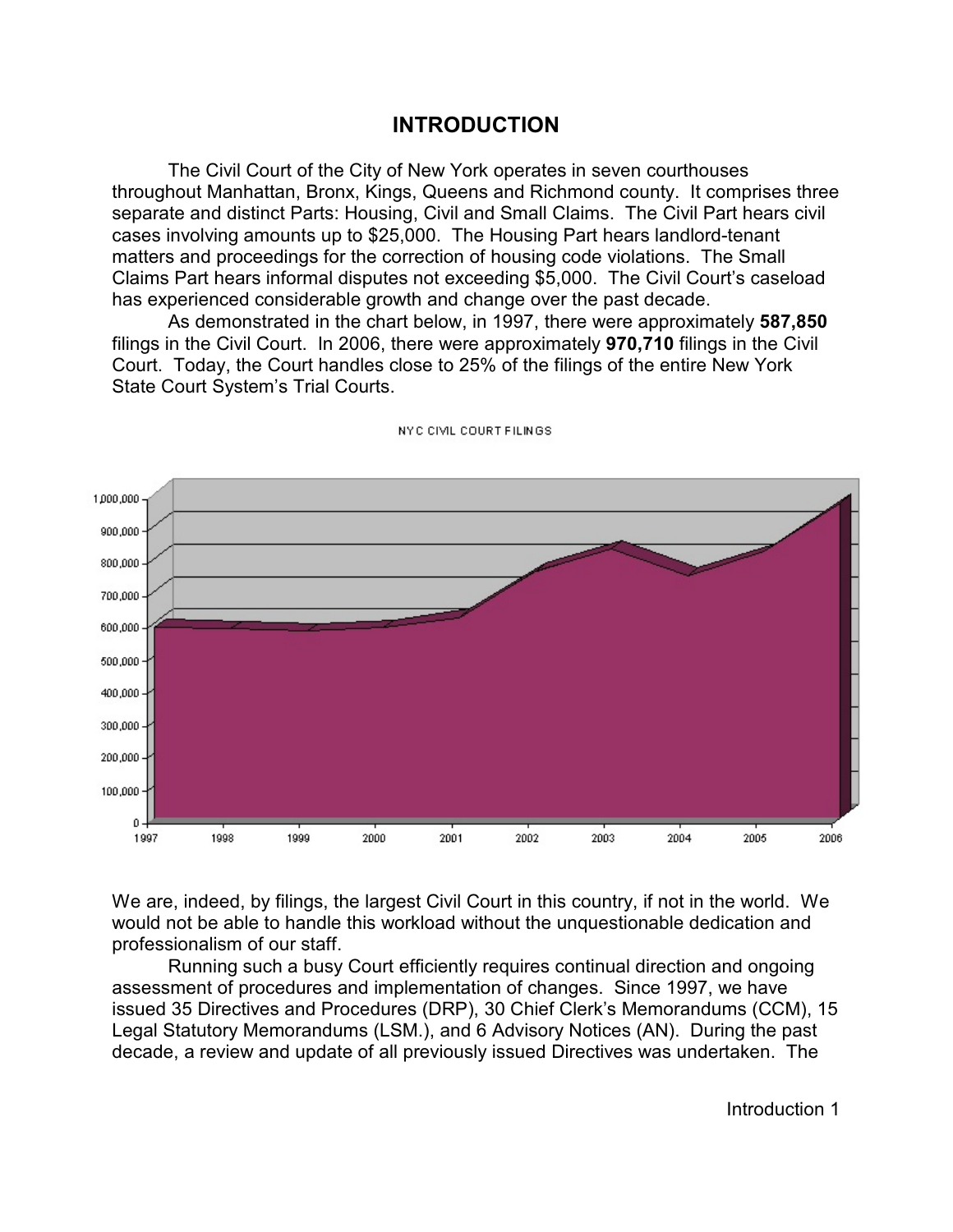Directives were posted on the Civil Court's website and archived on a secure network drive. Included throughout this report are summaries of the most important Directives.

At the start of the current administration "The Housing Court Program: Breaking New Ground," required implementation. This significantly changed how we handle housing cases. This program, which was known as the "Housing Initiative," was called for by our innovative Chief Judge Judith S. Kaye to offer better and more efficient services to housing litigants. Part I, "Housing," of this report outlines these changes in how we do business and the additional resources we received which enabled us to create a far more satisfying experience for the owners and tenants who require our aid in resolving their differences.

During the past five years we have experienced an unexpected increase of more than 300% in our general Civil filings, primarily due to consumer credit and "no fault" litigation. Ten years ago the majority of the cases filed in the Civil Court were in the Housing Part. The 1997 filing distribution chart below shows the proportion of actions and proceedings filed in each Part of the Court during 1997: Civil - 37%, Housing - 54%, and Small Claims - 9%.



The 2006 filing distribution chart above shows entirely different proportions: Civil - 64%, Housing - 31% and Small Claims - 5 %. The staggering increase in civil filings, which is discussed in greater detail in Part II, "Civil," of this report, has posed innumerable challenges to all of our staff and operations.

As discussed in Part IV, "Access to Justice," and Part V, "Court Programs and Initiatives," of this report, a primary commitment these past ten years has been to provide improved and higher levels of quality service to our litigants, most of whom are self-represented. To fulfill this commitment, Resource Centers, a Volunteer Lawyers Project, training videos and materials, a trilingual website, an internet based answer program for nonpayment petitions, a Guardian Ad Litem Program and a Mediation Program, and much more, have been developed and implemented. Furthermore, in recognition that the Court must be a full partner in resolving society's most pressing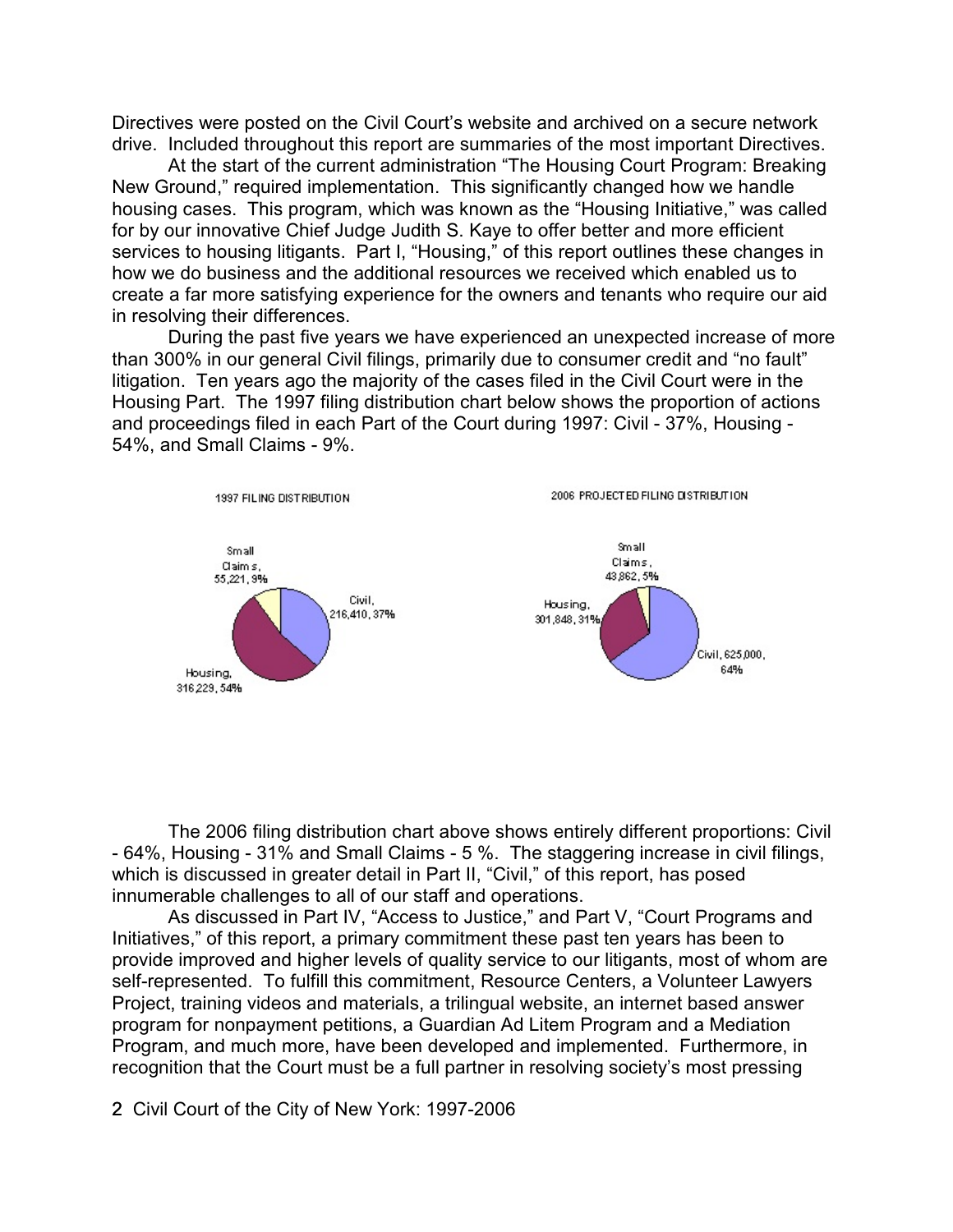problems, partnerships have been formed with nonprofit and government agencies, bar associations and law and social work schools to prevent homelessness, protect senior citizens and to increase access to attorneys for the under-served population.

As discussed in Part VI, "Facilities," of this report, with the support of the City of New York, two new courthouses were opened and others were improved. Furnishings and technology have been upgraded, creating a better environment for both personnel and the public.

Part VII, "Record Storage," of this report outlines the management strategies which were required to cope with the volume of files due to the tremendous increase of civil filings. We continue to handle this increase with truly impressive results, despite little to no increase in staffing.

The coming decade will continue to bring many new challenges and changes for the Civil Court. Part VIII, "The Next Decade," of this report outlines some aspirations for the future.

Over the past decade, the Civil Court has experienced substantial changes, challenging the current administration to find solutions. Included in this report are summaries of the most significant highlights of our endeavors to address these challenges.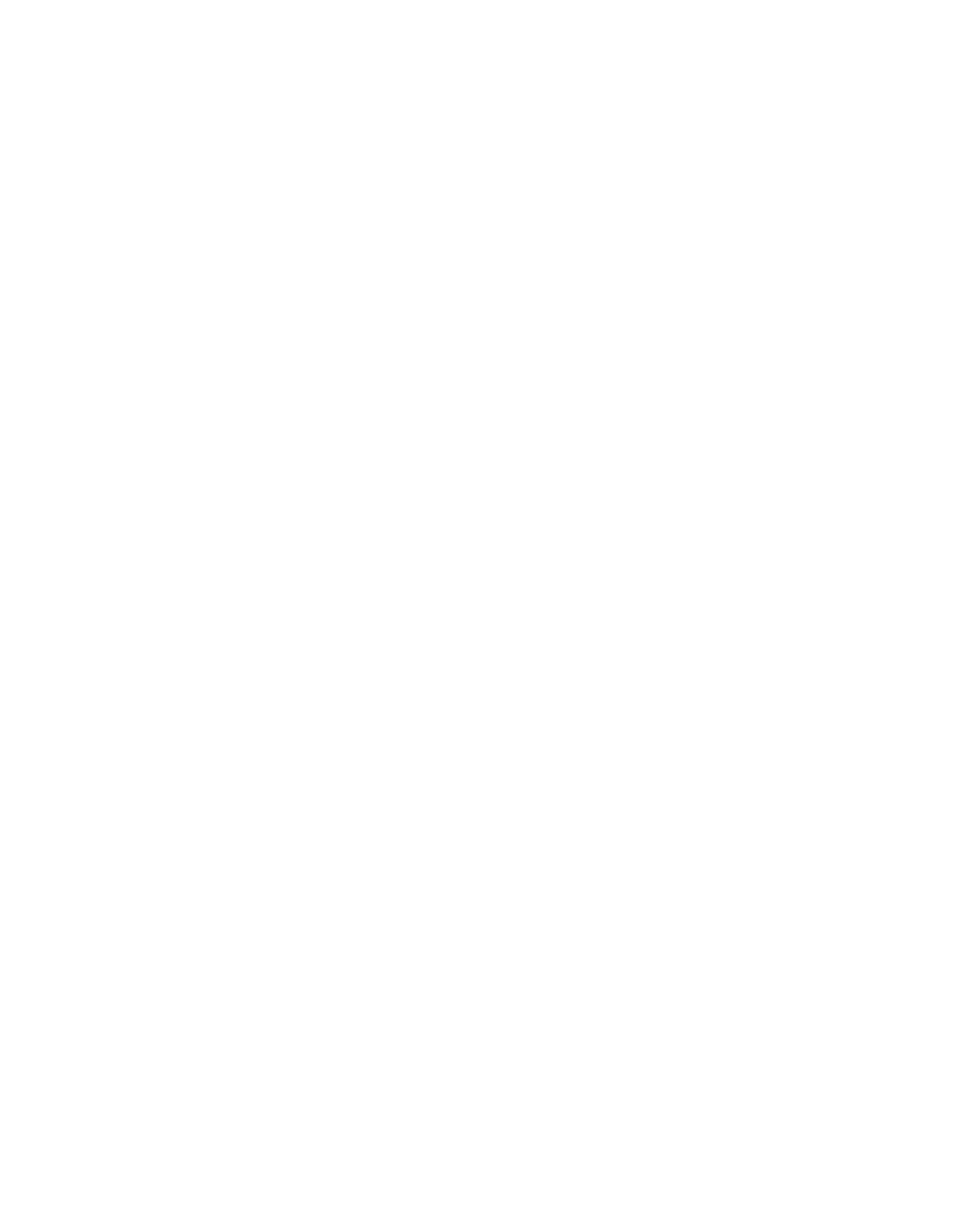# **PART I: HOUSING**

Once compared to a Calcutta bazaar by former Chief Judge Sol Wachtler, the Housing Part (Housing Court) operated in the same manner since its inception in 1973. This resulted in an ingrained Court culture that was subjected to extensive criticism which included complaints regarding delays in case dispositions, particularly trials, perceptions of bias, and the lack of access to justice for self-represented litigants. From 1973 through 1997 resources allocated to the Housing Part saw little growth and personnel was increased at a snail's pace. Filings also remained steady, averaging approximately 315,000 each year, up until 2002 and 2003 when Housing Authority cases caused filings to rise to 370,000 due to rules that required quick collection of rent, resulting in multiple proceedings against the same tenant. By 2004, the NYC Housing Authority had corrected its procedures and Housing Court's caseload normalized.

Early in 1997, Chief Judge Judith S. Kaye and Chief Administrative Judge Jonathan Lippman recognized the vital role that the Housing Court plays in the lives of New Yorkers and determined that it required substantial change. With the recognition of the importance of the Housing Court came an infusion of resources and personnel. Together with Deputy Administrative Judge for Management Support, Judge Ann Pfau, Civil Court Administration worked to transform the Housing Court. These efforts culminated in the announcement of the "Housing Initiative" in September 1997 by Chief Judge Judith S. Kaye. The Initiative focused on three areas: effective casemanagement, specialized Parts, and improved access for litigants. Many of the highlights of the Housing Initiative, as well as subsequent improvements to the Housing Court, are set forth below.

#### ! **EFFECTIVE CASE MANAGEMENT**

The following measures were implemented over the past ten years to decrease delays and facilitate effective case management in the Housing Parts:

• *Increased and New Personnel* - In 1997, the legislature increased the number of Housing Judges from 40 to 50. In an attempt to bring negotiations of stipulations in the hallways under Court supervision and to increase the number of Court Attorneys in the Resource Centers, the number of Court Attorneys rose from 41 in 1997 to the present 87.

A new position, **Resource Assistant**, was developed to provide support to Judges and to assist in resolving disputes. There are 13 Resource Assistants currently on staff. At a Judge's request, Resource Assistants may do the following:

- Act as liaisons in obtaining necessary related information from government agencies.
- · Check data-bases.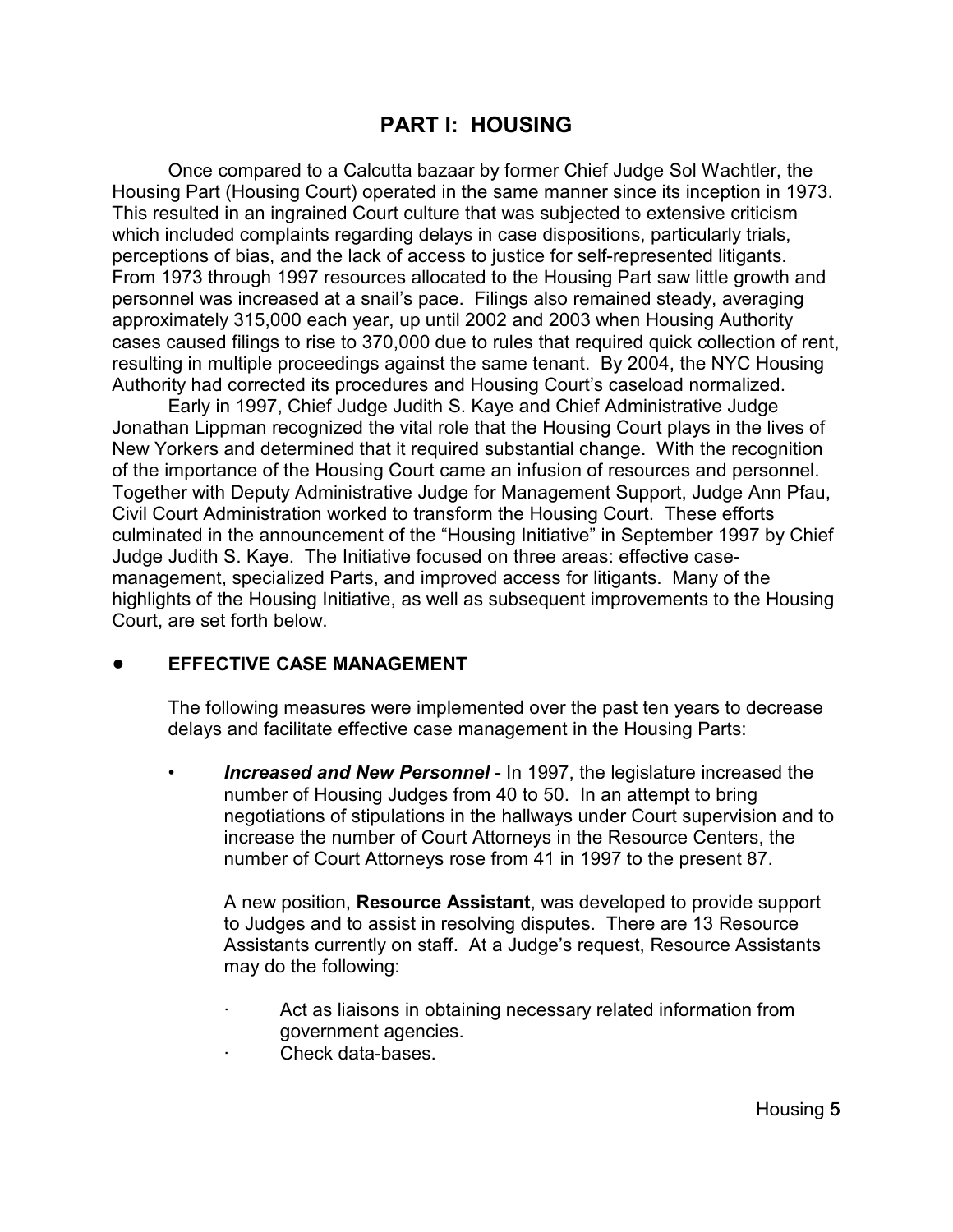- Complete inspection requests and schedule inspections.
- · Discern if conditions or repairs exist in an apartment and report back to the Judge.

The Resource Assistants are primarily used to visit apartments to resolve disputes over repairs.

• *Improved Oral Answer Form* - In 1997, the Court replaced the archaic practice of recording oral nonpayment answers in handwriting (often illegible) on the face of petitions. A comprehensive triplicate check-off answer form was developed and introduced. The triplicate form

| County of<br>Housing Part |                                                                                                                                                                                                                                                  |                                                      |  | Index $Na.$ :                                                                                                                                                                                                                  |  |  |  |
|---------------------------|--------------------------------------------------------------------------------------------------------------------------------------------------------------------------------------------------------------------------------------------------|------------------------------------------------------|--|--------------------------------------------------------------------------------------------------------------------------------------------------------------------------------------------------------------------------------|--|--|--|
|                           |                                                                                                                                                                                                                                                  |                                                      |  | <b>LANDLORD/TENANT</b>                                                                                                                                                                                                         |  |  |  |
|                           |                                                                                                                                                                                                                                                  |                                                      |  | <b>ANSWER IN PERSON</b>                                                                                                                                                                                                        |  |  |  |
|                           |                                                                                                                                                                                                                                                  | Petitioner(s),                                       |  |                                                                                                                                                                                                                                |  |  |  |
|                           | -against-                                                                                                                                                                                                                                        |                                                      |  | Address: Analysis and the control of the control of the control of the control of the control of the control of the control of the control of the control of the control of the control of the control of the control of the c |  |  |  |
|                           |                                                                                                                                                                                                                                                  | Respondent(s)                                        |  |                                                                                                                                                                                                                                |  |  |  |
|                           |                                                                                                                                                                                                                                                  |                                                      |  | Apt.                                                                                                                                                                                                                           |  |  |  |
|                           | Respondent has appeared and has orally answered the Petition as follows:                                                                                                                                                                         |                                                      |  |                                                                                                                                                                                                                                |  |  |  |
| <b>ATISANT</b>            |                                                                                                                                                                                                                                                  |                                                      |  |                                                                                                                                                                                                                                |  |  |  |
|                           | <b>SERVICE</b>                                                                                                                                                                                                                                   |                                                      |  |                                                                                                                                                                                                                                |  |  |  |
| ı.                        | The Respondent did not receive a copy of the Notice of Petition and Petition.                                                                                                                                                                    |                                                      |  |                                                                                                                                                                                                                                |  |  |  |
|                           |                                                                                                                                                                                                                                                  |                                                      |  | The Respondent received the Notice of Petition and Petition, but service was not correct as required by law.                                                                                                                   |  |  |  |
|                           | <b>PARTIES</b>                                                                                                                                                                                                                                   |                                                      |  |                                                                                                                                                                                                                                |  |  |  |
|                           | The Petitioner is not the Landkuth or Owner of the building, or a proper party.                                                                                                                                                                  |                                                      |  | The Respondent is indicated improperly, by the wrong name, or is not indicated on the Notice of Petition and Petition                                                                                                          |  |  |  |
|                           | REN.E.                                                                                                                                                                                                                                           |                                                      |  |                                                                                                                                                                                                                                |  |  |  |
|                           | No rent demand or proper rent demand, either real or written, was made before this proceeding,                                                                                                                                                   |                                                      |  |                                                                                                                                                                                                                                |  |  |  |
| ú.,                       | The Respondent aried to pay the rent, but the Petitioner refused to accept it.                                                                                                                                                                   |                                                      |  |                                                                                                                                                                                                                                |  |  |  |
| $\tau$ .<br>Ŕ.            | The monthly rent being requested is not the legal rear cortez amount on the corrent levez.<br>The Felitioner owes money to the Respondent because of a next overcharge.                                                                          |                                                      |  |                                                                                                                                                                                                                                |  |  |  |
| 9.                        | The rent, or a performed the rent, has already been parel to the Petrioner.                                                                                                                                                                      |                                                      |  |                                                                                                                                                                                                                                |  |  |  |
|                           |                                                                                                                                                                                                                                                  |                                                      |  |                                                                                                                                                                                                                                |  |  |  |
| $\mathbf{m}$              | <b>APARTMENT</b>                                                                                                                                                                                                                                 |                                                      |  |                                                                                                                                                                                                                                |  |  |  |
|                           | There are conditions to the spartment which receive he repoined and artistrices which the Petitioner has not provided<br>Public Assistance slidker allowance has stopped because of housing cude violations in the appropriated or the building. |                                                      |  |                                                                                                                                                                                                                                |  |  |  |
| $12 -$                    | The apartment is an illegal apartment.                                                                                                                                                                                                           |                                                      |  |                                                                                                                                                                                                                                |  |  |  |
|                           | <b>COLOR</b>                                                                                                                                                                                                                                     |                                                      |  |                                                                                                                                                                                                                                |  |  |  |
| 13.14445.                 |                                                                                                                                                                                                                                                  |                                                      |  |                                                                                                                                                                                                                                |  |  |  |
| $14 -$                    | General Denial,                                                                                                                                                                                                                                  |                                                      |  |                                                                                                                                                                                                                                |  |  |  |
|                           | 18. Other Amover                                                                                                                                                                                                                                 |                                                      |  |                                                                                                                                                                                                                                |  |  |  |
|                           | Dated                                                                                                                                                                                                                                            |                                                      |  | Clerk's britads.                                                                                                                                                                                                               |  |  |  |
|                           |                                                                                                                                                                                                                                                  | NOTICE OF SCHEDULED APPEARANCE                       |  |                                                                                                                                                                                                                                |  |  |  |
|                           | This case is scheduled to appear on the calendar as follows:                                                                                                                                                                                     |                                                      |  |                                                                                                                                                                                                                                |  |  |  |
|                           | DATE: TIME:                                                                                                                                                                                                                                      | <b>PARTS</b>                                         |  | ROOM:                                                                                                                                                                                                                          |  |  |  |
|                           |                                                                                                                                                                                                                                                  |                                                      |  |                                                                                                                                                                                                                                |  |  |  |
|                           |                                                                                                                                                                                                                                                  |                                                      |  | YOU SHOULD ARRIVE AT THE COURTHOUSE AT LEAST ONE ILLE HOUR INDORE THE ABOVE                                                                                                                                                    |  |  |  |
|                           |                                                                                                                                                                                                                                                  |                                                      |  | SCHEDULED TIME, TO ALLOW TIME IT BE PROCESSED THROUGH THE METAL DETECTORS. IF A                                                                                                                                                |  |  |  |
|                           |                                                                                                                                                                                                                                                  |                                                      |  | SETTLEMENT IS NOT REACHED ON THE ABOVE SCHEDULED DATE THE CASE MAY BE SENT TO A TRIAL                                                                                                                                          |  |  |  |
|                           |                                                                                                                                                                                                                                                  |                                                      |  | READY PART FOR A TRIAL. IF YOU WILL NOT BE READY FOR TRIAL ON THE ABOVE SCHEDULED DATE<br>YOU MUST ASK THE COURT FOR ANOTHER TRIAL DATE. IF THE COURT DUES NOT ACCEPT YOUR                                                     |  |  |  |
|                           |                                                                                                                                                                                                                                                  |                                                      |  | REASON FOR NOT BEING READY FOR TRIAL, AND YOUR REQUEST FOR ANOTHER TRIAL DATE IS                                                                                                                                               |  |  |  |
|                           | DENIED, YOU MAY BE REQUIRED TO PROCEED TO TRIAL IMMEDIATELY.                                                                                                                                                                                     |                                                      |  |                                                                                                                                                                                                                                |  |  |  |
|                           |                                                                                                                                                                                                                                                  | THE CLERK CANNOT CHANGE THE SCHEDULED DATE OR TIME.  |  |                                                                                                                                                                                                                                |  |  |  |
|                           |                                                                                                                                                                                                                                                  | <b>VOL MUST APPEAR AND BRING THIS FORM WITH YOU.</b> |  |                                                                                                                                                                                                                                |  |  |  |
|                           | For assistance tipli a Resource Center in the courtinesse or the count's website: NYCourty GowNYC Uloming.                                                                                                                                       |                                                      |  |                                                                                                                                                                                                                                |  |  |  |
|                           | CDV-1/17-91 BReviousl Mary 2006).                                                                                                                                                                                                                |                                                      |  |                                                                                                                                                                                                                                |  |  |  |
|                           |                                                                                                                                                                                                                                                  |                                                      |  |                                                                                                                                                                                                                                |  |  |  |

accomplished a number of important goals: legible answers, a time efficient process of recording answers, and for the first time the respondent can be provided with a copy of his or her oral answer. In 2003, at our request RPAPL § 743 was amended to permit the Clerk to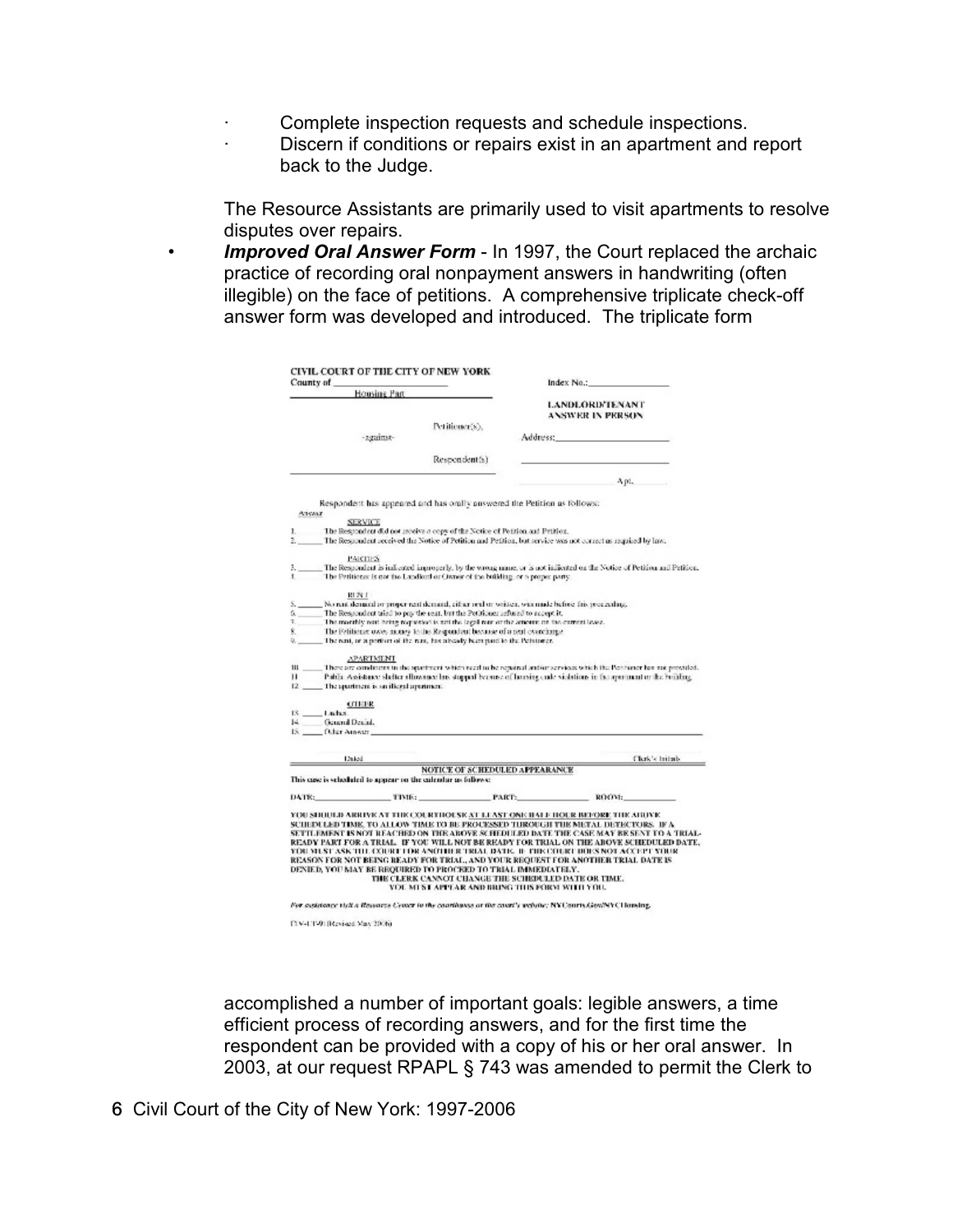make a record of the respondent's oral answer and maintain it in the case record, rather than to endorse it on the petition. The triplicate answer form is used to make this record of the respondent's oral answer.

- **Improved Judgment Form** In early 2005, in anticipation of the changes to the HCIS, and concerns regarding consumer credit reports, the landlord-tenant judgment form was redesigned. The various forms used for Failure to Answer, Holdover, Nonpayment and Dismissal judgments were discontinued. The new Judgment Form provides spaces for the Clerk to specify the kind of judgment, the amount of money due, and the party(ies) against whom it was entered, as well as which respondent(s) if any, were severed from the proceeding.
- *Elimination of the Central Calendar System*  The general intake part, Part 18, with its large cattle-like calendar calls, was eliminated. Historically, adjournments were unmonitored and cases lingered in Part 18. Cases typically did not arrive at the assigned Judge's courtroom till late morning, increasing the time litigants had to spend in Court. Cases are now assigned directly to a Part at inception or joinder. This allows the cases to be conferenced earlier and parties spend less time in Court. Delays in the disposition of cases have been decreased.
- *Computerization of Case Assignments* Cases are now assigned randomly by computer, removing the human element from the assignment of cases and decreasing the possibility of uneven or tainted assignment of cases.
- *Staggered Calendars* Prior to 1998, all cases were scheduled for 9:30 AM. Now cases are scheduled in the Resolution Parts for 9:30 AM, 11:00 AM and 2:00 PM, decreasing crowding in the courtroom and spreading the Judge's workload throughout the day. The necessity of litigants coming to Court for morning cases to stay into the afternoon due to overcrowded calendars has been virtually eliminated.
- *Resolution Parts*  Prior to 1997, after assignment, Judges handled cases for both settlement and trial purposes. This manner of handling cases resulted in Judges devoting insufficient time to settling cases and delays in trials. Judges often tried cases on non-consecutive days and trial backlogs were not uncommon. Resolution Parts were established where cases are now settled and motions are heard and resolved. Additional Court Attorneys were assigned to Resolution Parts to increase the Court's ability to bring negotiations from the hallways under Court supervision. Resource Assistants were hired to assist Resolution Judges with collecting information necessary to resolve cases. If the case cannot be settled, then it is sent to a Trial Part.
- **Trial Parts** Only trial ready cases are referred to the Trial Parts which has minimized the backlog of trials before Trial Judges. Most cases are tried consecutively and the wait for a trial date has been tremendously reduced. Delays in receiving trial dates occur mostly during vacation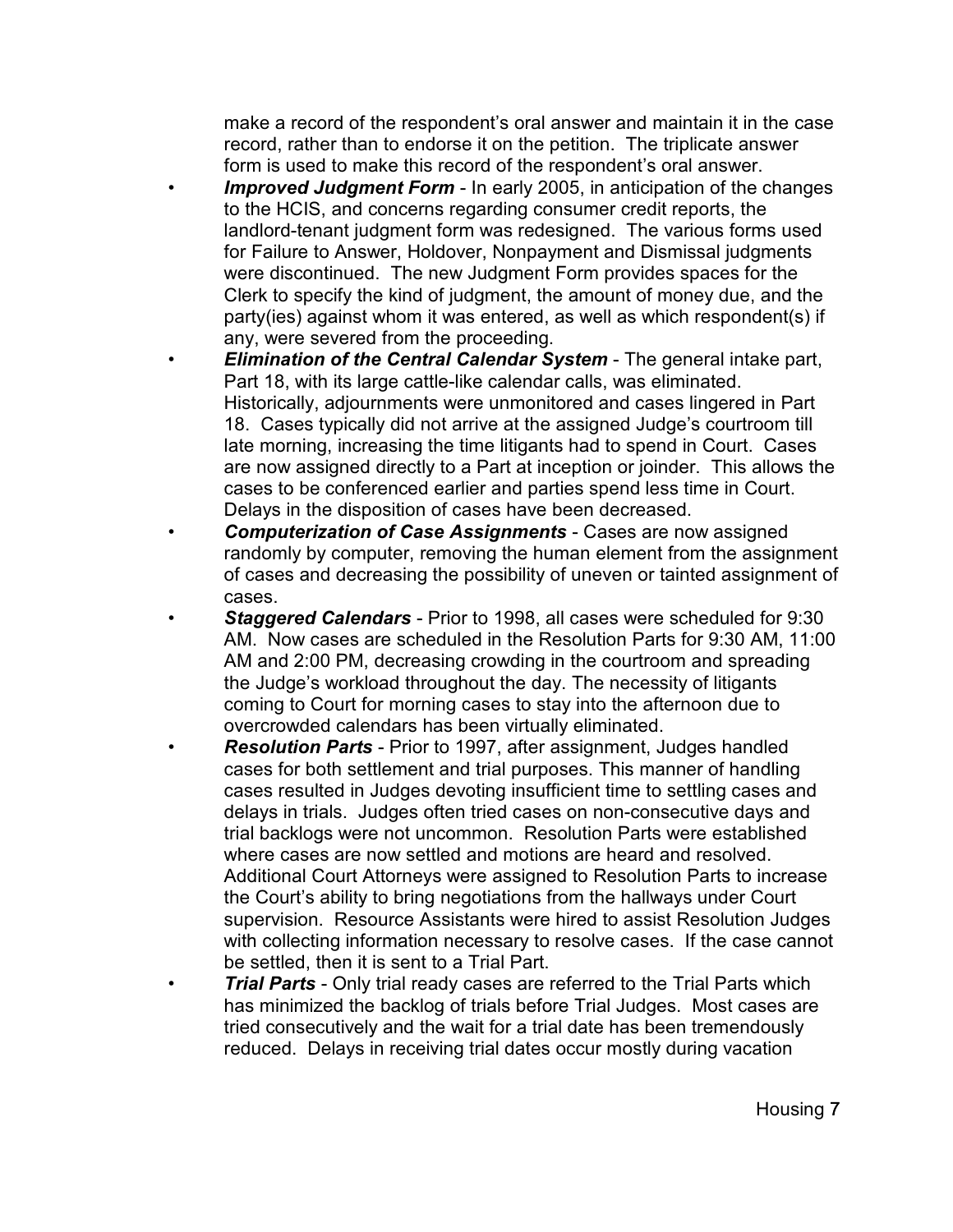periods.

- *Pre-answer Motions* Initially, a Pre-answer Motion Part was established. However, this was changed in 2001 to assign all pre-answer motions to the Resolution Parts. We found that a separate Part was not conducive to resolving cases and it was more efficient to have one Judge handle the entire case up to the point of trial.
- *Rotation of Judges -* Judges are rotated yearly from Resolution Parts to Trial Parts and from non-specialty Resolution Parts to specialty Resolution Parts. Periodically, Judges are also rotated to different boroughs. The rotation of Judges distributes the workload of the Court evenly, provides Judges with an opportunity to be exposed to all areas of housing law, exposes Judges to the differences in communities, prevents burn-out, and over-fraternization between bench and bar.
- **Mediation** Our experience with mediation provided many lessons. First, classic mediation was not producing agreements that Judges were comfortable with approving, as mediators were most often not familiar with housing law; thus, parties' rights were compromised. This was particularly the case where one side had counsel and the other was self-represented. In addition, the process was time consuming and did not meet the needs of litigants and the Judge's responsibility to efficiently resolve cases. We have learned that mediation is most useful in limited circumstances when both parties are self-represented and have a personal relationship. Cases involving family members, owners of small buildings or owners that live in their own buildings are most appropriate for mediation and mediation still occurs in these types of cases.

## ! **SPECIALIZED PARTS**

Prior to 1998, an HP Part, City Part, Drug Part and NYCHA Part existed. To these specialized Parts we added the Military Part, Rent Deposit Part and Coop/Condominium Part.

- *Military Part* This Part was established due to the increase in the numbers of individuals being called to military duty and to insure that our members of the military do not fall through the cracks and their rights are fully accorded. In this vein, after the events of September 11, and the wars in Iraq and Afghanistan, LSM-152-A was issued to fulfill the intent of the military law and protect members of the military service, and in Housing, their dependants. The LSM provides a "reasonable" time frame for the filing of non-military affidavits. In July 2006, LSM-163 was issued to reflect the latest change in the military law which provides that a service member can cancel a rental agreement.
- *Rent Deposit Part*  The original expectation that rent deposits would tremendously increase based on changes in the law in 1997 was not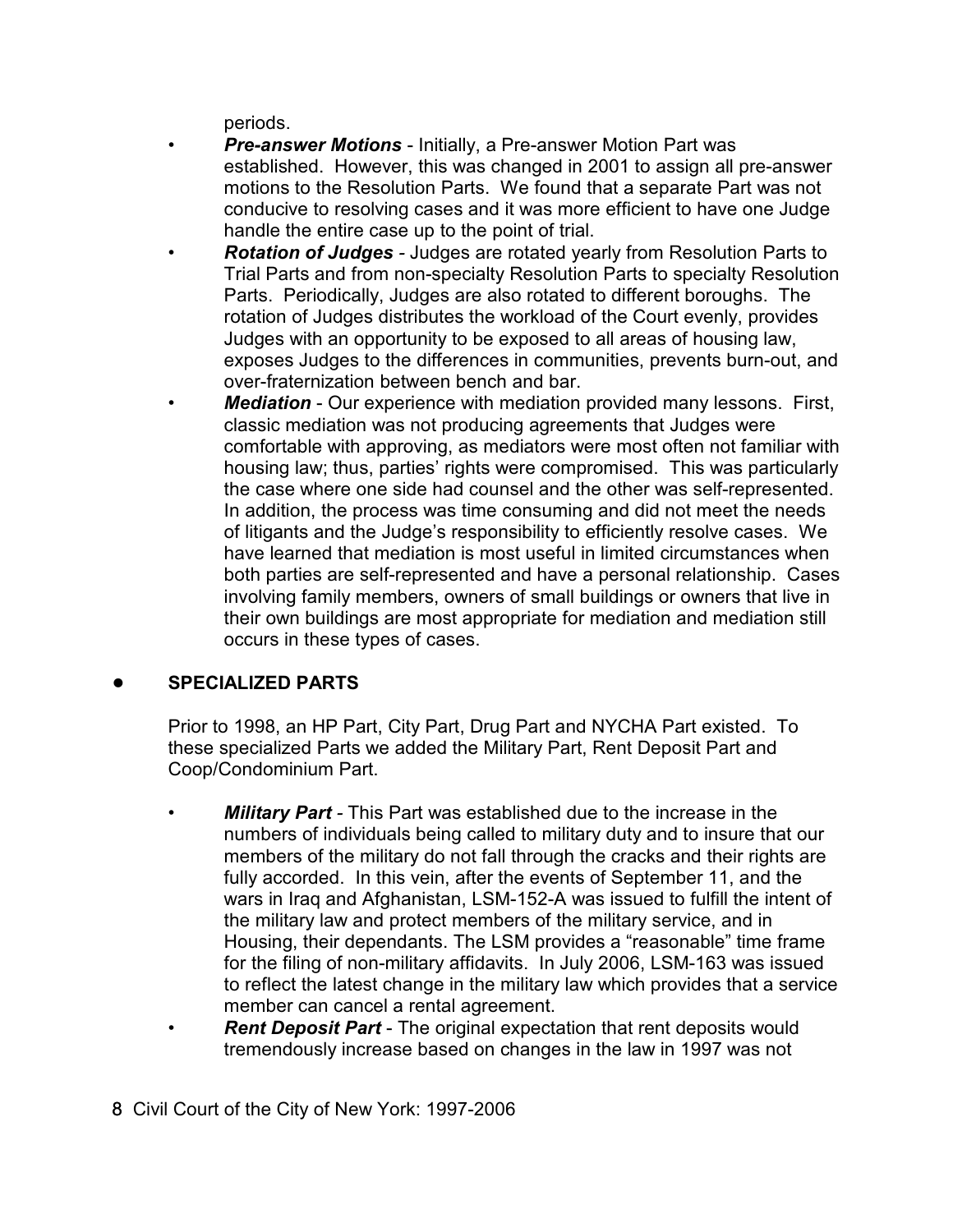realized. There are limited rent deposit applications, but to the extent there are applications for deposits these requests are handled by the special Part.

• *Coop/Condominium Part* - All Coop and Condominium cases are selfidentified by the petitioner or petitioner's attorney and then are assigned to the specialized Part. Failures to self-identify now rarely occur. The Part allows the Judge to develop an expertise and focus in this area of the law.

## ! **COMMUNITY COURTS**

The Civil Court works closely with The Center For Court Innovation with respect to the Harlem Community Justice Center and the Red Hook Community Court. The Harlem Justice Center handles housing cases from zip codes 10035 and 10037, and the Taft and Jefferson Houses and the Red Hook Community Court handles New York City Housing Authority cases from Red Hook East and Red Hook West Houses.

## ! **ACCESS TO JUSTICE IN HOUSING**

• *Allocutions of Stipulations* - In September 1997, a new kind of directive called an Advisory Notice was issued for the first time. This type of directive spells out a procedure that is strongly advised every Judge follow, but is ultimately left to each Judge's discretion. The AN, titled Allocution of Stipulations in Landlord/Tenant Cases, originally issued in September 1997, and updated October 2006, sets forth a procedure for the allocution of a stipulation of settlement when one party is appearing *pro se*, so that these litigants are more likely to understand the consequences to which they have agreed.

Numerous other measures and programs have been implemented to increase access to justice in the Housing Part. The details of these efforts are set forth in the Access to Justice and Court Programs and Initiatives sections of this report. The most significant efforts in the Housing Court were:

- *Resource Centers for the Self-Represented*
- *Informational Videos and Publications*
- *Volunteer Lawyers Project*
- *Guardian Ad Litem Program*
- *Lawyer for the Day Pilot Project*
- *Law Student Advocate Pilot Program*
- *Senior Citizen Counsel Program*
- *The Housing Help Program*
- *The Non-Payment Answer Program*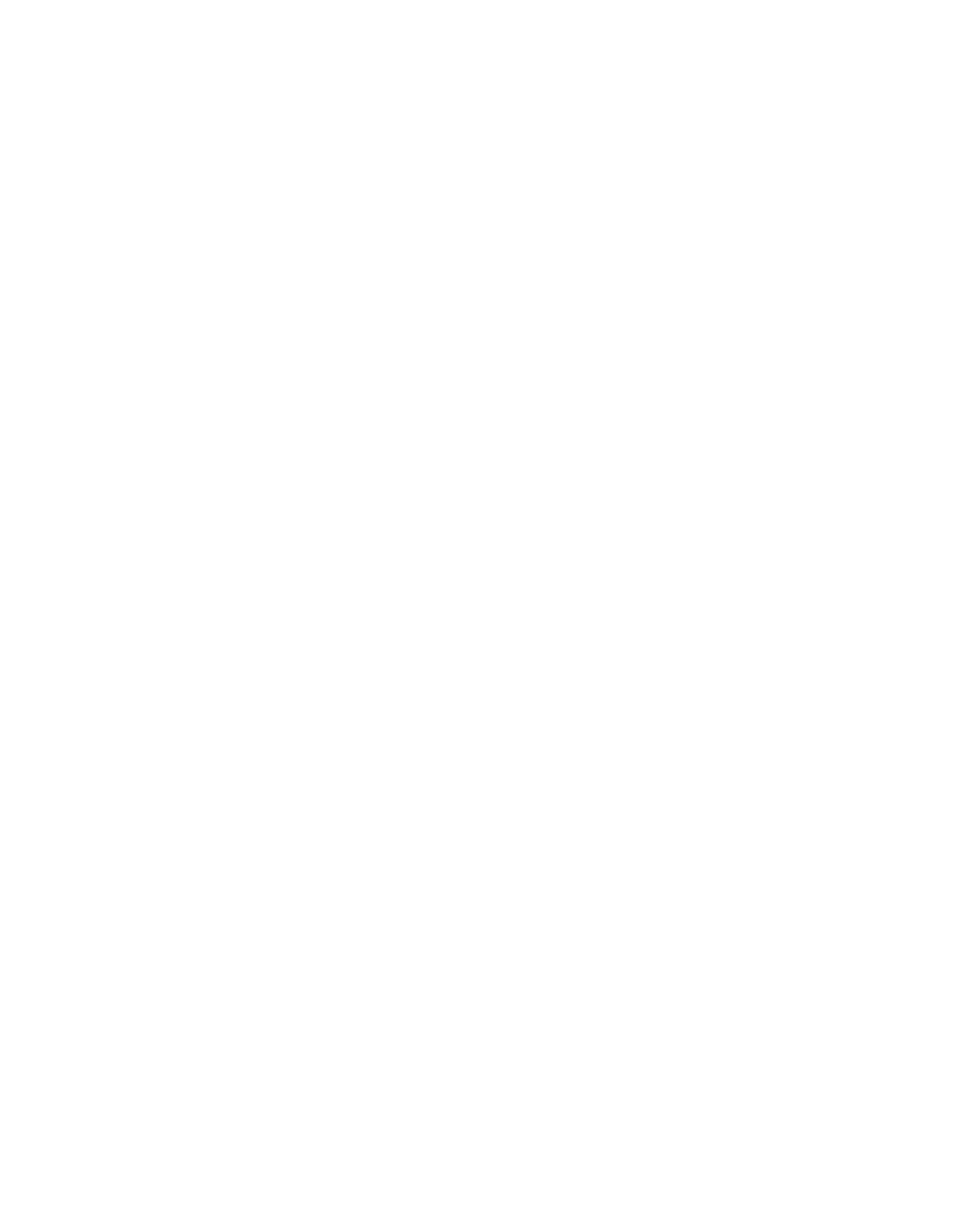## **PART II: CIVIL**

From 1997 - 2001, the Civil Part of the Court stayed relatively stable as filings averaged around 200,000 cases each year. However, during the past five years, the Court experienced an unexpected increase of over 300% in general civil filings, with approximately 625,000 filings in 2006. This staggering increase posed innumerable challenges to staff and operations, and required new management strategies to cope with the volume of files.

Over the past decade, 14 Directives and Procedures (DRP), 12 Chief Clerk's Memorandums (CCM), 18 Legal Statutory Memorandums (LSM), and 1 Advisory Notices (AN), were issued which affect the Civil Part. Some were issued in response to changes in the law; some were issued in an effort to run the Court more efficiently, while others were issued in response to the explosive increase in civil filings.

A number of the most significant challenges and changes to the Civil Part are discussed below.

## ! **FILING FIRST COURT**

Prior to September 2005, the Civil Court was a "service first" Court. The summons and complaint were served on the defendant, then filed with the Court within 14 days. In many cases, the summons and complaints were not filed with the Court and when defendants answered we had no file to join issue. Between 2000 and 2002, in Kings county alone, we had 1200 answers with no summons and complaints filed. In October of 2002, we proposed to the Local Court Advisory Committee that the Civil Court Act be amended to make the Civil Court a "filing first" Court. This proposal was accepted and led to the enactment of the filing first rules.

As of September 2005, the Civil Court Act was amended to require the filing of a summons and complaint, notice of petition and petition or order to show cause and petition with the Clerk of the Court before the papers can be served. LSM.- 157 was issued to detail all the changes in filing-first procedures: third-party summonses, the 120-day rule, interest, statute of limitations, etc. This was a major change for the Civil Court, and will allow easier processing of filings when electronic filing is ultimately implemented. In the meantime, this change significantly increased work for the Clerks since affidavits of service now have to be filed separately.

#### ! **REORGANIZATION OF CIVIL PARTS**

In an effort to achieve uniformity throughout all the New York City Civil Courts, DRP-161 was issued in September 2002 to reorganize the Civil Part. This directive created the current system of case assignment and Parts. It provided a system for separating the cases by type, and assigned specific Parts for each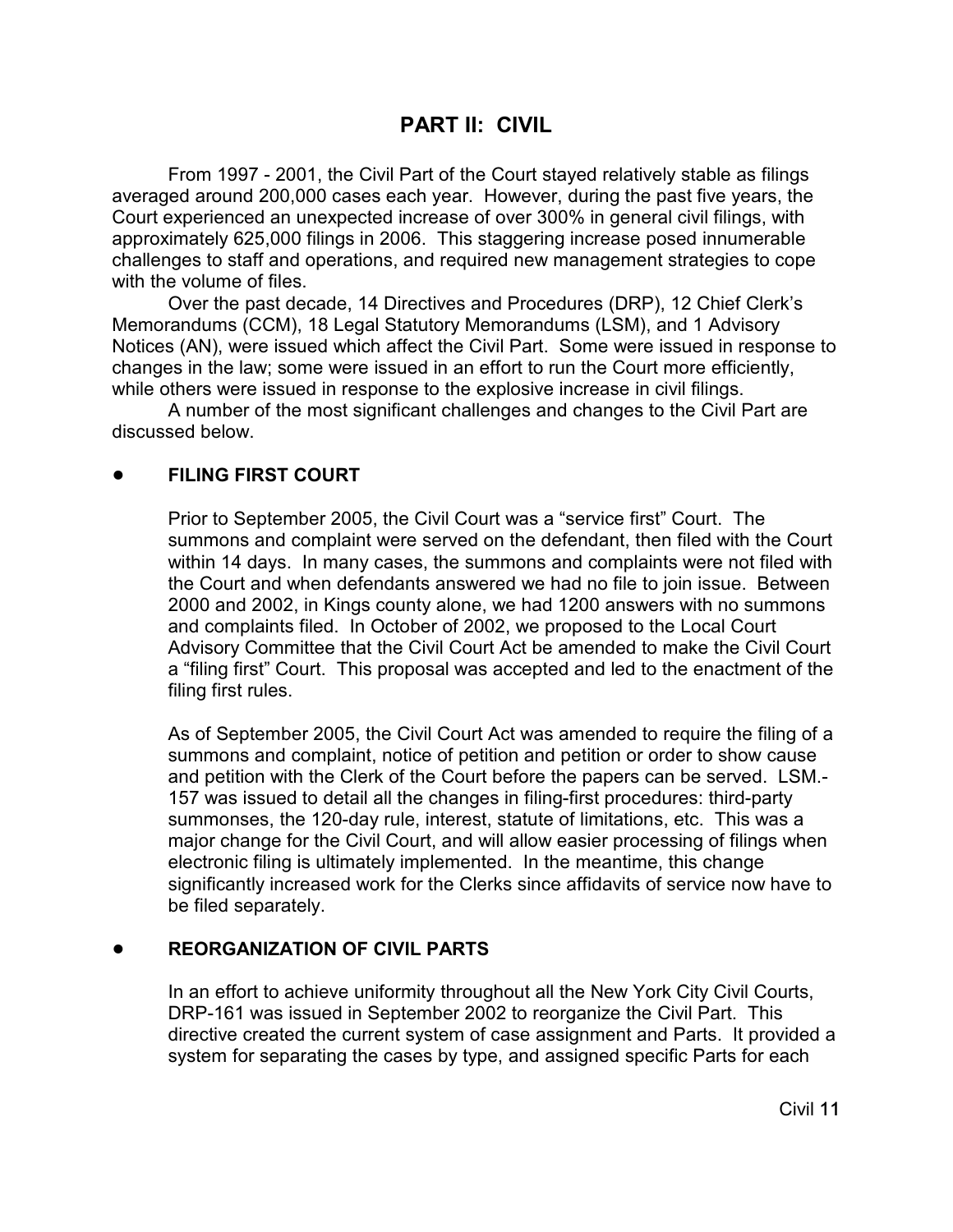type of case. Most importantly, it made a uniform system of case assignment in all the counties of the Civil Court, which had not been the case in the past.

While the intent of the directive was to create uniformity, it was also intended to allow Administration to track the kinds of cases that were being heard and calendar delays for specific types of cases.

#### ! **GROWTH OF CIVIL FILINGS**

As stated previously, general civil filings exploded over the past five years. Most of the filings involve consumer credit transactions, as well as nearly 20% of filings coming from "no fault" cases.



**CIVIL FILINGS** 

The enormous growth in civil filings has had a huge impact on the Clerks, and staggering ramifications on operations. Each filing requires the Clerks to take time to handle the fiscal transaction, input information into the computer system, initially file and retrieve the file again as needed, assign the case to calendars, note dispositions on the calendars, prepare judgments, and handle all the other related paperwork, such as exemplifications. Judges also must handle motions,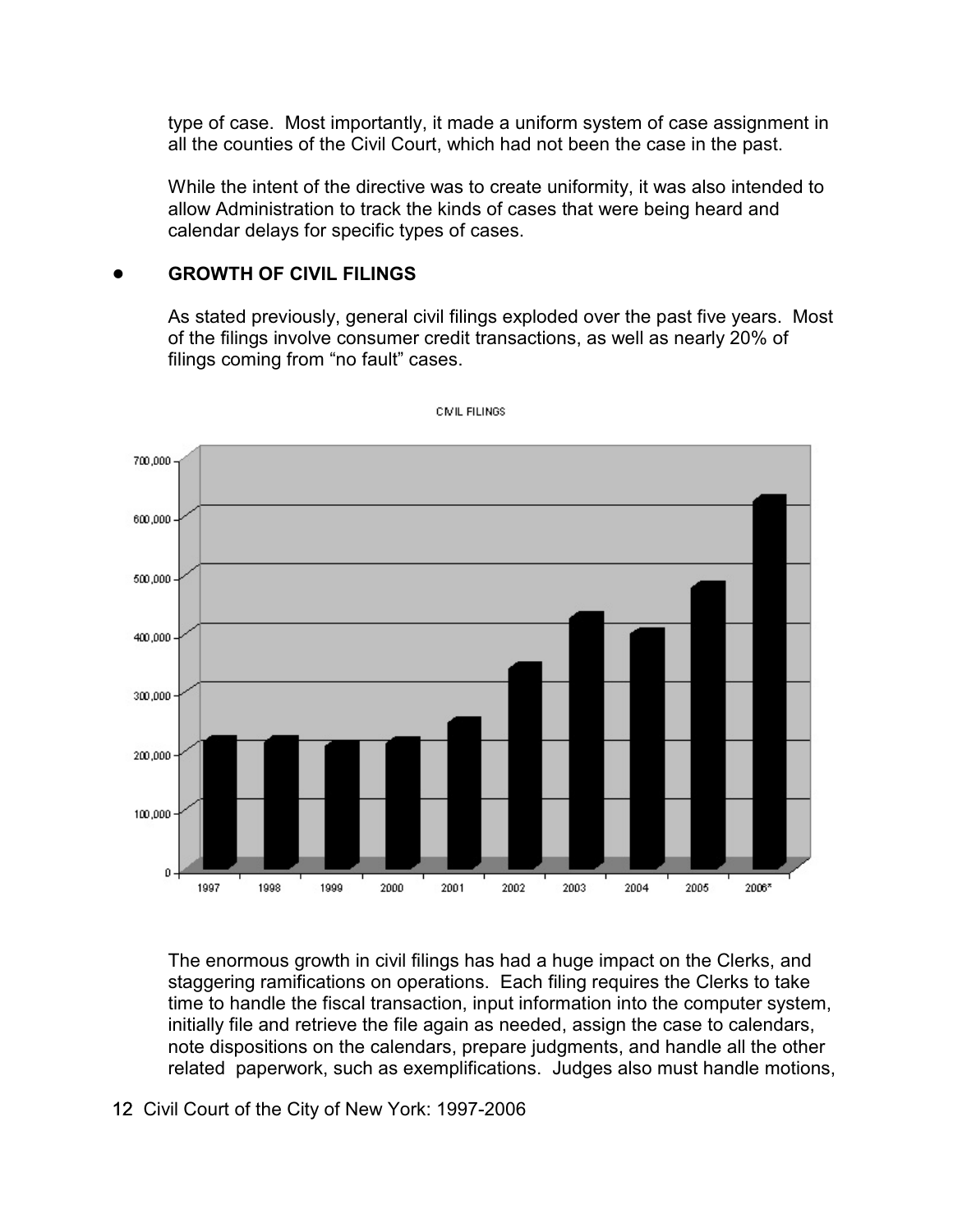conference and try cases, and write decisions. This work, which we have measured for statistical purposes, has greatly increased our staff's responsibilities. Besides all of this usual office work, the time spent preparing files for archiving has significantly increased.

## ! **NO FAULTS**

The Civil Court receives over 100,000 filings a year from no fault litigation. These cases, referred to as no faults, have been generated as a result of changes in the State Insurance Law which require that insurance carriers pay or deny a claim submitted by a medical provider on services rendered to patients within 30 days. Each visit and service rendered, not paid or denied within 30 days, can result in an additional claim by a medical provider against the insurance company. No fault litigation has seen tremendous growth with many firms focusing much of their practice on these cases. Prior to the changes in this law, many of these disputes were handled by outside arbitration, but the law firms have indicated that they prefer to litigate in Court.

These cases, where both sides appear by attorneys, have proven particularly challenging as they involve increased litigation. The escalated caseload in our motion and Trial Parts has resulted in significant increases in the workload of Judges and clerical staff.

In response to the increased litigation in this area a number of measures have been taken to improve efficiency. These include the creation of no fault motion Parts, mandatory preliminary conferences in New York county and issuance of Directives:

- Beginning in January 2004, no fault motion Parts were created to deal with the great number of motions filed due to the increase in no fault filings. The motions are not only large in volume, but also large in size, with many motions being one to two inches thick. This was a filing and reviewing nightmare. In order to cope with the influx of motions which had been added to our Parts 30 and 32 Motion Calendars, we began to segregate the no fault motions into special Parts in New York County, and then in the Bronx, Queens and Richmond. This has enabled us to track the actual number of no fault motions, and adjust the calendars as required by the volume.
- Working with Judge Pfau and her staff, as of January 2006, all no fault cases filed in the Civil Court, New York County, must be noticed for a preliminary conference within 45 days of joinder of issue. At the conferences, discovery schedules are set and settlement is discussed. The preliminary conference forms are available on the website. This procedure was put into place after we successfully requested that the Office of Court Administration institute a change to the Civil Court rules.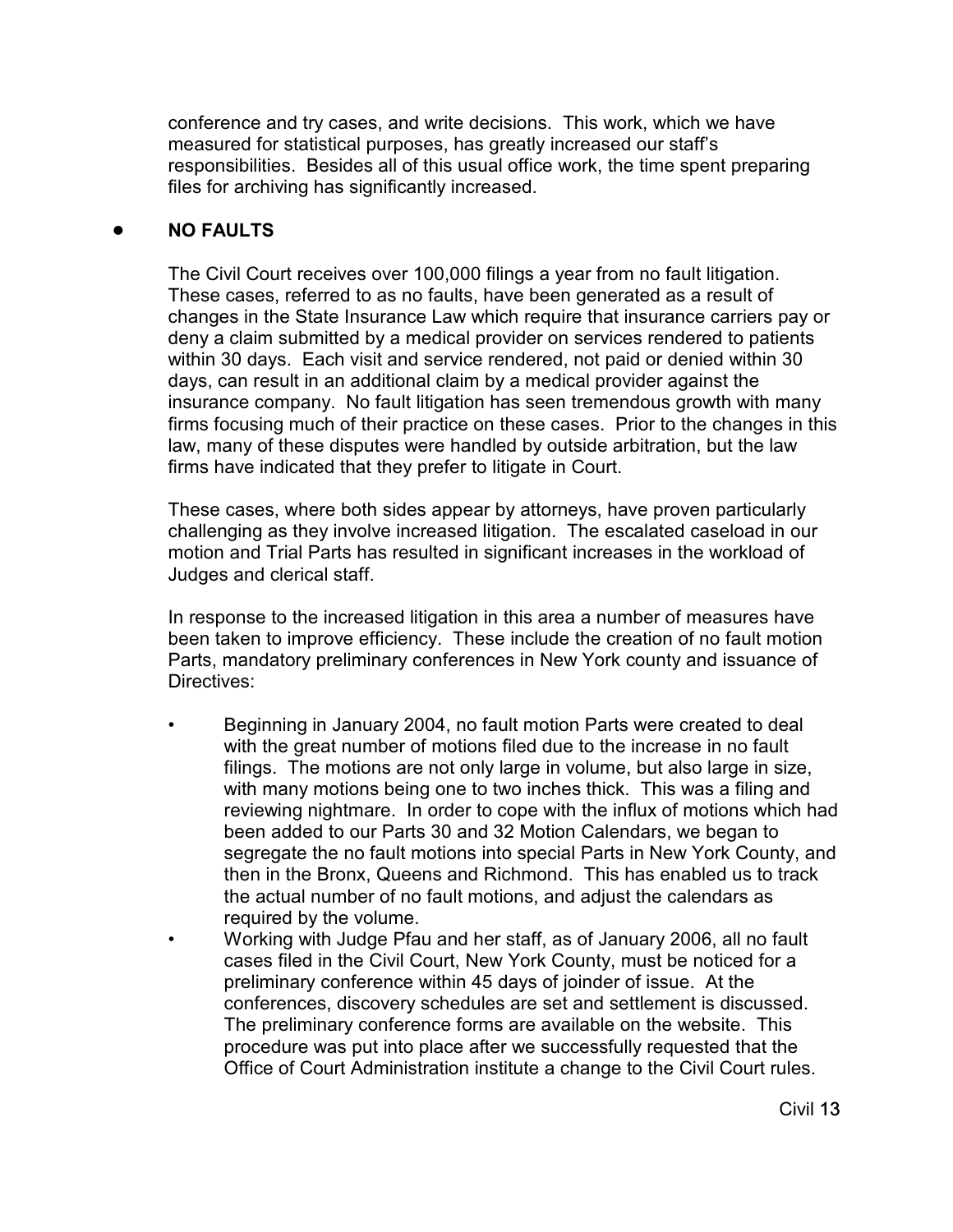Court Rule, 22 NYCRR 208.9 allows preliminary conferences and permits the Administrative Judge to choose the counties in which it is applied. To date, the conferences are only held in New York County.

- In August 2006, DRP-176 was issued to provide a procedure for severing multiple no fault plaintiffs or assignments of claims. The cases often came 'bundled' in terms of multiple plaintiffs or multiple assigned claims. This often led to the entry of separate judgments, motion practice, hearings, etc. It was a major problem for the Court, as the improper joinder of these plaintiffs or causes of action led to one index number having 10 or 20 separate judgments, motion practice, results, etc.
- In August 2006, CCM-167 was issued in recognition of the increase in the volume in the Civil Part and also the changes that will be coming in the next few years. It allows attorneys only, at this time, to purchase index numbers in bulk. A purchase of at least one hundred index numbers can be made at one time. The attorney then 'owns' the index numbers, and can assign them to his/her cases as necessary and file the papers with the Court. This change was made possible by the filing-first amendment to the Civil Court Act, but will be of significant use when electronic filing is approved, as the identifier for the filing is the index number which is assigned to the case prior to the filing. When the case comes into the Court, the index number will route it properly and require little or no clerical work.

## ! **DEFAULT JUDGMENTS ON HOSPITAL AND ATTORNEY BILLS**

In January 2004, DRP-165 was issued to provide a criteria for the entry of default judgments on hospital and attorney bills. These cases had been a source of trouble for the Court since the change from the old rules of the Civil Court, 2900 et. seq. to the new rules, 22 NYCRR 208 in 1986, which eliminated the procedure that had been followed and left no clear way to enter or reject these applications. The Bar has been following the directive and entry of these judgments has become routine.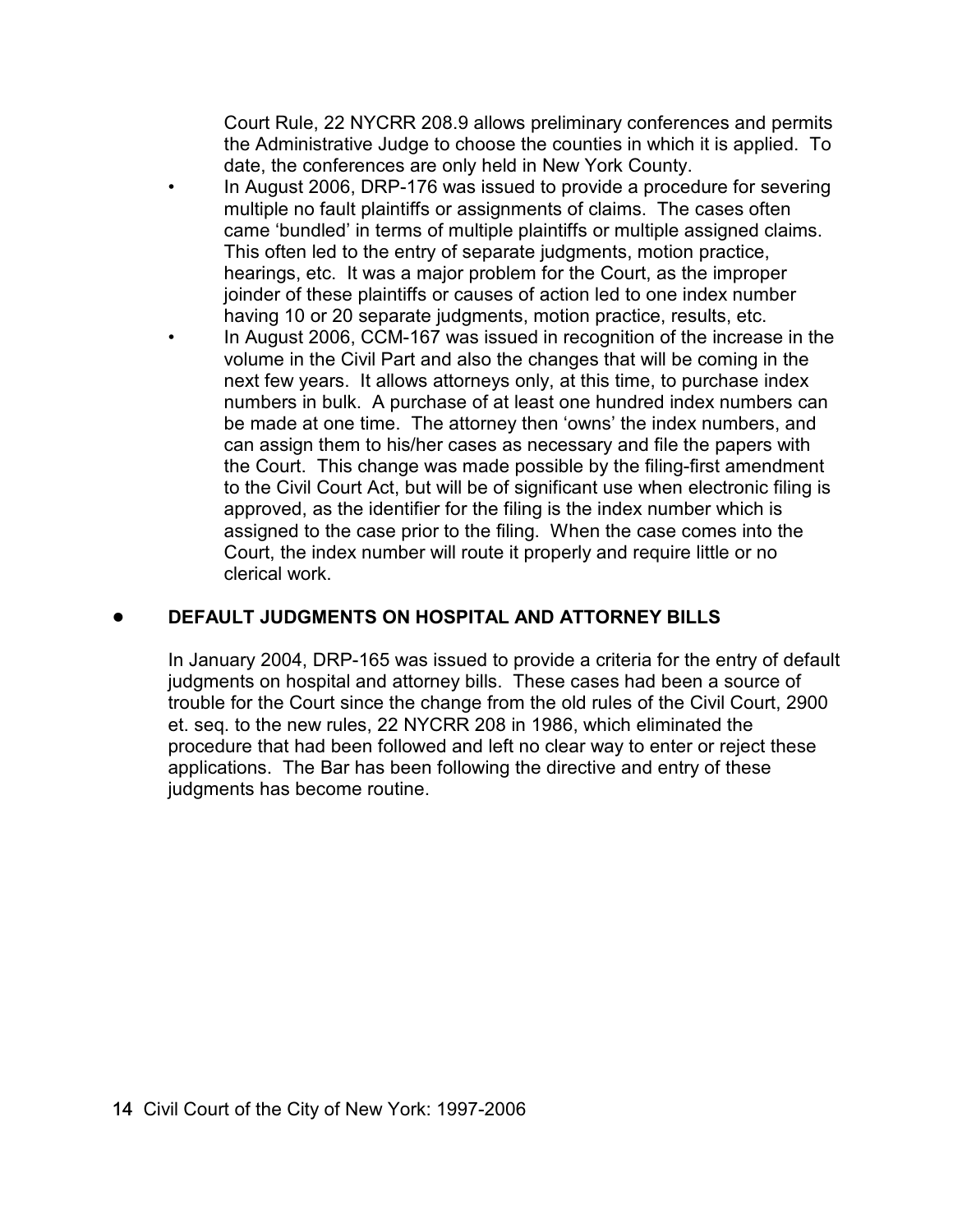# **PART III: SMALL CLAIMS**

The third essentially separate Part of the Civil Court handles small claims cases. While filings in the Small Claims Part (Small Claims Court) have decreased during the past ten years, we have done much to improve the services to our users.

## ! **SMALL CLAIMS HIGHLIGHTS**

- *Increase in Arbitrators* The vast majority of small claims cases are resolved by our pool of dedicated volunteer Small Claims Court arbitrators who are trained by the Court. During the past decade, the pool has increased from 1200 to over 2300.
- *Creation of Deputy Chief Clerk Small Claims* In 1999, this new position was created to oversee small claims matters.
- *Increase in Jurisdictional Amount* The Civil Court requested that the legislature increase the jurisdictional amount from \$3000.00 to \$5,000.00. As of January 1, 2004, litigants may bring commercial claims, consumer transactions and small claims up to \$5,000.00 in the Small Claims Court.
- *Case Initiation Through Private Vendors* In June 2005, after working with private vendors to ensure quality control, the Civil Court began offering case initiation for small claims over the internet via private vendor websites.
- *Instructional Video* The Civil Court produced an instructional video to assist litigants in completing the small claims form. The video is available on the internet and in the Resource Centers.
- *Guide to Small Claims Court* This Civil Court publication has been updated to remain current and is helpful to litigants throughout the State enabling them to understand how to proceed in a small claims case.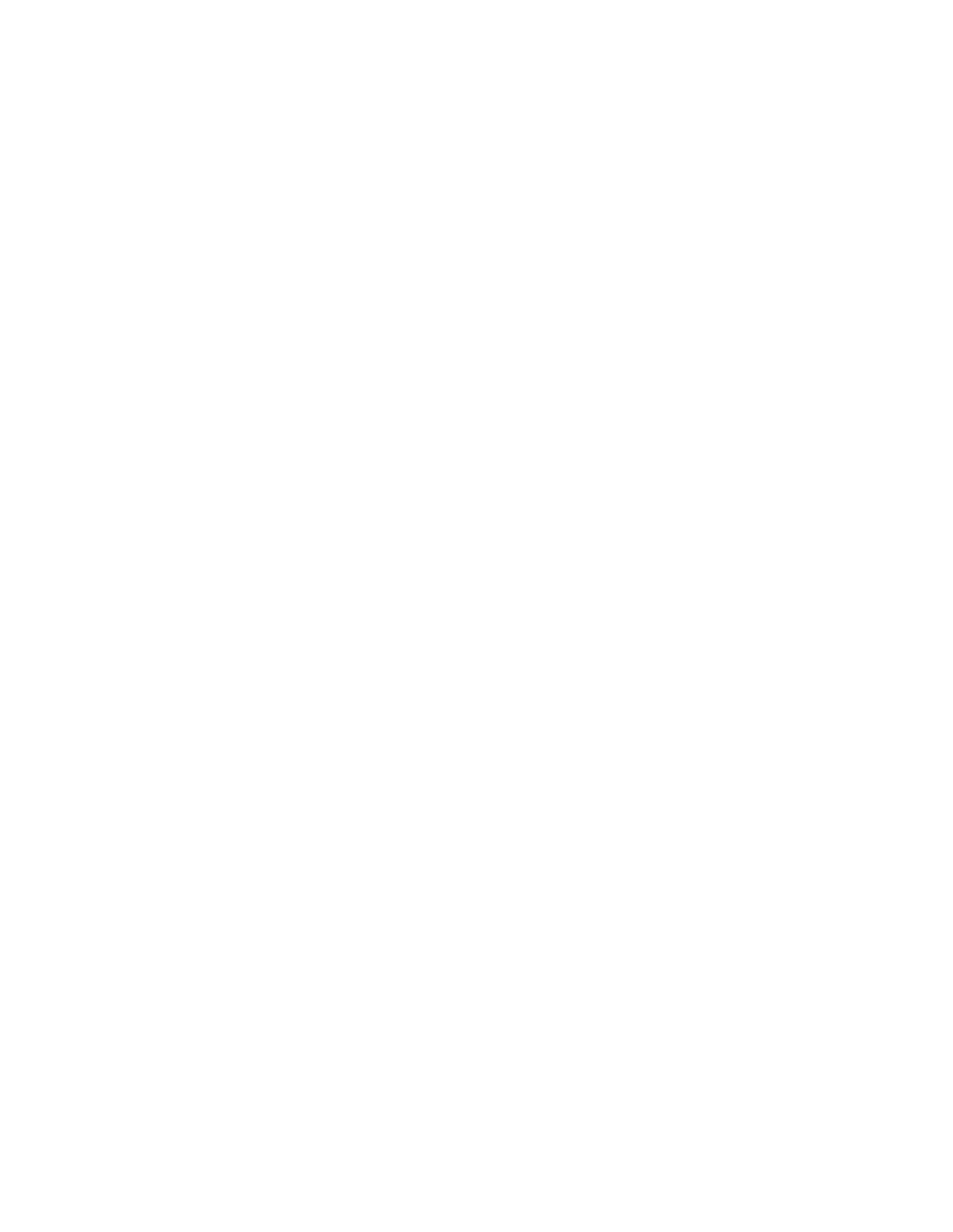# **PART IV: ACCESS TO JUSTICE**

The Civil Court of the City of New York is one of the busiest Courts in the world with more than 965,000 civil, small claims and housing cases filed in 2006. A large percentage of our Court users are self-represented litigants. Everyday people – merchants, consumers, debtors, creditors, landlords and tenants – come to the Civil Court to resolve their everyday legal problems. The Civil Court is dedicated to providing equal access to fair and efficient justice to all our litigants. We believe that providing information is a pathway toward justice. Over the past ten years, we have offered a variety of community outreach programs and services aimed at bringing information to the community. Through greater access to justice, we ensure that the Civil Court is a Court for all the people of New York City.

## ! **RESOURCE CENTERS**

Prior to the Housing Initiative, the Civil Court employed four Pro Se Attorneys city-wide to provide legal and procedural information to litigants in Housing Court. The Pro Se Attorneys were stationed behind windows in various Clerk's Offices, making them somewhat inaccessible to the public. In January 1998, the Civil Court's Resource Centers were



established to provide services at no cost to self-represented litigants who have cases pending in the Civil Court. These Resource Centers were the first selfrepresented offices in the state. Today, the Civil Court's six Resource Centers are staffed by a total of nine Resource Center Housing Court Attorneys, four Resource Center Administrators, a Civil Court Attorney one day each week, and Volunteer Lawyers. Approximately 200 visitors come each day to these Resource Centers seeking assistance. Now, all of the Resource Centers are located in offices where the Resource Center Court Attorneys and resources are easily accessible to the public. Visitors are interviewed by the Resource Center Administrator and given written materials and/or referrals to other courts and agencies, when appropriate. No longer separated by a window, litigants meet face to face with the Resource Center Court Attorneys for private conferences inside the Resource Center.

Recently, a **Resource Center Coordinator** was hired who rotates through each Resource Center to provide oversight and coordination. Hours have recently been expanded to include more early mornings and evening hours. The Coordinator also is responsible for the Community Seminar Series.

The Resource Centers offer the following resources:

• *Resource Center Court Attorneys* - Resource Center Court Attorneys explain to litigants how to commence and answer cases, obtain or make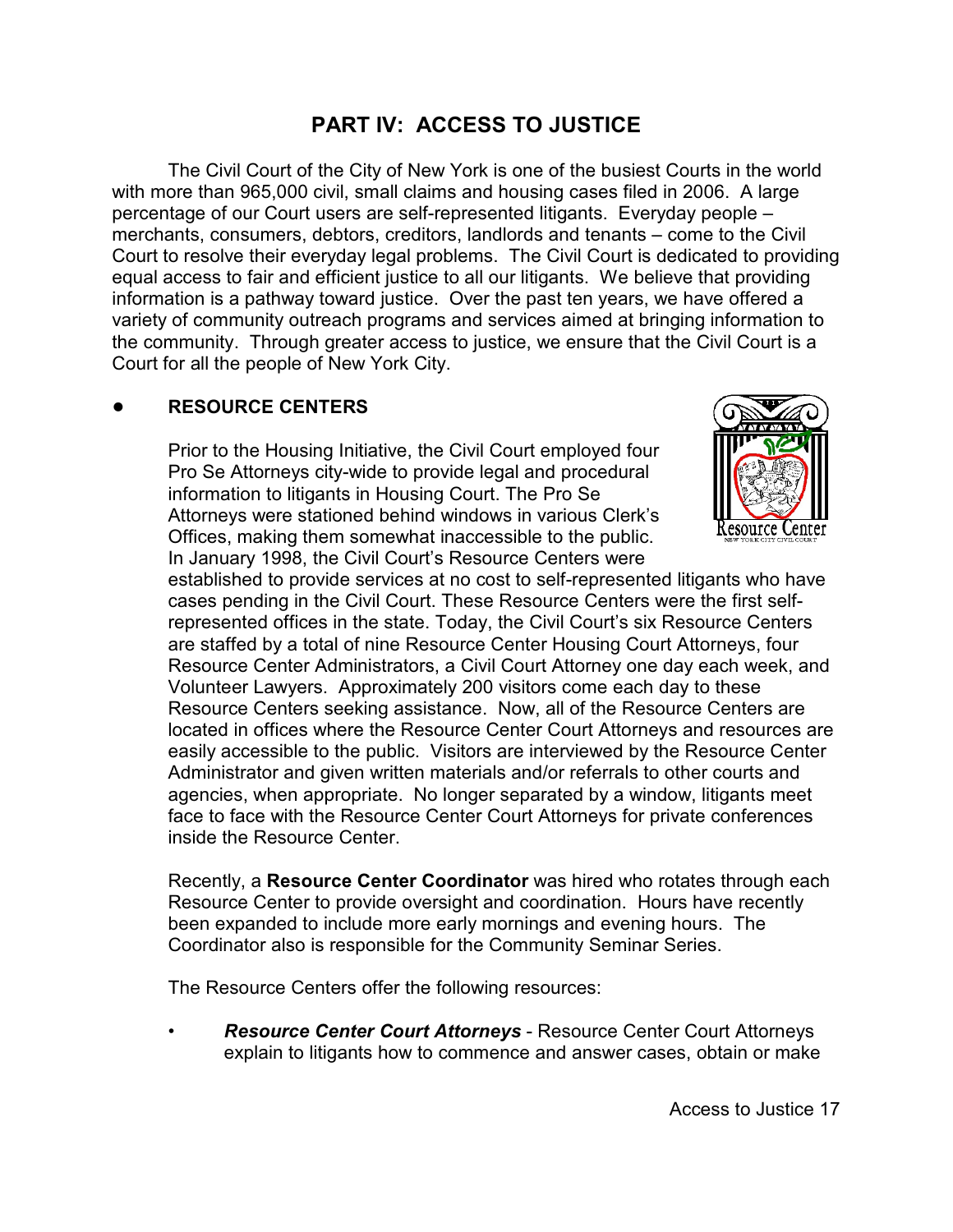repairs, fill out forms, follow court procedure, or seek help from appropriate agencies and community organizations. In some boroughs, these attorneys screen prospective participants for the Senior Citizen Assigned Counsel Program.

- *Volunteer Lawyers* Attorneys trained by Housing Court's Volunteer Lawyers Project, provide free, limited legal assistance and help selfrepresented litigants complete forms, analyze defenses, and plan for their Court dates. Like the Resource Center Court Attorneys, they also make referrals to legal services organizations, bar associations, and community organizations.
- *CLARO* In Brooklyn, the CLARO Project (Civil Legal Advice and Resource Office), run by Brooklyn Law School, the Brooklyn Bar Association and the New York City Bar Association, operates for civil litigants on Thursday nights.
- *Libraries* All Resource Centers have small libraries of written and visual materials. Sample forms and publications are available on topics involving the Civil, Housing and Small Claims Courts.
- *Informational Videos* Resource Centers provide videos produced by the Civil Court for litigants to watch to better understand how to proceed in Court.
- *Internet Access* Resource Centers also provide free limited access to over 30 internet sites for litigants to research community resources, rental assistance programs, and civil and landlord-tenant law topics.

## ! **COMMUNITY SEMINAR SERIES**

Beginning in April 2002, the Civil Court has offered free seminars in our courthouses once a month during the lunch hour. Live seminars are often offered via video-conferencing at multiple courthouses. Seminars are taught by judicial and non-judicial staff, private practitioners, lawyers from legal services or various community and governmental agencies. Most instructors are volunteers. The seminars seek to educate the public on housing and civil related topics and to provide a forum to ask questions of experts in the field. Topics of past seminars include:

- *Credit Repair and Debt Management*
- *Owner's Legal Info. Session*
- *Defenses in a Nonpayment Proceeding*
- *Services in the Courts*
- *How to Obtain Repairs/Services*
- *How to Answer a Nonpayment Petition*
- *The Role of the HPD Inspector*
- *How to Obtain Help to Pay Rental Arrears*
- *9-11 Disaster Relief and Benefit Information*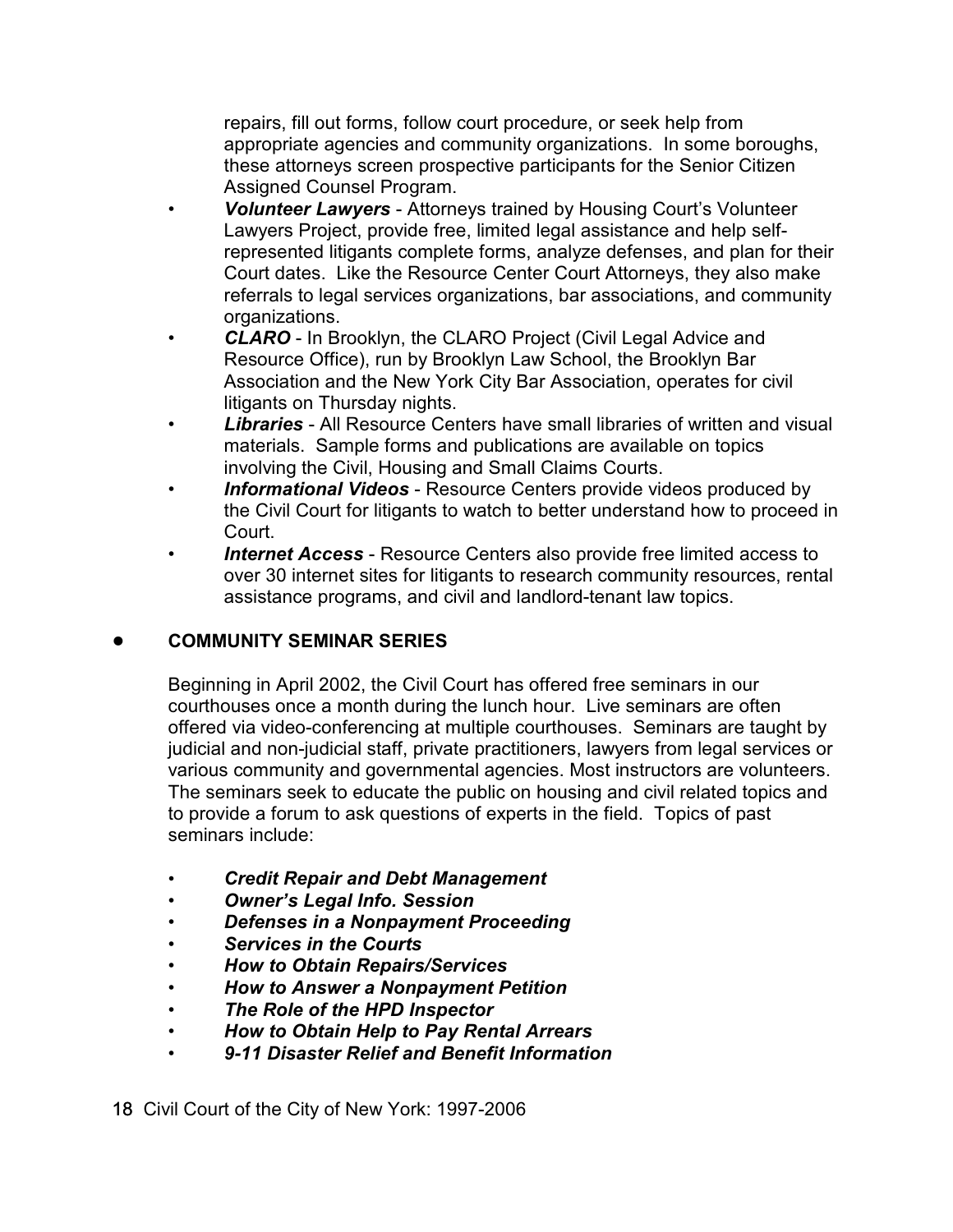- *Mold! What Is It? How to Treat It?*
- *How to Begin an Action to Collect Rent*
- *Immigrants' Guide to Housing Benefits*
- *Lead Paint: Your Remedies in Housing Court*
- *Rights of Tenants in Public Housing*
- *Owner Services Session: Removing Violations, Help With Repairs, and Rehab. Loans*
- *Rent Overcharge: How to Fight Against Improper Rents*
- *How to Begin and Win a Small Claims Dispute*
- *Holdover Proceedings*
- *HP Actions to Obtain Repairs*
- *HPD Owner Services*
- *Violations and Code Enforcement*
- *Make Court Your Last Resort: Resolving Disputes with Merchants*
- *A Family Member in the Military? The Effect on Your Landlord-Tenant Case*
- *Pet Holdovers*
- *Section 8: Transfer Vouchers and Others Housing Court Issues*
- *Illegal Sublets and Other Holdover Proceedings*
- *Section 8: NYCHA or HPD? What Does it Mean?*
- *Rent Regulation: How to Figure Out the Rules*
- *Lead Paint: Changes the New Law May Bring*
- *Illegal Apartments*
- *Danger Lurks: Mold and Bedbugs in the Home*
- *Help! I Received an Eviction Notice from the Marshal!*
- *What to Do If You've Been Evicted*
- *Help! My Landlord Says I'm a Nuisance*
- *Rent Help for Disabled Tenants: The Disability Rent Increase Exemption ("DRIE")*
- *Rent Help for Families: The Family Eviction Prevention Supplement*
- *What is a Roommate Holdover?*
- *Bankruptcy: The Changes in the Law and its Effect on Consumers*

The seminars are advertised throughout the courthouses, on the "News and Announcements" page of the Civil Court's website, on the OCA's public event calendar, through community organizations, bar associations, city council offices, local human resource offices, and public libraries. The seminars are all videotaped and will be available for viewing on the Civil Court's website when ADA subtitling requirements can be met. Litigants can also suggest future topics via the website. The seminars are well-attended and attract as many as 50 attendees each session.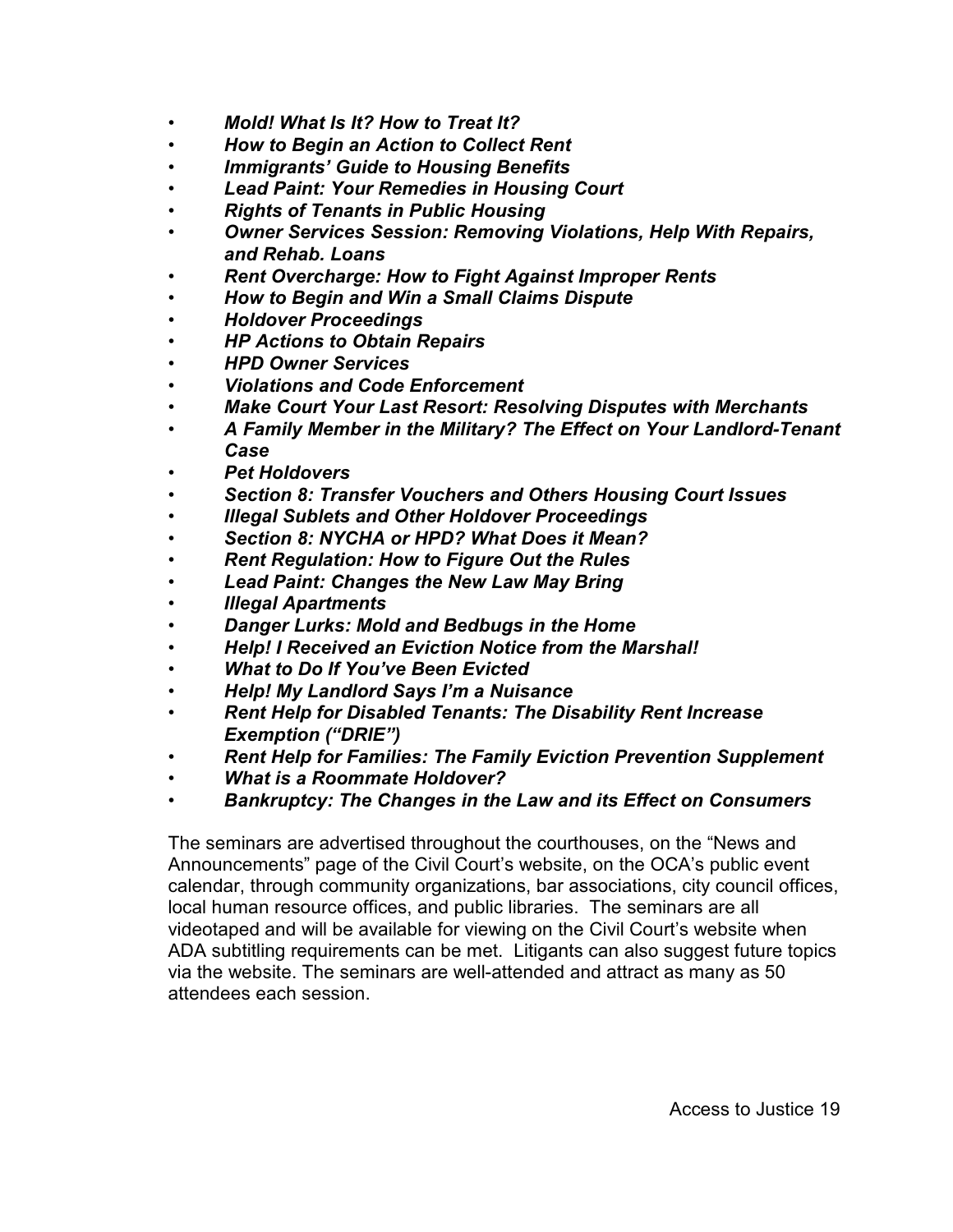## ! **WEBSITE**

#### The Civil Court's website**:**

**<http://nycourts.gov/nyccivilcourt>**, established in 2003, hosts three distinct informational sections for civil, housing and small claims litigants. It is written primarily for the selfrepresented litigant, containing helpful information, including:



- Information about Court Services, including mediation, interpreters, court reporters, childcare centers, and resource centers.
- Location information, including phone listings, directions and Court hours for every courthouse.
- Helpful links for legal, governmental and community resources.
- Links to private vendors who will electronically begin a small claims case for the litigant.
- Information about the Civil Court's administration and Judges.
- Legal and procedural information for civil, housing and small claims litigants from commencing a case to appealing a case.
- Civil Court Publications and Videos.
- Civil Court directives and forms. They can be searched by keywords or by number.
- The News and Announcements page, which contains information about free community seminars, upcoming events and free C.L.E. opportunities.
- Legal Definitions
- The Volunteer Lawyers Project, the Guardian Ad Litem Program, and the Small Claims Arbitrators, also have their own links containing information about volunteering in the Court and other pertinent information.
- Calendar information for Housing Court litigants.
- Electronic filing for civil self-represented litigants to request an inquest.
- An instructional video on how to complete the small claims form, along with a written transcript for hearing impaired viewers.

All of the information on the website is available in Spanish as translated by our Civil Court interpreters. The Spanish Court Forms are all bilingual, in English and Spanish for informational purposes. The small claims website is also available in Chinese, making the website the only trilingual OCA site.

## ! **COMMUNITY LAW DAY**

The Civil Court began sponsoring a Community Law Day in 2002. This educational event is designed to acquaint



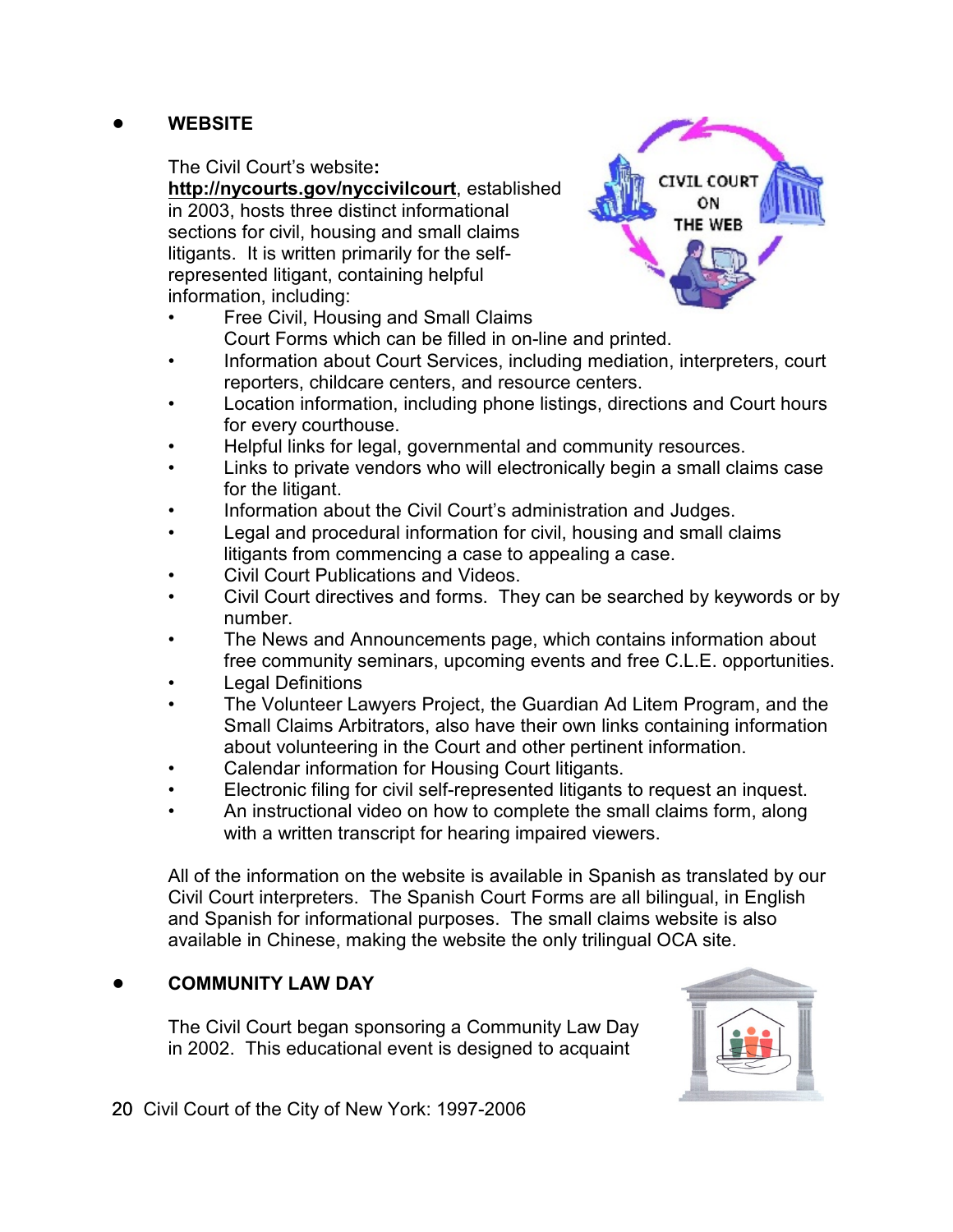the public with legal, Court, and social services available in the community. In addition to educational resources, food, refreshments, and entertainment are offered, making Community Law Day a festive event. After several months of consulting with schools, community-based organizations, local elected officials and other members of the community, the Civil Court plans an event designed for a targeted audience. Past events include:

- May 2002: *NY County Community Awareness Law Day* Co-sponsored with the Jade Society and The Asian-American Bar Association
- September 2002: *Harlem Community Law Day*  Co-Sponsored with the Center For Court Innovation and the Harlem Justice Center
- May 2003: *Bronx Community Law Day* Co-sponsored with Bronx Borough President Adolpho Carrion, The Bronx Woman's Bar Association and The Small Claims Arbitrators Association
- October 2003: *Kings County Community Law Day*  Co-sponsored with Brooklyn Borough President Marty Markowitz and the Small Claims Arbitrators Association
- May 2004: *Richmond County Community Law Day* Co-sponsored with Staten Island Borough President James P. Molinari and the Small Claims Arbitrators Association
- May 2, 2005: *Queens County Community Law Day*  Co-sponsored with the Small Claims Arbitrators Association, the Queens Woman's Bar Association and the Queens County Clerk's office
- May 1, 2006: *New York County Community Law Day* Co-sponsored with the Small Claims Arbitrators Association, the New York City Bar Association and New York County Lawyer's Association's Legal Referral **Service**

More than 35 agencies are invited to participate by staffing a table and providing resource materials. Agencies have included Safe Horizons, Legal Services, Legal Aid Society, Rent Stabilization Association, Department of Aging, Board of Elections, Human Resources Administration, Family, Supreme Criminal, and Supreme Civil Court and several bar associations.

## ! **NONPAYMENT ANSWER PROGRAM**

Since the Housing Initiative, the Civil Court has been working on developing an internet based user friendly program to provide information on nonpayment proceedings and to assist tenants with answering proceedings brought against them in Housing Court. For several years we worked closely with Columbia Law School's Lawyering in the Digital Age Clinic on developing a decision tree, which later became the basis for the programming. We also worked with New York Law School students. In September 2005, the Civil Court partnered with the Legal Services Corporation, and the Legal Assistance of Western New York's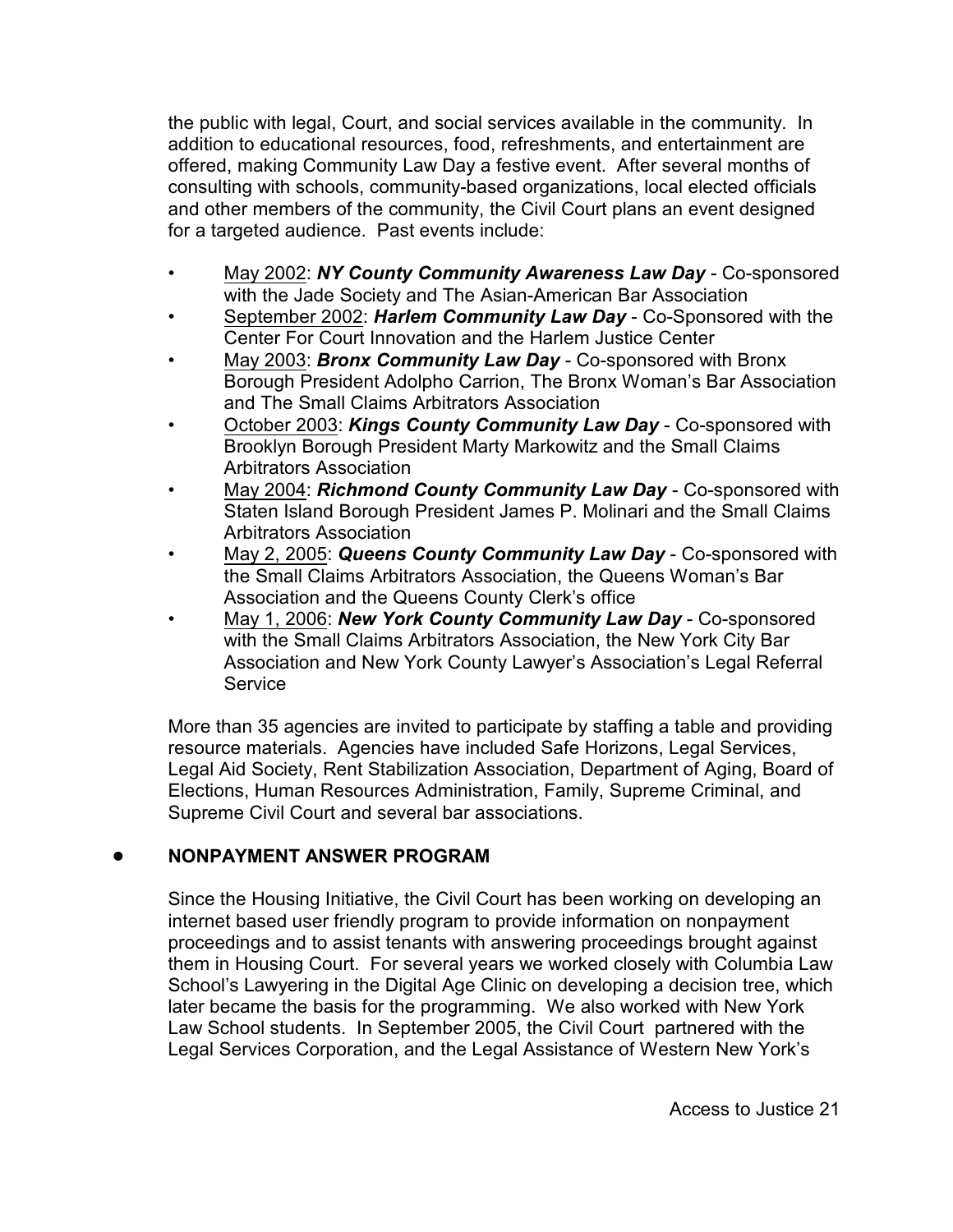SOPHIA Project to do the programming. The program will enable a selfrepresented tenant to prepare to answer a nonpayment petition. In the program, a "guide" walks the litigant through a series of questions invoking an experience similar to a person-to-person interview. Upon completion of the program, a document package is produced that includes a tenant answer chart, which identifies possible defenses and counterclaims based on the answers provided by the participant, and fact sheets that will also assist the tenant in the Court proceedings. The answer chart follows the triplicate tenant answer form that we developed for use in the Landlord-Tenant Clerk's office. The program was tested in the Resource Centers, sent to numerous stakeholders in the community for feedback, and was reviewed by a readability specialist.



A sample screen from the Nonpayment Answer Program

The Nonpayment Answer Program utilizes A2J (Access to Justice) software that was developed by Chicago-Kent Law School specifically for on-line interactive interviews with self-represented litigants. A2J provides an attractive, inviting, and intuitive interface with facilities for defining legal terms and audio voice-overs for each question. A2J works in conjunction with Hot Docs assembly software to deliver a document package to the user for saving and printing based upon the responses to the program. A small owner nonpayment petition program is being developed using A2J.

## ! **VIDEOS**

The Civil Court has produced several informational videos for self-represented litigants to better understand how to proceed in Court. These videos can be watched in the Civil Court's Resource Centers or on the Civil Court's website. The following videos are currently available:

• *The Resolution Part* (4 min, 22 sec) English/Spanish The Resolution Part is the first courtroom where litigants with landlord-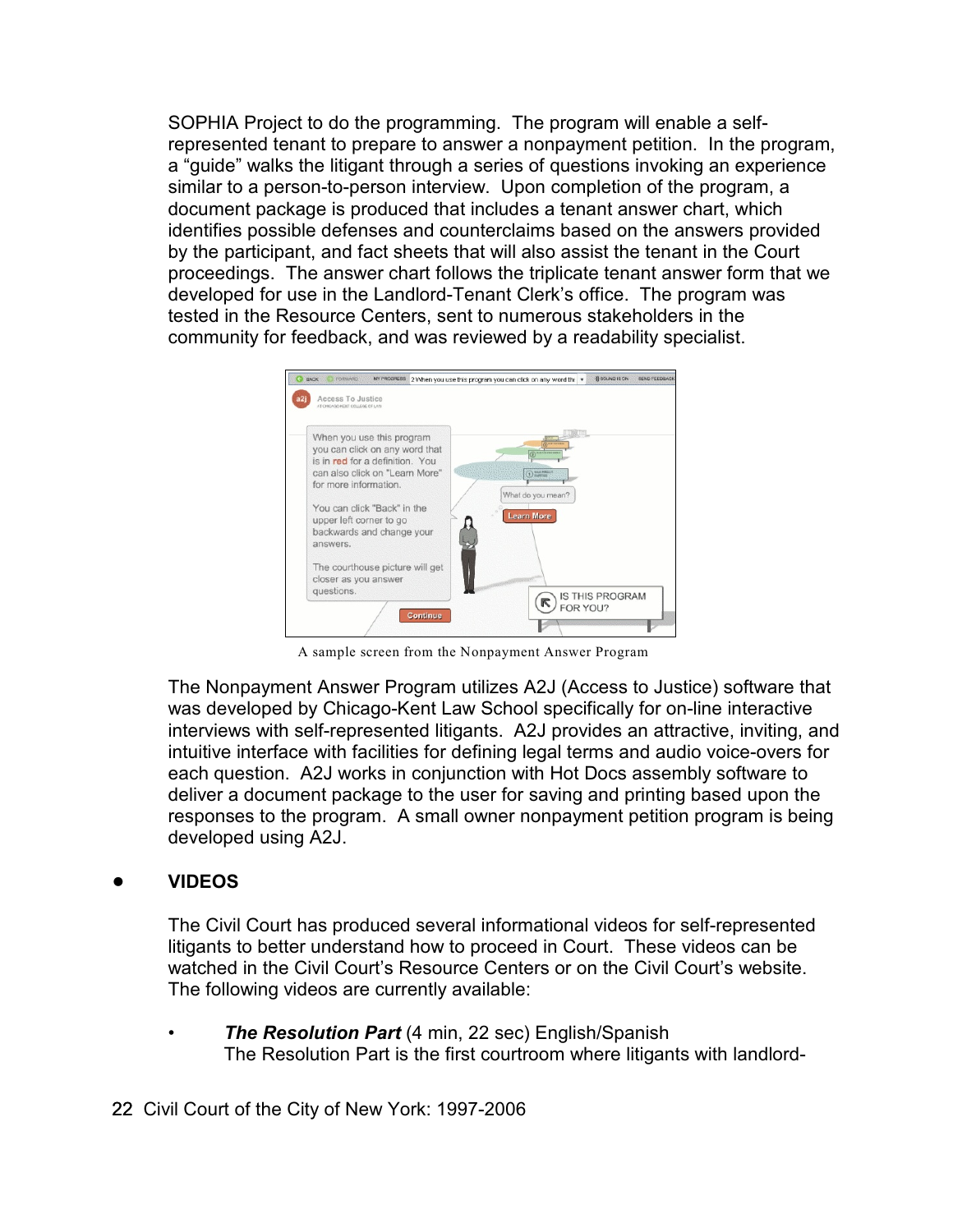tenant cases appear. If cases do not settle in the Resolution Part, the Judge will refer the litigants to a Trial Part. This video explains the Resolution Parts' procedures and objectives and introduces the role of various Court personnel.

- *Collecting Rent* (21 min, 55 sec) English This video profiles Tom Porter, a small property owner who is owed rent. The video describes the steps needed to collect rent.
- *Getting Repairs and Services* (16 min, 23 sec) English/Spanish This video follows the story of Rosa Santiago, a tenant whose apartment needs repairs. The video explains the step-by-step procedures for successfully obtaining repairs.

## ! **PUBLICATIONS AND FORMS**

The Civil Court has produced helpful publications in response the public's need for written information. The publications are available in the Resource Centers and the website. The publications are also available in Spanish. Publications will soon be available in Chinese as well. Current Civil Court publications include:

- *The Guide to Small Claims Court*
- *Dispute Resolution Through Mediation*
- *How to Prepare For A Landlord-Tenant Trial*
- *How to Try or Defend A Civil Case When You Don't Have A Lawyer*
- *A Landlord's Guide to New York City Housing Court*
- *A Tenant's Guide to New York City Housing Court* (A joint publication with the New York City Bar Association)
- *Community Outreach Brochure*
- *Resource Center Brochure*
- *Civil Court Coloring Book*

In addition to publications, the Civil Court has numerous civil, small claims, and housing forms that are available to the public for filing in actions and proceedings. These forms are offered to litigants in the Clerk's Offices, the Resource Centers, and on the Website. In 1997, the Court replaced the archaic practice of recording oral non-payment answers in handwriting (often illegible) on the face of petitions with a triplicate Clerk's check-off answer form. The triplicate form accomplished a number of goals: legible answers, time efficient process of recording answers, and for the first time the respondent can be provided with a copy of his or her oral answer.

Over the past 10 years, we have also undertaken a complete review and update of all Civil Court forms. A project was undertaken to make all the forms uniform throughout the city. Then, every form was updated and amended if necessary,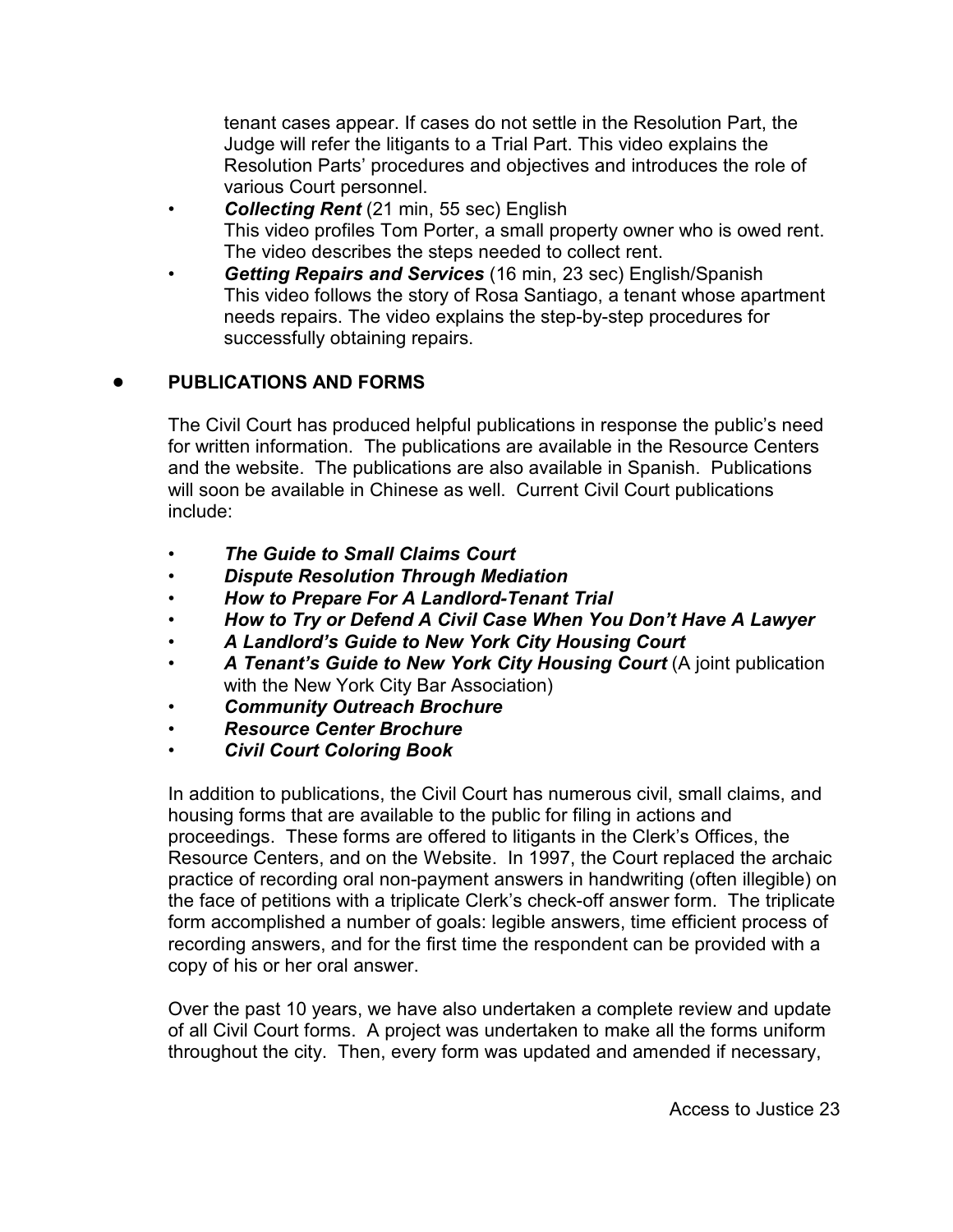new forms were issued, posted for use on the Civil Court's website, translated into numerous languages, catalogued in our Resource Center books and archived on our secure network drive. These forms both assist Court users and aid in the more efficient operation of the Court.

#### ! **INTERACTIVE VOICE TELEPHONE RESPONSE SYSTEM**

Another valuable Civil Court service is the interactive voice response telephone service. It permits litigants to use voice or keypad controls to access active housing case information, to obtain civil and housing forms by fax, to obtain legal and procedural information, a directory of NYC Marshals, administrative services information, travel information, and information on other Courts. It is available at (646) 386-5700 for general Civil and Small Claims matters or (646) 386-5750 for Housing matters. The service is provided 24 hours, seven days a week, and is available in Spanish.

## ! **SPEAKERS BUREAU**

Throughout the year, Judges and non-judicial personnel from the Civil Court visit schools, and community and governmental agencies to speak about civil, housing and small claims topics. In addition to legal information, speakers also provide information about Court procedures. Speakers are also available to attend career days and talk about career opportunities in the Court system.

In the past, Civil Court speakers have visited local senior citizen centers, planning boards, public libraries, school assemblies, town hall meetings, street fairs, housing fairs and conferences. Speakers provide general information and valuable resource materials about the Court. Recent events include: Queens Fair Housing Conference, PS 241 graduation ceremony, Auxiliary High School of Queens fair, and the PSA #7 Community Council street fair.

## ! **COURT TOURS**

The Court Tour program welcomes school groups, senior citizens, dignitaries from other jurisdictions, and community groups to visit the Civil Court buildings. The tours offer an opportunity to observe a trial, explore career opportunities in the Court, obtain information about Court procedures, and learn about the types of cases that are heard in the Civil, Housing and Small Claims Parts. Our Court tour teams consist of Judges, Court Clerks, Court Officers, Court Assistants, and NYC Department of Corrections personnel. The tours are conducted in every Civil Court building upon request and the program serves more than a thousand visitors a year.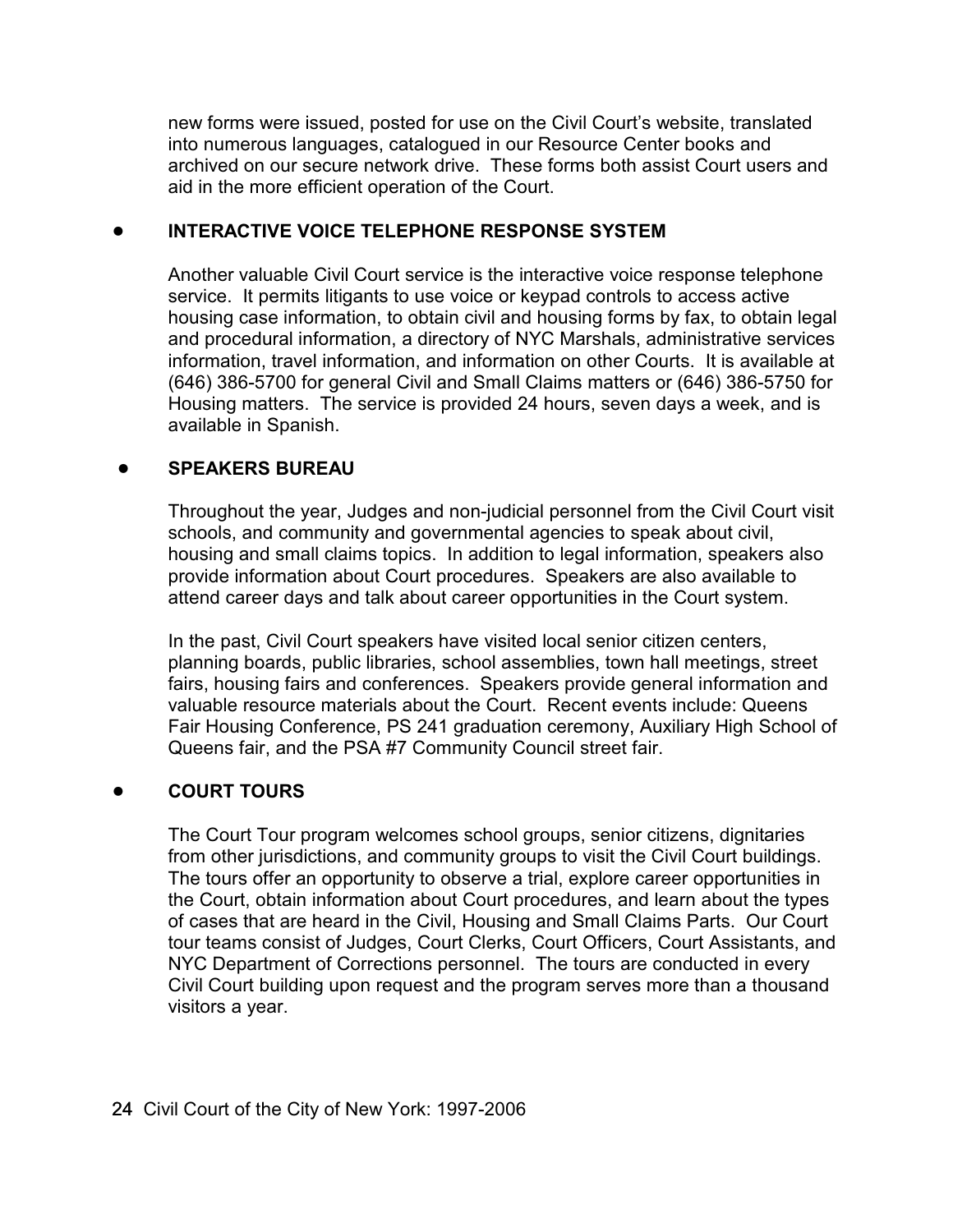## ! **RESPONDING TO THE WORLD TRADE CENTER DISASTER**

In October 2001, in response to the World Trade Center disaster, the Civil Court produced a *Legal Information and Resource Guide for Owners and Tenants Affected by the World Trade Center Disaster,* which was written to assist victims' family members, people employed in or near the area who could not pay their rent, persons displaced from either their home or business, or owners of buildings in the area.

As a follow-up to this publication, the Civil Court, along with former Manhattan Borough President C. Virginia Fields, organized and sponsored a free legal and resource information symposium at Martin Luther King High for tenants and owners affected by the disaster. Almost 20 agencies, organizations and bar associations provided support and volunteer lawyers. These volunteers provided free legal advice to numerous members of the public. The event was covered by local radio and television programs.

Numerous lower Manhattan businesses were affected by the World trade Center disaster. To facilitate the resolution of resultant commercial landlord/tenant disputes and to assist in preserving the economic survival of downtown commerce, the Civil Court participated in a mediation program with the New York City Bar Association and Safe Horizons. A special World Trade Center commercial landlord/tenant Part was devised and mediators assisted in settling these cases.

The Civil Court's audio-visual department also produced a video tribute to our three Court Officers who lost their lives in the World Trace Center attack. Entitled *In Our Hearts and on Our Minds*, SCO Mitchell Wallace, Captain William Thompson, and SCO Thomas Jurgens, who perished in the attacks on the World Trade Center, are remembered for their bravery and heroism.

#### ! **INTERPRETERS**

As our City has grown increasingly more diverse, we have endeavored to address the needs of our non-English speaking litigants when they come to Court. Prior to this past decade, our only staff interpreters were for Spanish, Chinese and Creole. Since then we have added many full-time interpreters for other languages, such as Russian, Korean, and even Sign Language. Our interpreters are available to assist litigants in the Parts, Clerk's Offices and Resource Centers. Phone access for language services is available for our smaller Courts, such as in Richmond. Our interpreters have also translated information booklets which are available in the Resource Centers into other languages.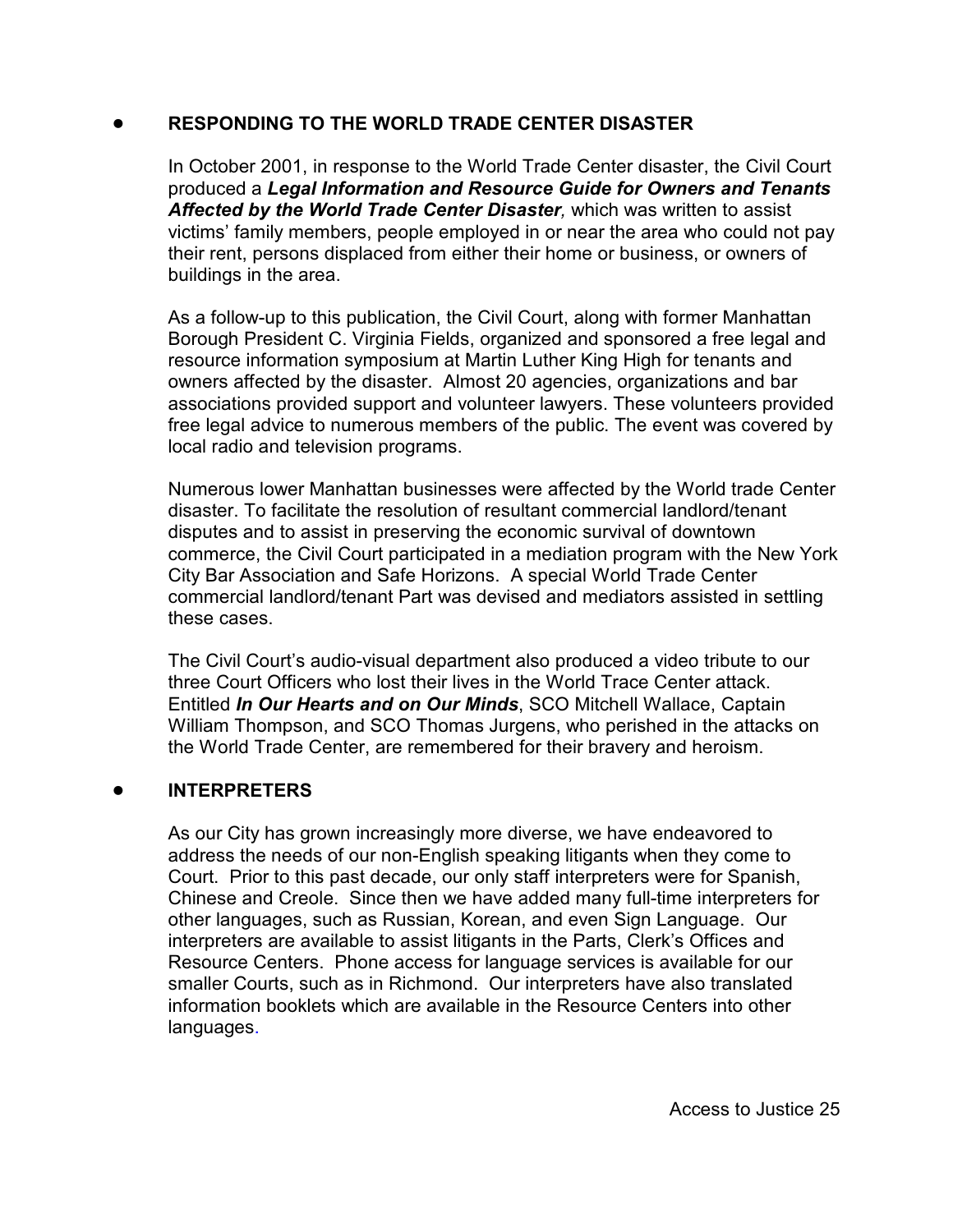## ! **CREATION OF CIVIL COURT AUDIO-VISUAL DEPARTMENT**

In January 2000, the Civil Court's pioneering Audio-Video (A/V) Department was created. The A/V unit produces educational and training multimedia material, films Court seminars and events, prepares informational videos for the television displays throughout our 50 Housing Parts, creates content for our web page and Resource Centers citywide, and contributes to various other projects. Over the years, the Civil Court A/V unit has assisted the Office of Court Administration with the production of various Court programs, as well as other Court agencies in preparing videos or in the recording and/or post-production of live events. For example, in 2006, we assisted the Judicial Institute in the production of a series of training videos depicting various courtroom scenarios. The creation of the A/V unit with its ability to produce film/video in-house has proved extremely cost effective for the Court system.

The A/V unit is comprised of Court staff who have film, video and computer background. Over the years, and with the Court's support, they have assembled a versatile video editing suite which includes digital video cameras, lights, microphones, a video editing PC and other production equipment. Through their expert use of this equipment, they have consistently produced work product of professional quality.

The following is a highlight of some of our projects over the past decade:

- *"Domestic Violence Program: 10<sup>th</sup> Anniversary Celebration"* **hosted** by Honorable Judith Kaye. Provided filming and live web-casting.
- *"In our Hearts and On Our Minds"*  a memorial video for the heroic Court Officers lost on 9-11 and a reflection of the events of that tragic day. Written, directed, produced and edited.
- *"Helping New Yorkers Series"*  a series of videos designed to help self represented litigants with Court proceedings. Wrote, directed, produced and edited.
- *"Right to Know"*  an educational and training video usually shown to new employees regarding hazardous material at the workplace (produced for OCA). Directed, produced and edited.
- *"Volunteer Lawyers Project"*  a recruitment video for volunteer lawyers. Wrote, directed, produced and edited.
- *"Outreach 2000 and Beyond"*  a video compilation highlighting Civil Court's Outreach programs. Wrote, directed, produced and edited.
- *"Drug Treatment Court Video"*  an instructional video for applicants to the Drug Treatment Program (produced for Criminal Court). Directed, produced and edited.
- *Production of Slide Shows and Videos* produce courthouse slide shows to be viewed in the courtrooms and informational videos for self-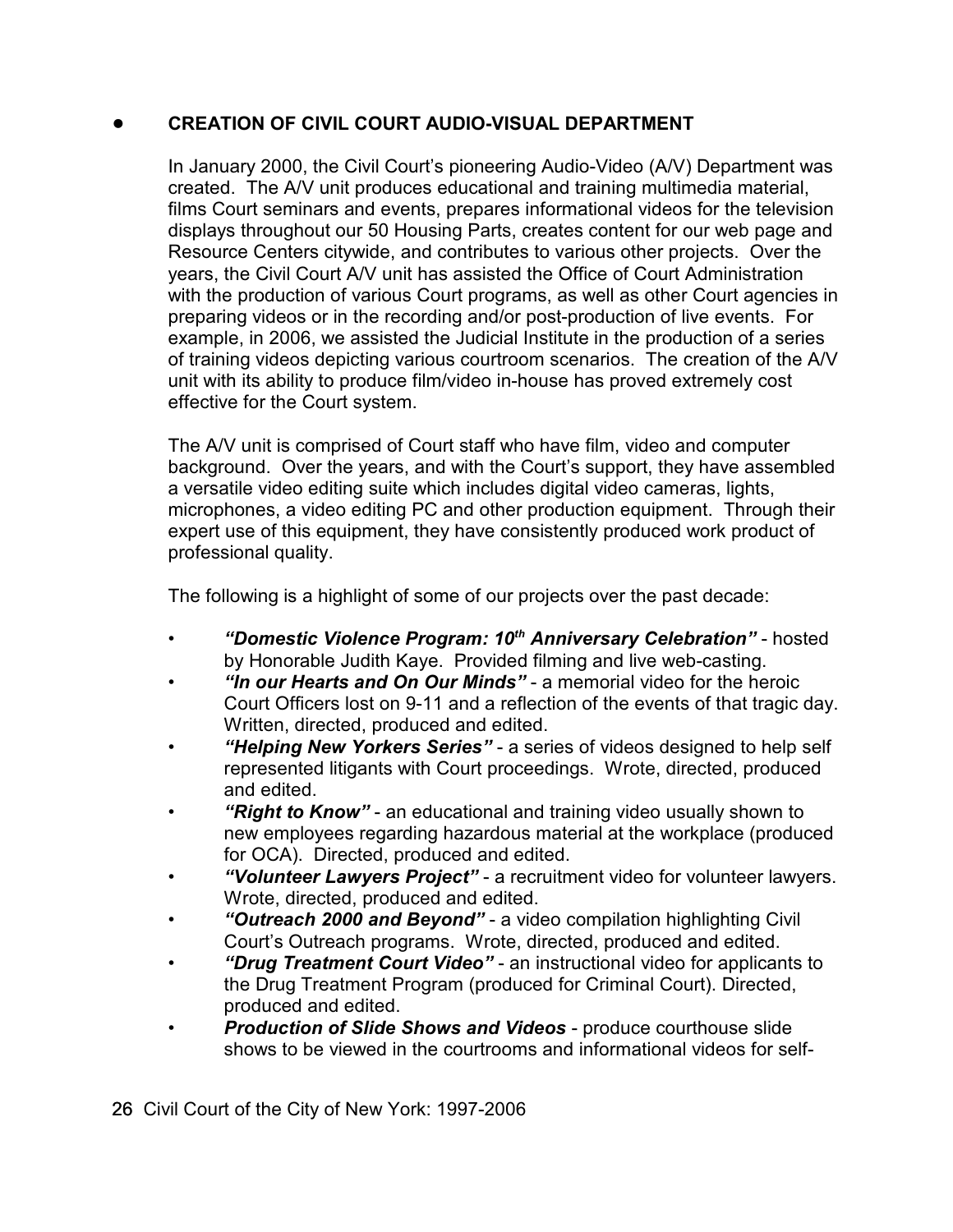represented litigants to view in the Resource Centers and the website.

- **Prepare Court Videos for Web Streaming Convert videos to web** streaming format adhering to established OCA guidelines for Americans with Disabilities Act compliancy (synchronized captioning and transcripts provided for the hearing impaired).
- *Maintain Video Library of Continuous Seminars*  Volunteer Lawyers (for CLE credits), Guardian Ad Litem and the Community Seminar Series. Video tape, produce and archive.
- *Photograph Civil Court Events, Facilities and Personnel* The A/V unit photographs all public events, facilities and personnel for use on the Civil Court's website and publications.
- *Maintain Digital Still Photo Library*  More than 10,000 photos of various Court events, ceremonies, personnel, courthouses and facilities throughout the years.

## ! **PUBLIC PERCEPTION OF JUSTICE**

Improving public trust and confidence in the Court is of paramount importance. One of our goals has been to provide as much consistency in our practices and policies as possible. Accordingly, we have taken a number of measures that work to ensure that the public has a fair and just perception of the Civil Court.

- Established standards for our Clerks on how to handle telephone interactions.
- Instruct our employees not to attend holiday parties hosted by law firms that litigate in the Civil Court.
- Provide an operational and legal "help desk" for all of our Clerks.
- Instruct our Housing Court Attorney's on the "Do's and Don'ts" of interacting with lawyers appearing in their Parts.
- Respond to any letters of complaint that we receive.

## ! **IMPROVED INFORMATION IN THE COURTHOUSES**

The Civil Court has also substantially improved information for litigants in the courthouses.

- There are now television monitors in every Housing Part.
- Every Resolution Part plays a Resolution Part video that provides litigants with information about the Part.
- Every courthouse, except Richmond, has a running silent slide show that continuously plays useful information about where things are located in the building.
- Every Landlord-Tenant Clerk's Office has LCD signs directing litigants to the proper window to go to for information.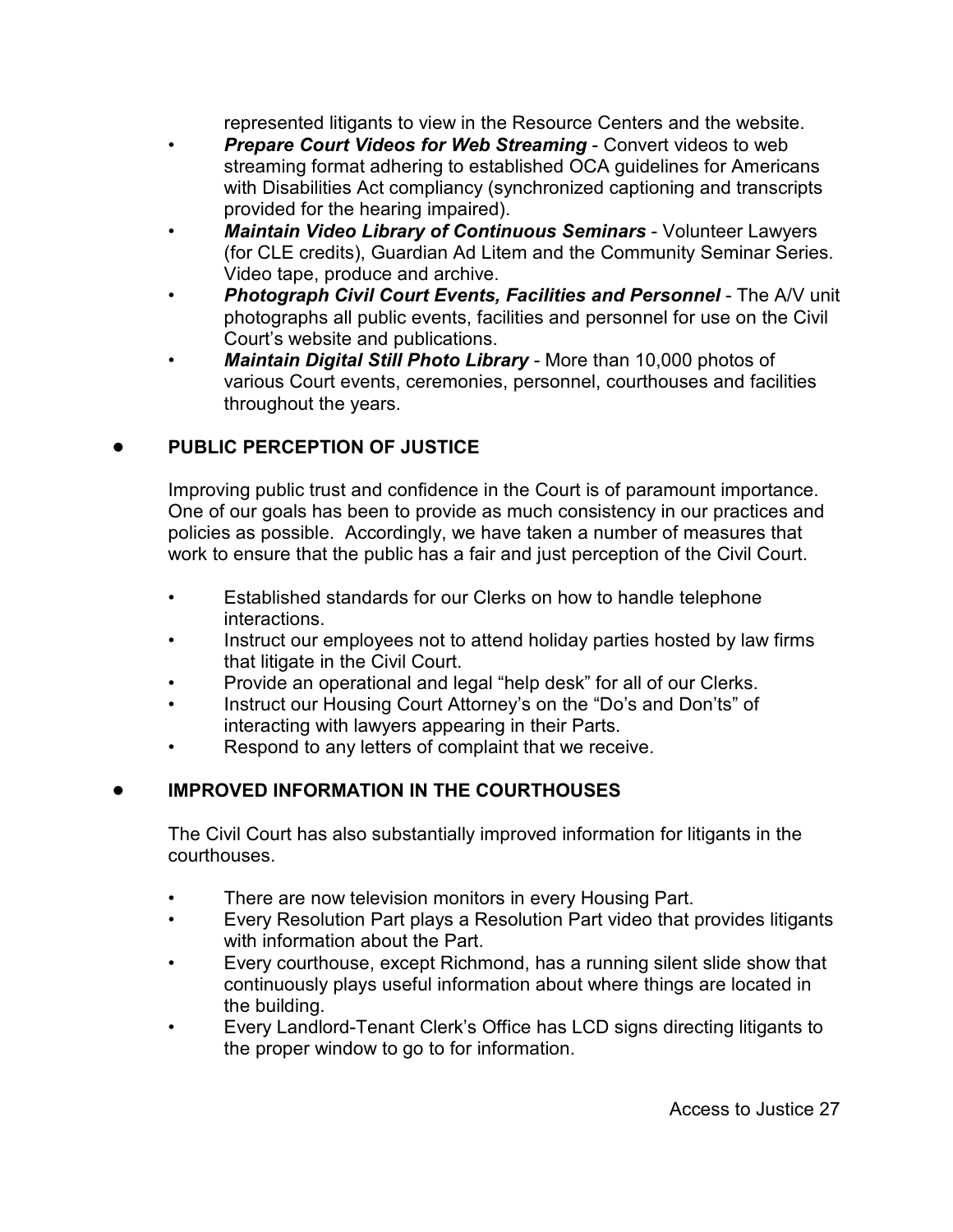- Posters, made in-house, are prominently displayed throughout the courthouses informing litigants about upcoming events, community seminars, the Civil Court's website, and the free child care centers.
- The Tenant Answer form is also enlarged to poster size for litigants to view while waiting on-line or attending to Court business in the Landlord-Tenant Clerk's Office.

## ! **RECORDING OF COURT PROCEEDINGS**

After a two year test period, the Civil Court recently purchased 70 digital "For The Record" recording machines (FTR), to be used in all of our housing, small claims and civil calendar Parts in place of cassette tape recording machines. Previously, the tape numbers for every Court appearance had to be noted and hand written on the Court file. If a litigant wanted an audio record of the Court appearance, a painstaking process of locating the tape numbers and tape from the date and Part had to be followed. Now, cases are bar coded into the FTR recorders and the information is computerized and sent to a server in Albany to be stored. By bar coding, the audio records of every Court appearance are easily located. FTR can produce all the instances a case has been in Court in one continuous recording. This new process is extremely helpful to litigants that wish to file an appeal.

A new central Audio Records Office has been established in New York County to handle city-wide audio requests. The litigant can receive a cd, or receive information by email and listen to the recording using a program that can be downloaded to his or her computer. A litigant can also come in person to listen in the courthouse.

## ! **TRAINING**

Periodically, in-house training is provided for Judges and Court Attorneys to keep current on the issues that impact upon the communities we serve. Training has been taught by Judges, attorneys from governmental agencies, private practitioners and Law School Professors. Over the past decade, a large variety of training has been conducted on a large variety of topics, including some of the following:

- *Seminars* We have held housing seminars for many years as part of our continuing legal education efforts for Judges and Court Attorneys. The following are highlights from the past few years:
	- · December 12, 2000 *Heat and Hot Water Cases*
	- · September 17, 2002 *Local Law 38 (The Lead Paint Law)*
	- · November 19, 2002 *Dealing With Difficult Litigants*,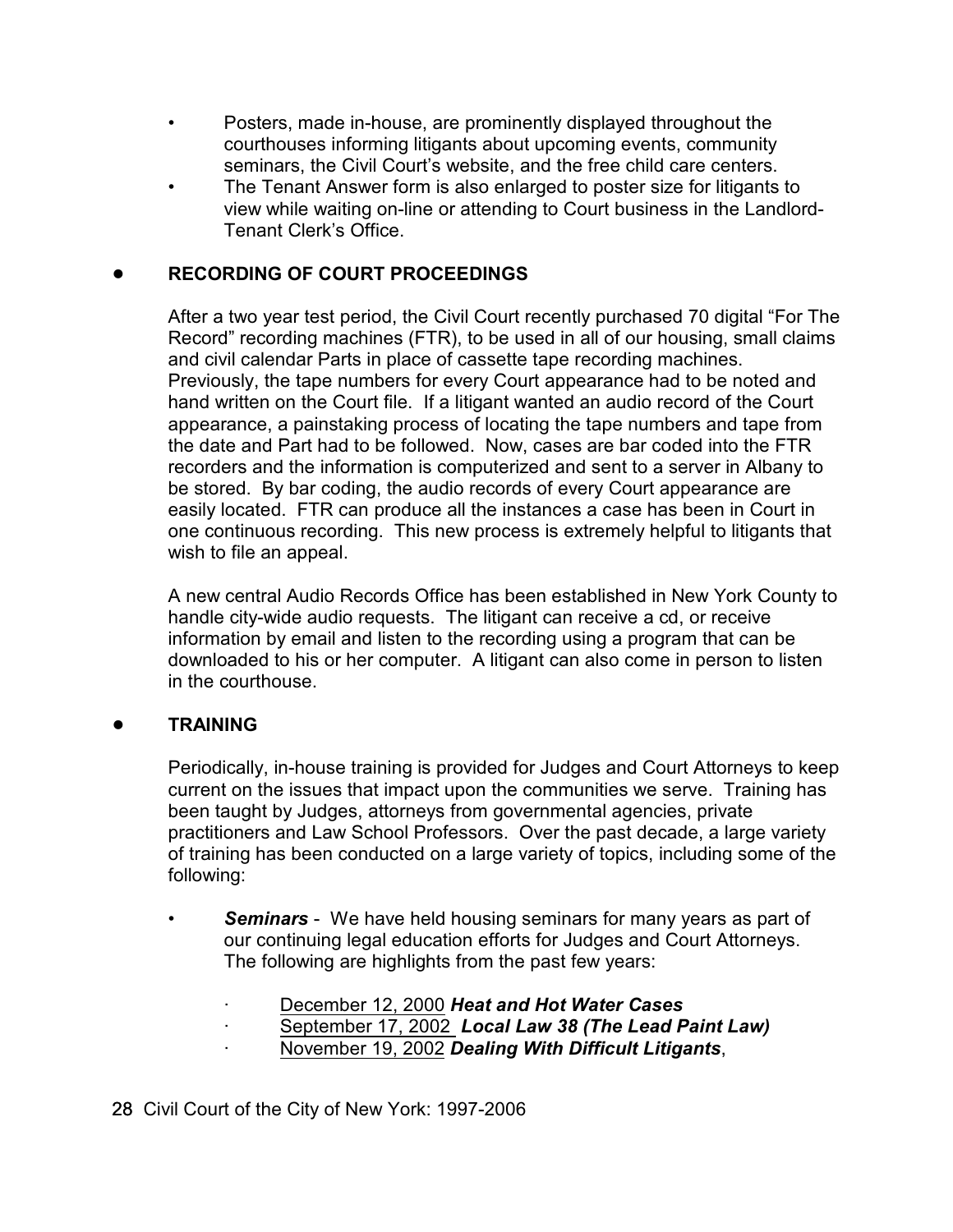- · October 27, 2003 *Mold: Is there a Fungus Among Us?*
- · April 29, 2004 *The Needs of HIV Positive Litigants*,
- · May 8, 2006 *Jiggetts/FEPS*
- *Community Walks* In the past, we have also offered "community walks" of Harlem and Red Hook, where Judges toured the neighborhood, and met and had lunch with community leaders and residents to better understand the population we serve.
- *Court Attorney Guidelines: "Do and Don't"* Over the years, we have held seminars for the Housing Court Attorneys on appropriate behavior in the courtroom. The Court Attorneys are now given a copy of the "Dos and Don'ts when they are hired.
- *Conferencing Training* Professor Leila Love, of Cardozo School of Law conducted mediation training for Court Attorneys to improve their conferencing skills.
- *Cultural Diversity Training* In July 2005, Judges were provided training in cultural diversity issues.
- *Communication Training* In July 2006, the Civil Court held training for Housing Court Judges to improve their courtroom communication skills. This training was conducted by an expert in communications who met each Judge in a one-to-one interview and observed the Judge allocute a hypothetical stipulation of settlement.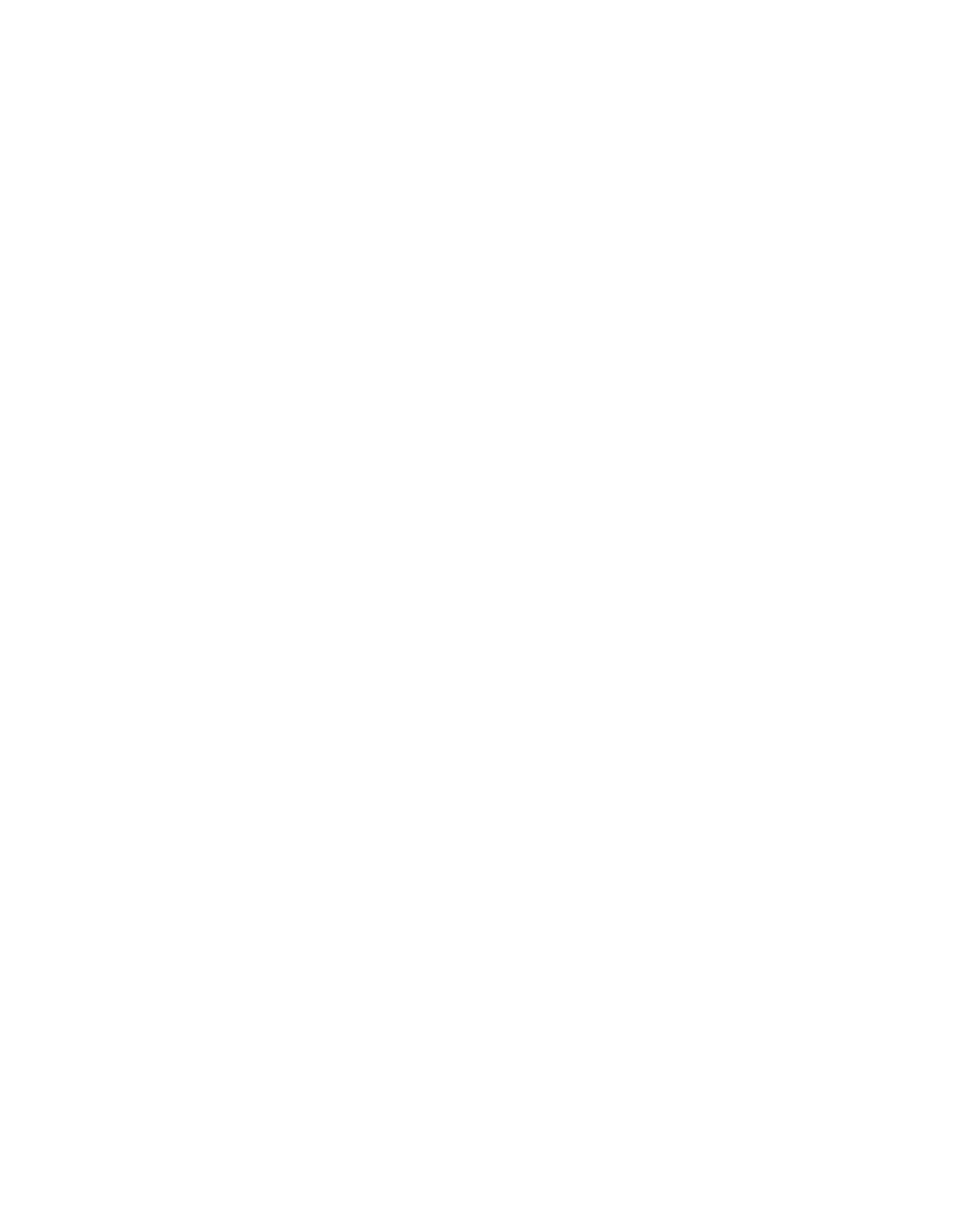# **PART V: COURT PROGRAMS AND INITIATIVES**

Various Civil Court programs and initiatives have been instituted to meet the ever-changing needs of the public served by the Civil Court. Partnerships with nonprofit organizations, law schools, schools of social work, government agencies and bar associations with similar goals have been forged with the Civil Court to address some of New York City most pressing societal problems.

## ! **VOLUNTEER LAWYERS PROGRAM**

The Housing Court's Volunteer Lawyer's Project ("VLP") recruits, trains, and places volunteer attorneys in the Civil Court's six Resource Centers, where they provide legal information and advice to self-represented tenants and owners under the supervision of the Resource Center Court Attorneys (Pro Se Attorneys). Volunteer lawyers review Court papers, predicate notices, leases, rent records, eviction notices, and other housing or Court-related documents. Volunteer lawyers discuss with litigants the strengths and weaknesses of their



cases. At times, they assist litigants in completing forms. Volunteer lawyers do not represent the litigants in Court or file papers on their behalf.

Since its inception in 1998, over 500 volunteer attorneys have participated in this Program and about 400 remain active. Volunteer lawyers also staff tables at our "Community Law Day" events.

In October 2006 alone, approximately 25 volunteer lawyers city-wide provided 110 hours of volunteer service and assisted 220 people. Because the overwhelming majority of tenants and a large number of small property owners cannot afford attorneys, the Volunteer Lawyer Project provides an important service to New York City residents faced with the loss of their home or the need to begin a proceeding in Housing Court.

Approximately four times a year, the VLP offers nine free CLE credit hours in "Fundamentals of Residential Landlord-Tenant Law" to prospective volunteers willing to provide at least 12 hours of volunteer service. A team of volunteer experts in the field teach the course. After completing the course, volunteer lawyers are ready to meet with self-represented litigants who visit the Resource Centers.

Prospective volunteers can learn about training dates and submit an application on the VLP's pages on the Civil Court's website. By viewing the website, litigants can see when a volunteer lawyer will be available in their county. Likewise, participating volunteers can see when a volunteer lawyer is needed and then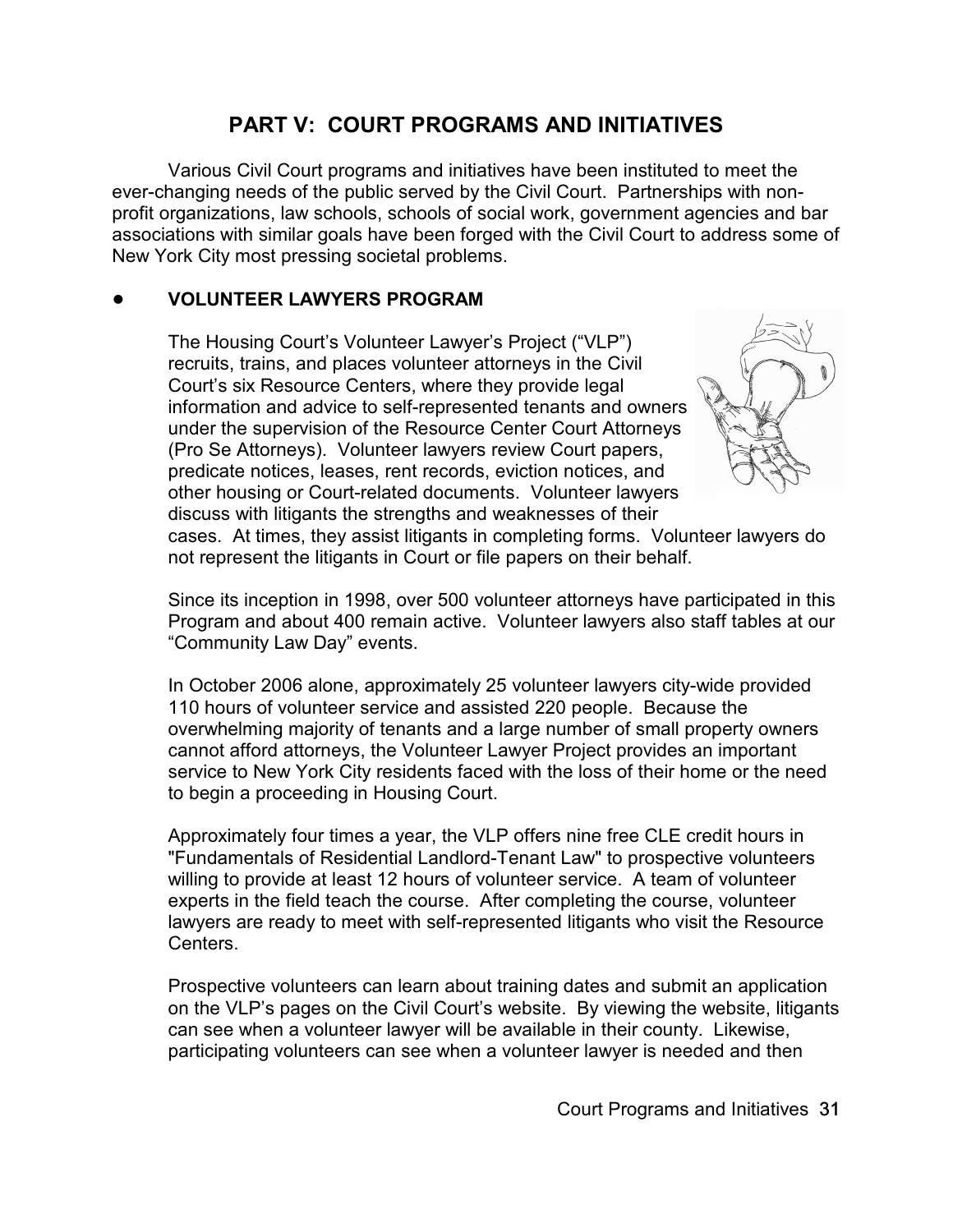schedule their time to volunteer on-line.

## ! **VOLUNTEER LAWYER FOR THE DAY PROGRAM**

The newest Civil Court Program began in September 2006 to test "unbundled" legal services in the Housing Court setting through a joint pilot project with the Office of the Deputy Chief Administrative Judge for Justice Initiatives, Fordham Law School - Feerick Center for Social Justice and Dispute Resolution, and the New York City Bar Association Moderate Means Committee. "Unbundled" legal services is a practice in which the lawyer and client agree that the lawyer will provide some, but not all, of the work involved in traditional full service representation. Simply put, the lawyers perform only the agreed upon tasks, rather than the whole "bundle," and the clients perform the remaining tasks on their own.

Housing Court is an ideal place to test unbundled representation in the courtroom setting as a means to alleviate unmet legal needs. The majority of housing cases result in settlements that are negotiated by an attorney on one side and a self-represented litigant on the other side. Many of these settlement negotiations take place out of the presence of Court personnel. Even when a Court Attorney is present for the settlement negotiations, the Court Attorney is not permitted to give legal advice to the self-represented litigant. Unbundled representation during the settlement conference levels the negotiating positions of the parties, as the attorney represents the tenant or owner for that part of the "bundle."

In the pilot unbundled "Lawyer for the Day," program, participating volunteers from the Civil Court's VLP take an additional three hours of free CLE training in interviewing, negotiating and stipulation writing. After the training is complete, the volunteers provide two mornings during the trial four month period which runs from November 2006 through February 2007. A volunteer attorney covers nonpayment cases in one of the Housing Court's Resolution Parts on a specified morning. The lawyer meets the otherwise self-represented tenant or landlord for the first time at the courthouse and files a limited notice of appearance to represent the litigant only throughout the morning. The representation is complete at the end of the day whether or not the case is still on-going.

Working with the Fordham Law School - Feerick Center for Social Justice and Dispute Resolution, trained law students assist with the in-take in the Clerk's Office by identifying and interviewing the otherwise unrepresented clients. The law students take brief case summaries that are sent to the volunteer lawyers assigned to the case for conflict checking purposes. In the future, law students will act as advocates for litigants in the courthouse on Lawyer for the Day mornings. Law Student Advocates For the Day will stay with the litigant during any hallway negotiations and settlement discussions to ensure the litigant has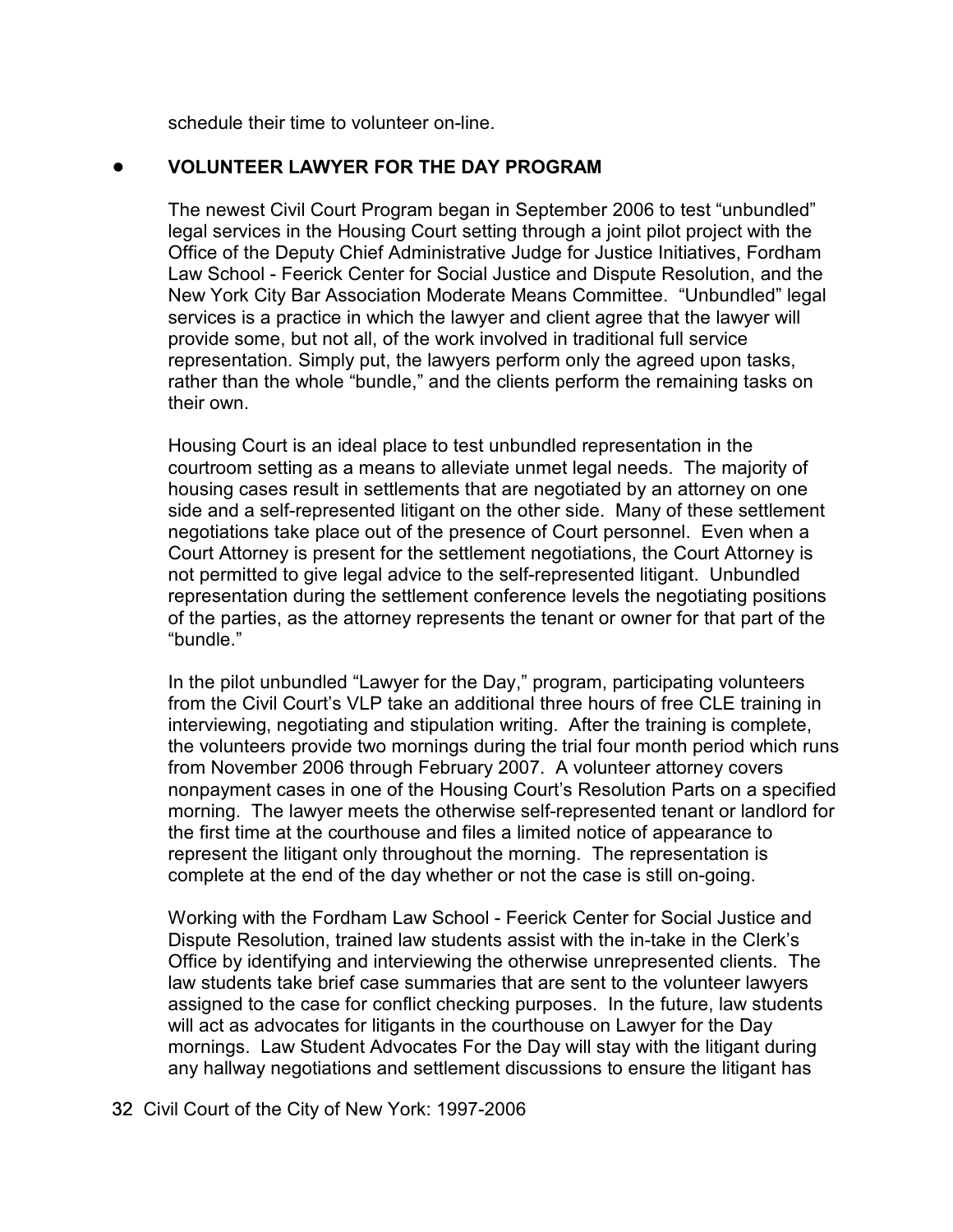the opportunity to raise his or her concerns, accompany the litigant to the *pro se* attorney when necessary, provide basic legal information, and provide the litigant with referrals to legal and community resources.

## ! **GUARDIAN AD LITEM PROGRAM**

In the summer of 2003, the Civil Court initiated the Guardian Ad Litem (GAL) Program to recruit, train, supervise and provide Housing Court Judges with a pool of GALs who safeguard the rights and prevent the eviction of some of New York City's most vulnerable people. The Civil Court assumed the responsibility of maintaining a list of GALs from Adult Protective Services. Prior to the program GALs were unmonitored and untrained. The program is run by the Special Counsel for Court-Based Interdisciplinary Programs, who is an attorney and has a LMSW (Licensed Masters of Social Work). The current roster includes 121 trained GALs. A Judge must appoint a GAL when there is concern that a tenant is unable to advocate for him or herself mostly due to mental illness, age, or other disability. Court appointed GALs are expected to advocate on behalf of their ward with the goal of making any necessary intervention to prevent eviction. Although the specific responsibilities of a GAL vary according to the case, common duties often include: making Court appearances, coordinating with social service agencies in an effort to secure needed entitlements or services, and negotiating settlements with other parties. GALs who represent APS eligible litigants receive a flat fee of \$600.00 per case. This includes a recent increase of \$200.00, which was obtained due to the efforts of the New York City Human Resources Administration. If the litigant is not APS eligible, the GAL serves as a volunteer.

The GAL Program offers free live training to prospective GALs twice a year, usually in January and June. Participating attorneys are provided with a total of 6 free CLE credits (five Practice, one Ethics) upon completion of the training. Video replay trainings are also offered throughout the year. All new GALs are expected to accept three pro-bono appointments over the course of the first year following training. Once trained, the GAL is added to a list of eligible names for appointments. To avoid impropriety in the assignment of GALs, each Supervising Judge's chambers oversees the random selection of GALs by providing a list of three names from which the Housing Court Judge can choose a GAL to appoint.

The GAL Program also runs a Practical Skills Workshop Series consisting of monthly workshops designed to supplement the initial training and address issues that are relevant to the GAL's work. Workshops are facilitated by guest speakers with extensive knowledge on the respective topic. The workshops physically take place at 111 Centre Street in New York County. However, for convenience purposes, they are also offered via video conference at the various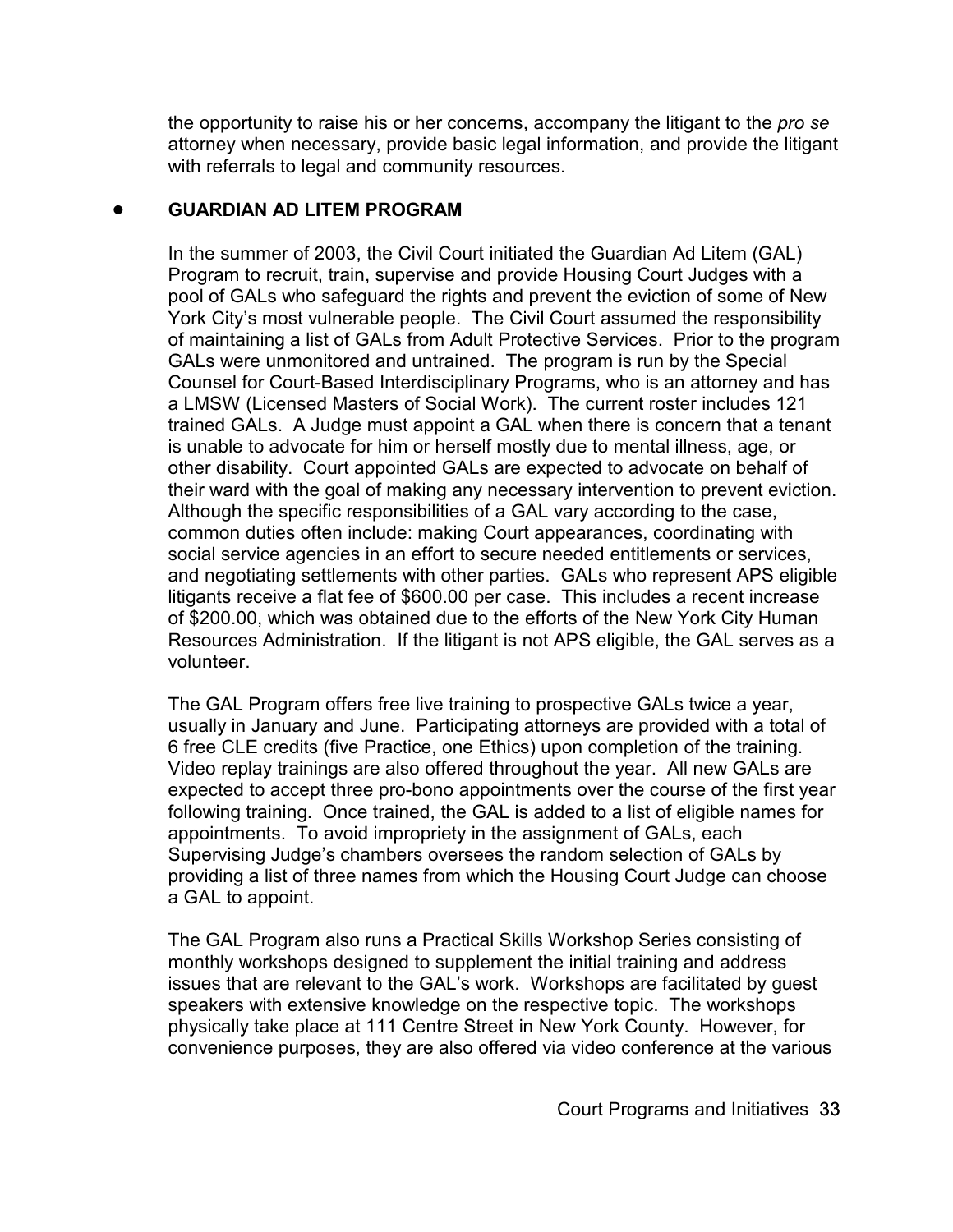Borough Housing Courts. Past workshop topics include:

- *What All GALs Should Know About Article 81 Guardianship*
- *• How to Prepare for Trial*
- *• Working with Mentally Ill or "Difficult" Clients*
- *• Heavy Duty Cleanings: Parameters, Guidelines & Strategies for Working with Clients Who Exhibit Hoarding Behavior*
- *• NYCHA Administrative Procedures and Practices*
- *• APS Operations and Referrals*
- *• Understanding Section 8*
- *Ask Your Fellow GAL*

The written materials from these workshops are available on the GAL Program's web pages on the Civil Court's website, in addition to helpful forms for existing GALs and the GAL application for prospective GALs.

The GAL Program also supervises social work students from NYC Graduate Schools of Social Work who, in turn, assist GALs in securing needed entitlements and services necessary to prevent their ward's eviction. Social work students also take on cases that would benefit from additional social work intervention. To date, the Civil Court has worked collaboratively with three Graduate Social Work schools: Columbia University School of Social Work, Yeshiva's School of Social Work, and Fordham University School of Social Services.

## ! **HOMELESSNESS PREVENTION PROGRAM: THE HOUSING HELP PROGRAM**

With the population in New York City homeless shelters rising, The "Housing Help Program" began in October 2004, as a joint program of the United Way of New York City, the Civil Court of the City of New York, and the New York City Department of Homeless Services (DHS). Administrative Judge Fern Fisher spearheaded the project and created the concept for the program that was refined and finalized with the United Way of New York City. The United Way funds the program through a grant. Judge Fisher personally oversees the program. The Legal Aid Society and Women-In-Need, Inc. are contracted to manage the full operations of the Housing Help Program. It is the only Courtbased homeless prevention program in the country.

The goals of the "Housing Help Program" are to prevent homelessness by providing integrated legal and social services to threatened families, and to reduce eviction recidivism through on-going long term social services that promote housing stability. The Legal Aid Society provides both legal and shortterm social services, and Women-In-Need, Inc. provides longer-term case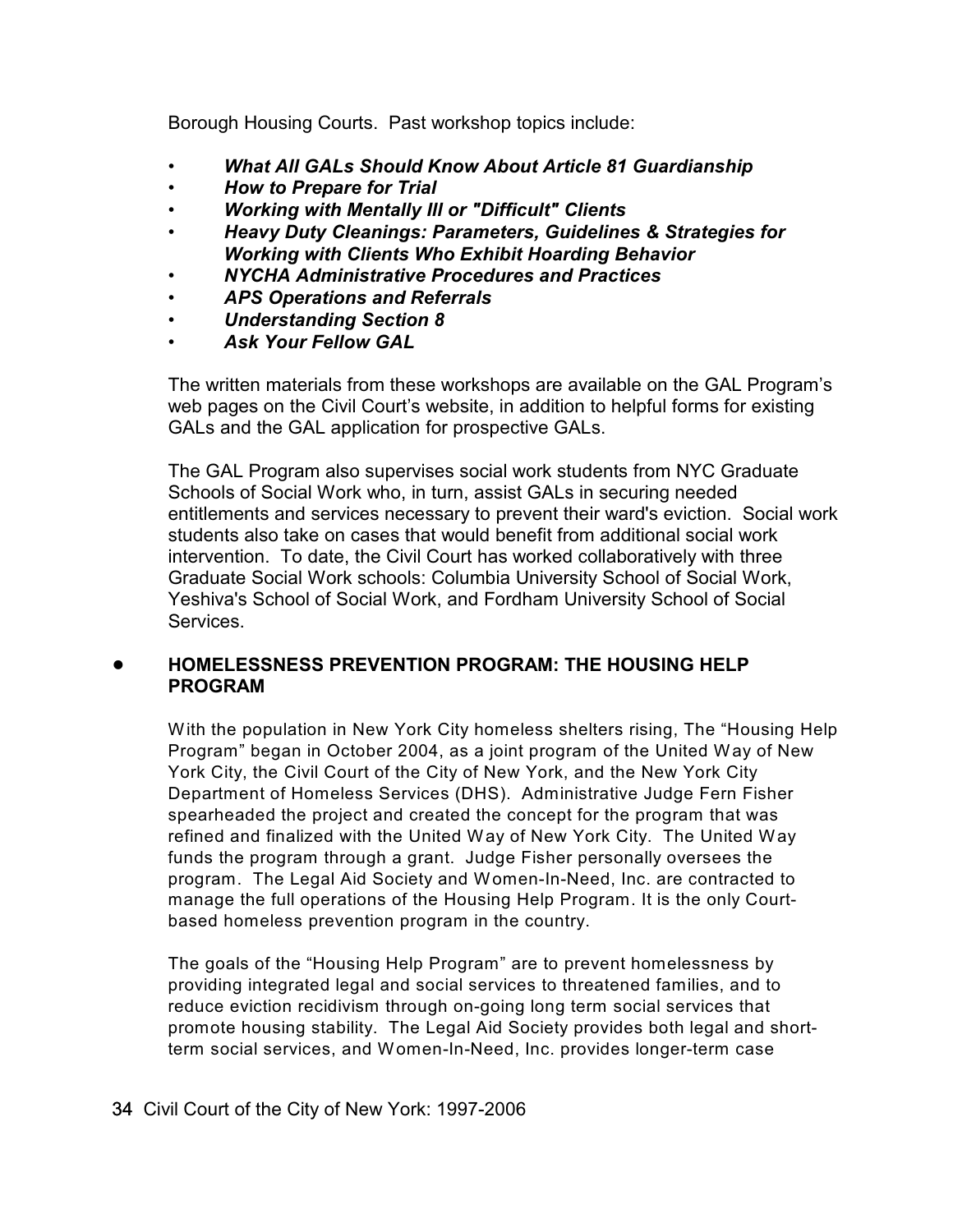management, client support and social services. Through 2006, 460 families have received assistance from the program.

## ! **MEDIATION**

The Civil Court works together with the Community Dispute Resolution Centers (CDRCs) and NYC area law schools to provide voluntary mediation services to litigants in cases involving civil, small claims, and to a lesser extent, housing disputes. Mediators are neutral parties who assist litigants in fashioning their own settlements. Working with a trained and certified mediator, litigants often resolve cases without judicial assistance. In most cases those settlements are reviewed by a Judge. Mediation can be a cost-effective mechanism for some litigants to avoid the expense of litigation. The mediation program is coordinated by a Civil Court Mediation Coordinator.

The Civil Court promotes awareness of mediation by inviting members of the public to celebrate Mediation Settlement Day, an annual event in which participants learn about this important dispute resolution process from a distinguished panel comprised of Civil Court Judges, attorneys, and experienced mediators. Participants observe a "mock" mediation to see how the process works. Attorney attendees earn two free CLE credits in skills. Over 130 people attended the 2006 Mediation Settlement Day Programs, which were held in Kings and New York Counties.

## ! **SENIOR CITIZEN ASSIGNED COUNSEL PROJECT**

The Assigned Counsel Project is a collaborative effort between the Civil Court and the NYC Department for the Aging (DFTA). It was created in 2005 to provide legal and social work assistance in Manhattan and Brooklyn to senior citizens over age 60 who are at risk of eviction and to owners who are risk from dangerous tenants or occupants. The Project pairs attorneys assigned on a rotating basis from an Assigned Counsel Panel comprised of private attorneys and legal service provider attorneys with NYC DFTA part-time social workers who work as a team to resolve the issues. Generally, Panel attorneys handle the following types of matters: holdovers (including cases where the petitioner is a senior citizen at risk), non-payments, and HP actions where living conditions are dangerous to the life, health, and safety of the senior. The Project is supervised by the Special Counsel for Court-Based Interdisciplinary Programs.

Assigned Counsel Project services are intended to fill the gap between services provided by legal service organizations (which use means tests for eligibility) and those provided by the private bar. Means or assets tests are not used as a screening device and elderly clients are not asked to provide financial information for the purpose of determining eligibility. Currently, it is the only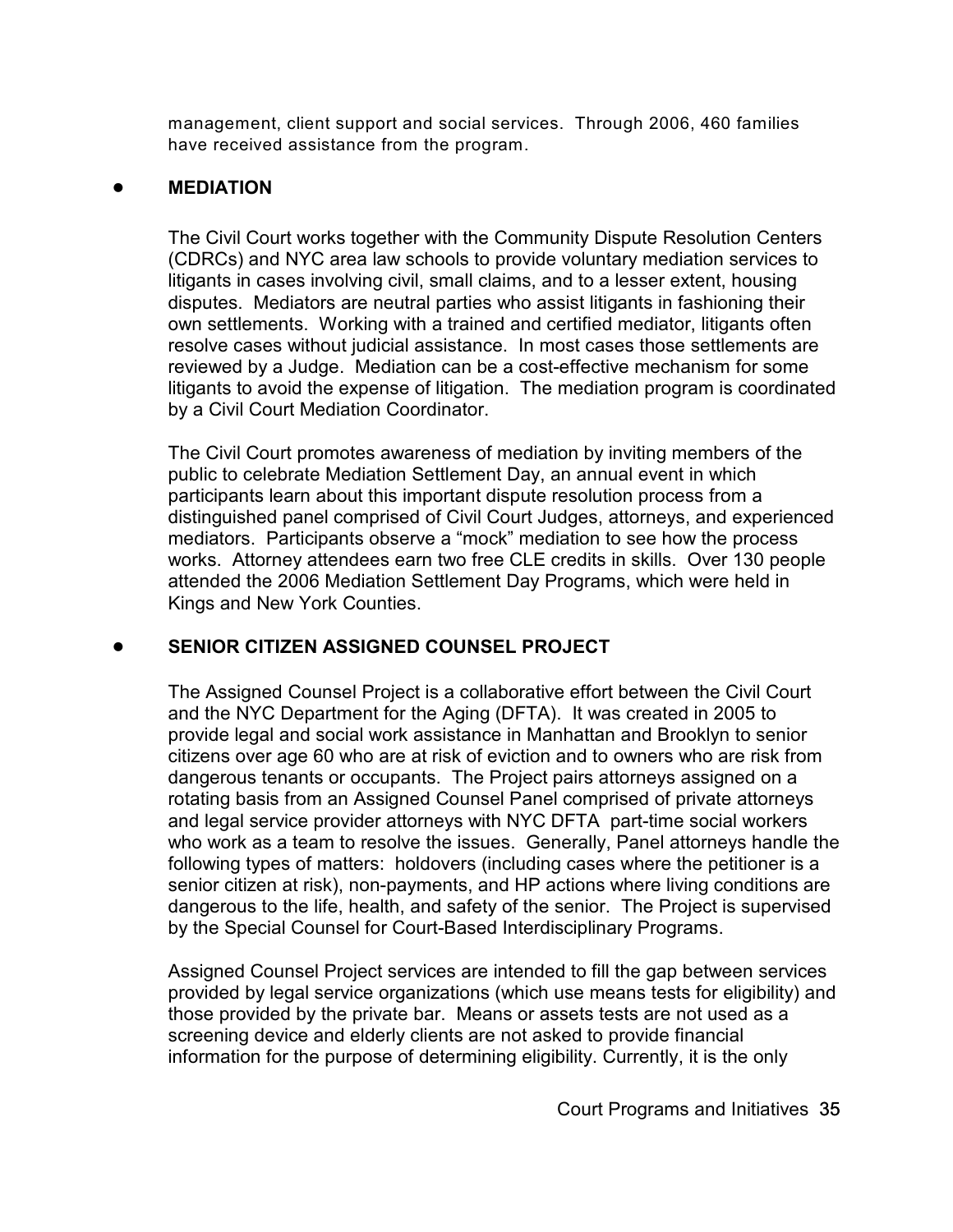program representing at risk owners.

Referrals to the Assigned Counsel Project may be initiated by Housing Court Judges, Court Attorneys, and Landlord-Tenant Clerks. Referrals are screened by the Resource Center Court Attorney and assignments are made by the Supervising Judges.

The program recently won an award from the National Association of Area Agencies on Aging and has served over 300 seniors to date.

#### ! **CLARO (Civil Legal Advice and Resource Office)**

In 2005, with volunteers from Brooklyn Law School, the Brooklyn Bar and the New York City Bar Association, CLARO began providing assistance to civil litigants primarily with consumer debt problems on Thursday nights. The Civil Court maintains oversight of this program which is housed in the Kings County Resource Center. CLARO recruits and trains volunteers on its own.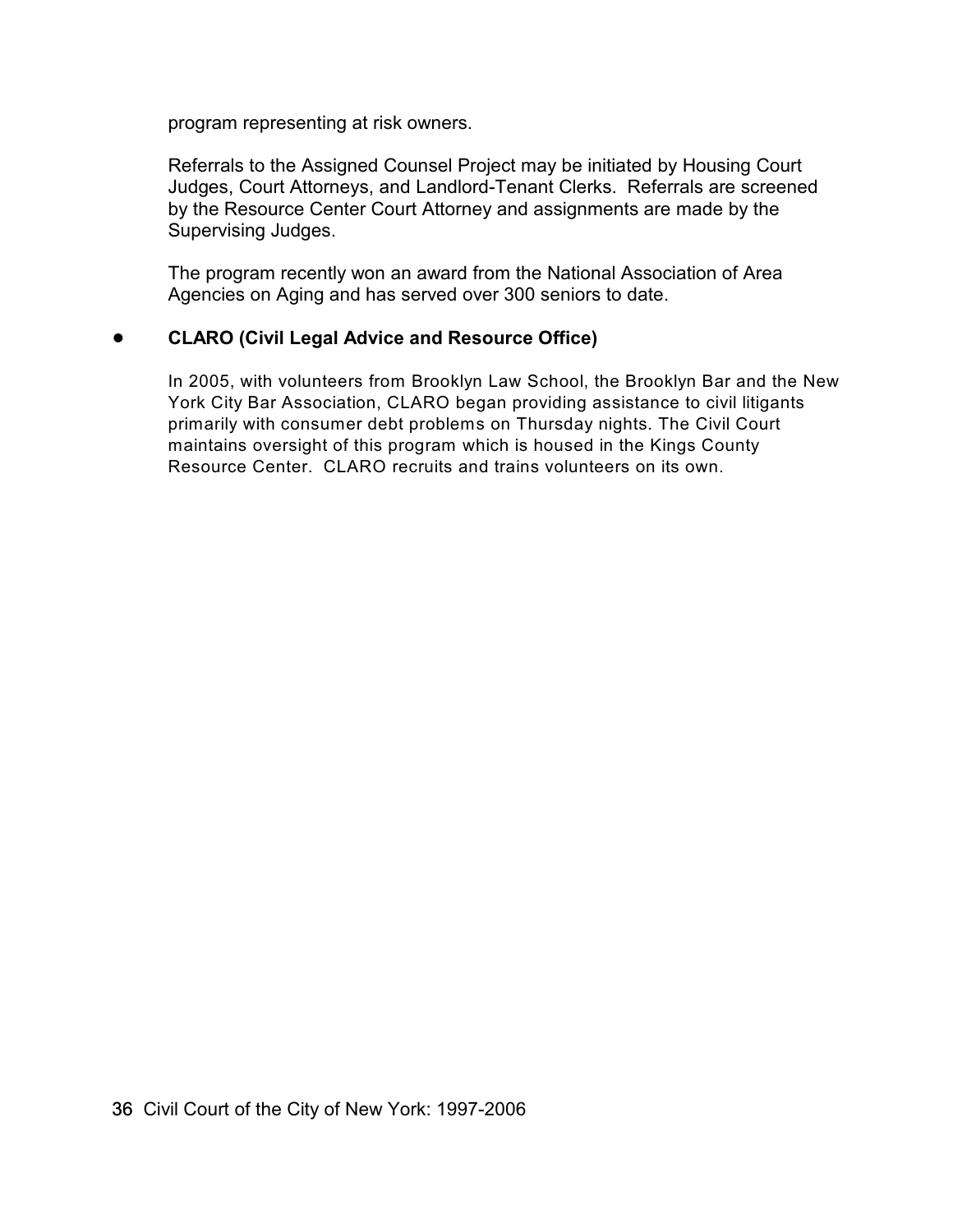# **PART VI: FACILITIES**

During the 1980s the Court System, recognizing the need to replace or renovate many of its over 350 Court facilities statewide, started to address these needs with the many localities throughout the State that are responsible for providing the Court system with courthouses. The Civil Court was also part of this program, and its needs were indeed great. The Housing Part in the Bronx, buried in the basement of the large county building at 851 Grand Concourse, was extremely overcrowded, with some courtrooms no larger than a closet. In Queens, the Court was squeezed into the Borough Presidents Office. In Brooklyn, we occupied part of an office building, which the City rented from a private landlord, where we suffered from poor air quality, inadequate space and terrible elevator services. Our Small Claims Court in Harlem was a run-down old Municipal Courthouse. In all of our locations our furniture was old and worn out, our counters were not serviceable, and we had few computers. The cleaning and maintenance of our facilities were at best haphazard. These so-called courthouses did little to provide for a dignified environment for our citizens to seek a just and speedy resolution to their legal disputes. These past ten years have seen almost all of these needs addressed, and most have improved dramatically.

#### ! **BRONX HOUSING**

The first new courthouse opened in November 1997 as a result of the commitment to upgrade Court facilities statewide, was Bronx Housing Court. A totally new building with 13 courtrooms and many Clerks' Offices. Space was also now available for a children's center, as is now also the case in New York and Queens. Finally, we had reasonable space for our first Resource Center.



This impressive facility radically improved the experience of our litigants. This move also allowed for adequate space for our Civil Part, at least until the huge increase in our filings. Our Clerks' Offices at 851 Grand Concourse were completely renovated, while we continued providing services to our users.

#### ! **QUEENS**

Following shortly after the opening of the Bronx Housing Court, came the new courthouse in Queens. This magnificent five story facility was state of the art when it opened on January 20, 1998, after a frantic holiday weekend when we ceased operations in our old courthouse and were ready to service our users in our new facility, all in three days. Spacious courtrooms, many fine Clerk's Offices, a quality



Resource Center, a fine law library, impressive chambers, a large and warm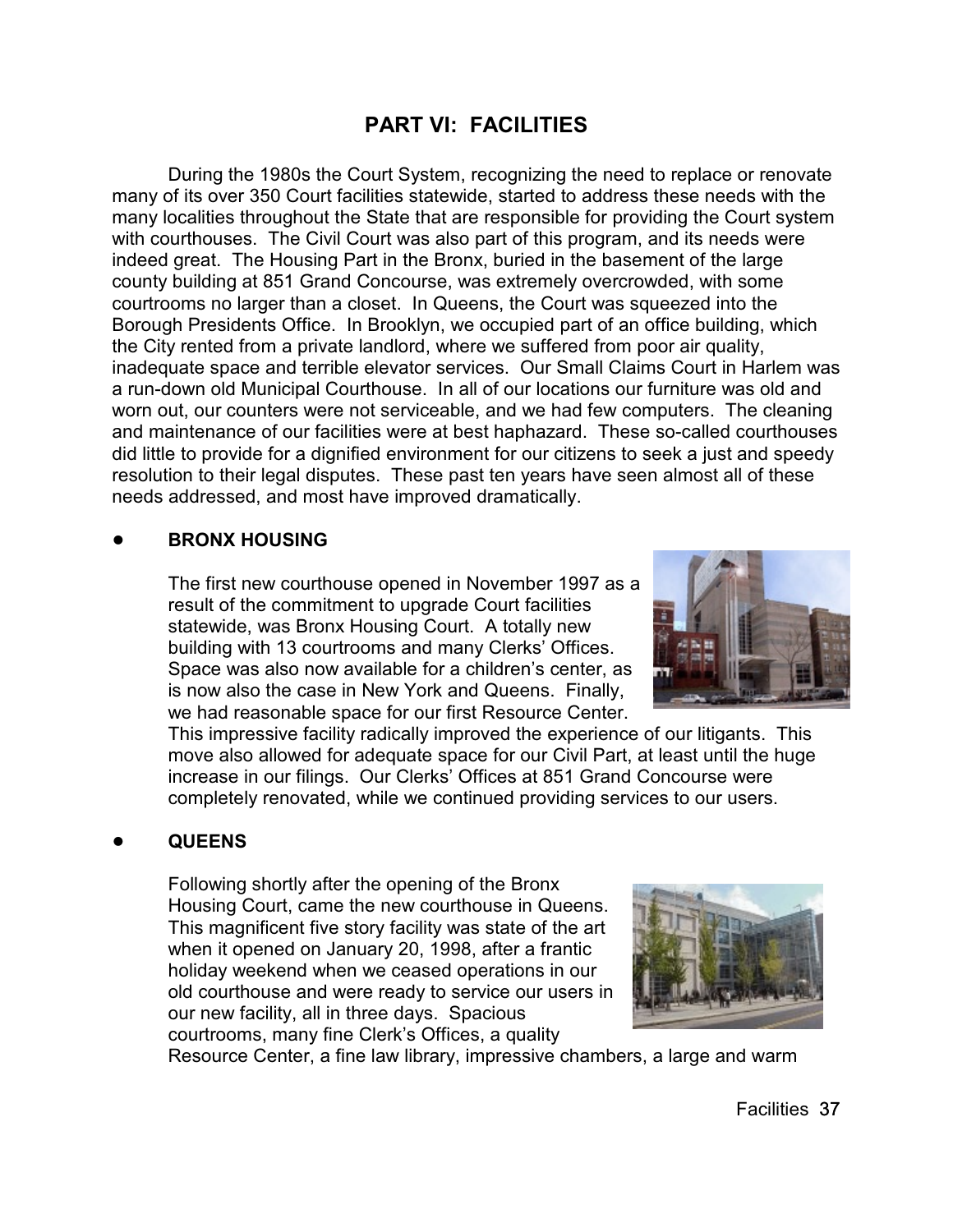children's center, and for the employees, a large underground parking garage, all have made this one of the Civil Court's finest courthouses.

#### ! **HARLEM COMMUNITY JUSTICE CENTER**

We have provided a Small Claims Court facility for the residents of Harlem since

Mayor John V. Lindsay's administration. This Court was only open on Thursday nights, but the Clerk's Office was open daily. The facility was dilapidated and only minimally usable, although many commercial film companies used our courtroom to film movies or episodes of television shows. This changed when Judge Kaye decided to make our Harlem Court into a Community Court, expanding services to housing and family matters. A full-time Judge, expanded Clerk and security staff and many specialists

from the Center for Court Innovation moved into an impressively renovated building, which is now a significant part of the invigorated Harlem community. Related to this expansion of Community Courts, we have also contributed a Clerk to the operation of the Red Hook Community Justice Center, so that community in Brooklyn can secure some help with housing matters.

#### ! **BROOKLYN**

Our Court in Brooklyn, on Livingston Street, was long regarded as second only to

the Bronx Housing Part as a truly atrocious facility. All involved were often stuck on elevators that were at best slow, the summer months were torturous for being too hot, as the air conditioners were inadequate, and in the winter, many locations lacked proper heat. The courtrooms and Clerk's Offices were almost all overcrowded and poorly laid out. After considering many options for alternative locations for well over a decade, it was decided that we

would remain at our current location. This decision was based on the Office of Court Administration and the City agreeing to expand the Court's space in the building and making necessary renovations so the space would be reasonably acceptable. The HVAC system was improved, much work was done on the elevators, many new offices, chambers, courtrooms and even handicapped bathrooms were created, while older spaces were improved. The most significant change was in our Housing Part's Clerk's Office. The Clerks' space was enlarged, and a former courtroom was converted to a fairly comfortable waiting area for the public. This allowed us to eliminate the long lines of standing litigants. Recently, the main floor, which previously housed the Small Claims courtroom, was turned into a lobby for litigants to wait indoors while being processed through the magnetometers, thus keeping them out of the elements. These latter two improvements make Brooklyn the most user friendly of all of our



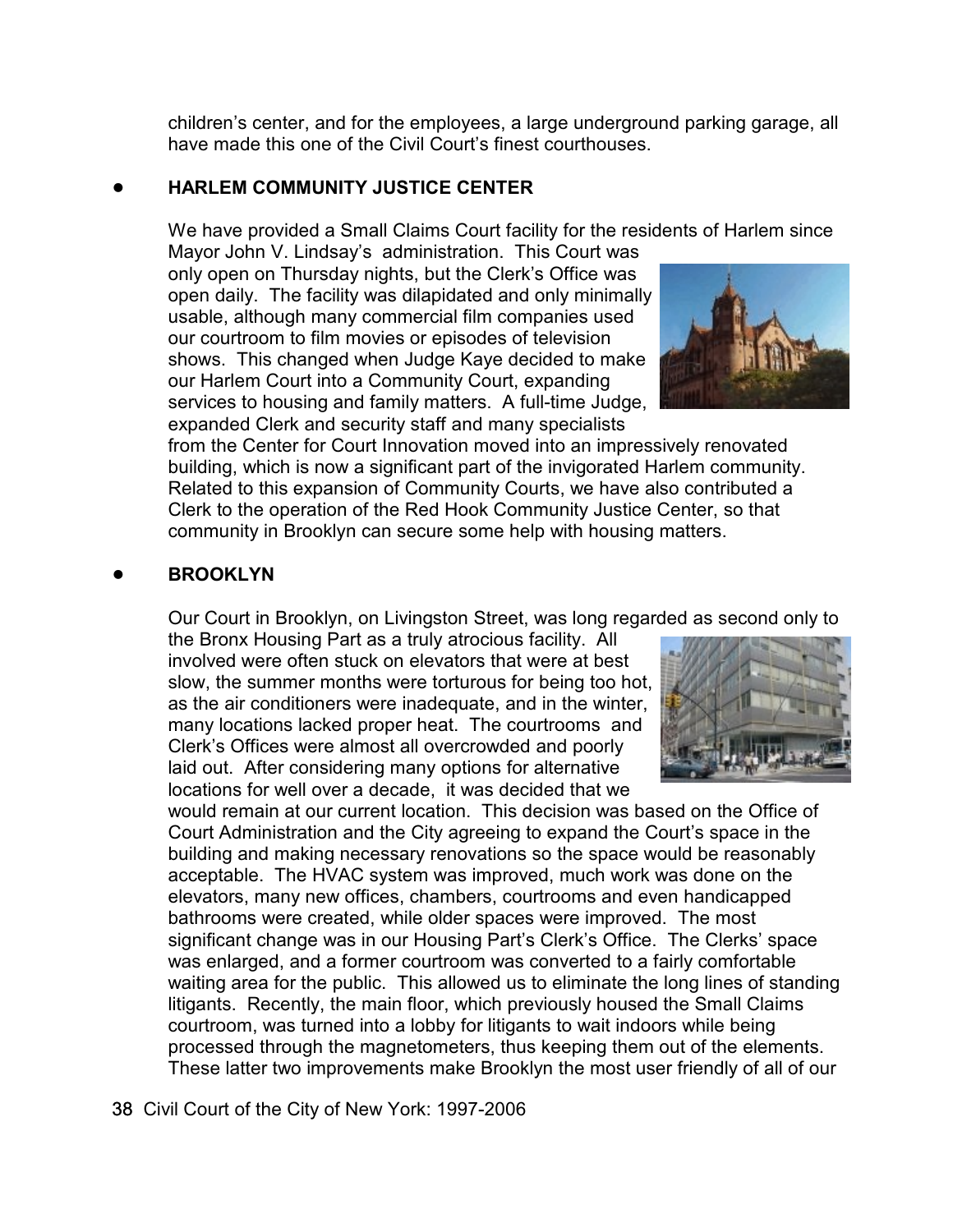courthouses in this regard.

#### ! **MANHATTAN**

In the New York County courthouse, much has been done to improve the

infrastructure, including a number of renovations on the air systems, elevators, and new energy efficient lighting. In addition, public and private bathrooms were renovated to be ADA compliant.

## ! **FURNISHINGS**

We have replaced virtually all of the furniture in all of our



courthouses, including the courtrooms, chambers and Clerks' offices. This improvement came about due to the efforts of Chief Judge Judith S. Kaye, Chief Administrative Judge Jonathan Lippman and First Deputy Chief Administrative Judge Ann Pfau, who recognized that our surroundings effect the quality of justice we provide. Their efforts secured the funding needed from the State's Legislature to replace furniture that was many decades old.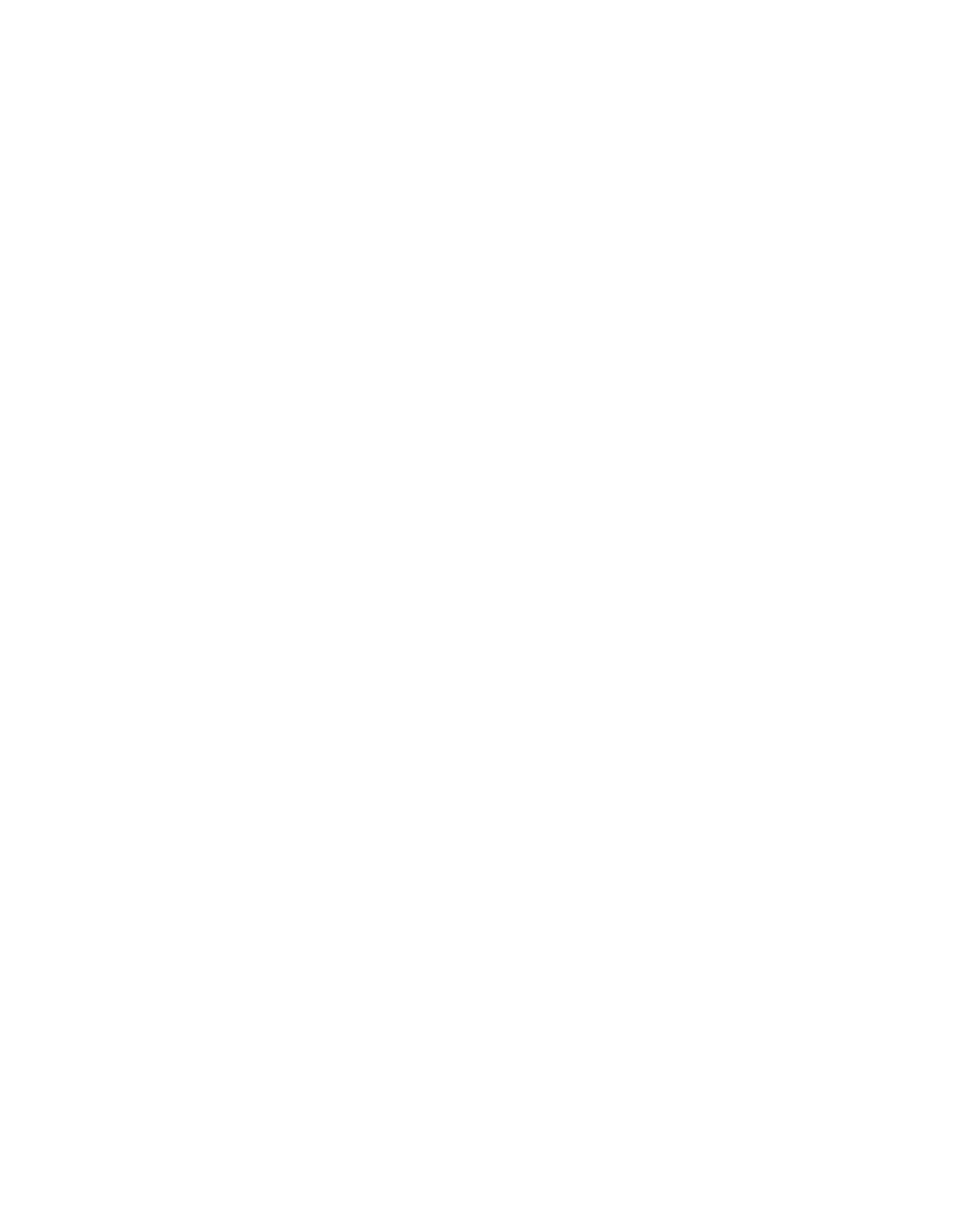# **PART VII: RECORD STORAGE**

Court records must be maintained by the Civil Court for twenty-five years (except for name change cases, which are stored permanently). The last three years of files are kept in the courthouses. Prior years are maintained in the New York City Archives facility and the Brooklyn Terminal Storage facility. We had hoped that increased courthouse space and changes in file storage systems would allow us to maintain all active files in the courthouses. This was not possible due to the tremendous increase in civil filings discussed above.

The increase has also led to a significant increase in the amount of time Civil Court personnel must spend preparing files for archiving and moving paper back and forth between the Courts and our archive storage facilities. It is expected that this will continue until a complete electronic filing practice is implemented for the Court.

## ! **CONVERSION TO FLAT FILING SYSTEM**

Lost files were often a problem in the Civil Court. Files used to be folded in thirds and placed in small storage cans in large cabinets. Files were often misplaced when put back into the old file "cans." This problem was solved by converting to a flat file system with color coded jackets, which began with the opening of our new courthouse in the Bronx in November 1997. We have also added many mobile file systems. These space saving changes have also made it possible to maintain more active files in our courthouses.

#### ! **BROOKLYN ARMY TERMINAL STORAGE FACILITY**

The Civil Court is a major user of the Court system's new storage facility at the Brooklyn Army terminal. It is expected that due to increased filings, we will fill that seemingly huge facility within five years, thus requiring that we look for additional storage space. The Civil Court now handles close to 25% of the filings of the entire New York State Court system's Trial Courts.

## ! **ELECTRONIC STORAGE - CREATION OF ARCHIVE DRIVE**

Although the Civil Court does not yet electronically store Court files, we have created a secure archive drive on the Civil Court's network to house electronic copies of other important files. This will preserve the Civil Court's history, as well as ease the difficulties of updating publications, Civil Court forms and records.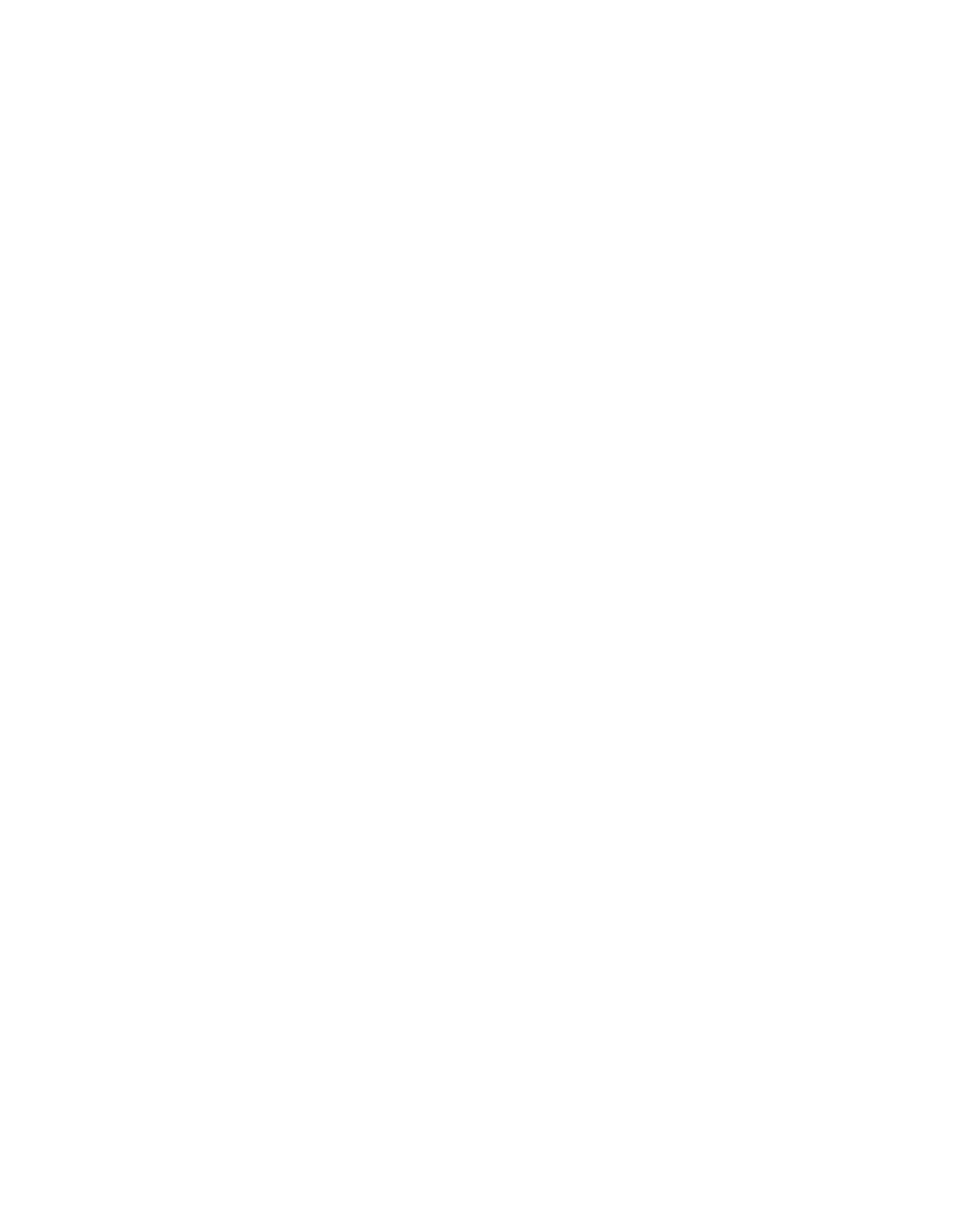# **PART VIII: THE NEXT DECADE**

The coming decade will continue to bring many new challenges, and changes for the "People's Court." Whether our filings increase or level off, as in the past, we will endeavor to increase access to justice for all Civil Court users. To this end, we will continue many of our old successful partnerships with outside organizations and schools; such as, The United Way of New York City, New York City Department of Homeless Services, The Legal Aid Society, Women-In-Need, Inc., the New York City Department of Aging, Columbia Law School - Lawyering in the Digital Age Clinic, Fordham Law School - Feerick Center for Social Justice and Dispute Resolution, Brooklyn Law School, the Brooklyn Bar, the New York City Bar Association, Columbia University School of Social Work, Yeshiva University School of Social Work, Fordham University School of Social Services, and Community Dispute Resolution Centers. In addition, we will forge new productive relationships with agency, legal, social services, and community partners, and initiate Court programs and services, as we strive to respond to the needs of the public. We will increase our effort to bring legal and social resources and information into the communities we serve.

We can also expect that technology will improve dramatically in the coming years, and as in the past, the Civil Court's dedicated staff stands ready to respond and implement changes as needed. Technological improvements will assist our case management and ability to analyze the Court's usage and needs, and will enable better informed administrative decisions. Improvements that will facilitate our litigants' use of the Court; such as, electronic filing, electronic bill payment, and decisions and case information on-line, are all destined for the future.

Provided that resources are obtained, below are some of the changes we hope to implement in the Civil Court in the next decade.

## ! **ACCESS TO JUSTICE**

- *Document Assembly Programs* In the coming decade, the Civil Court will produce a number of document assembly programs for *pro se* litigants using the same technology used for the nonpayment answer program. These programs will produce completed ready to serve and/or file pleadings based upon the user's responses in the guided interview. The programs will be available on the Civil Court's website, in the Resource Centers, and the Clerk's Offices in multiple languages. We are presently working on developing document assembly programs for self-represented litigants using A2J/HotDocs software in the following areas:
	- · *Small Owners Petition in a Nonpayment Case*
	- · *Small Claims Form*
	- · *Name Change Petition*
	- · *Order to Show Cause to Vacate a Default*
	- · *Government Benefits*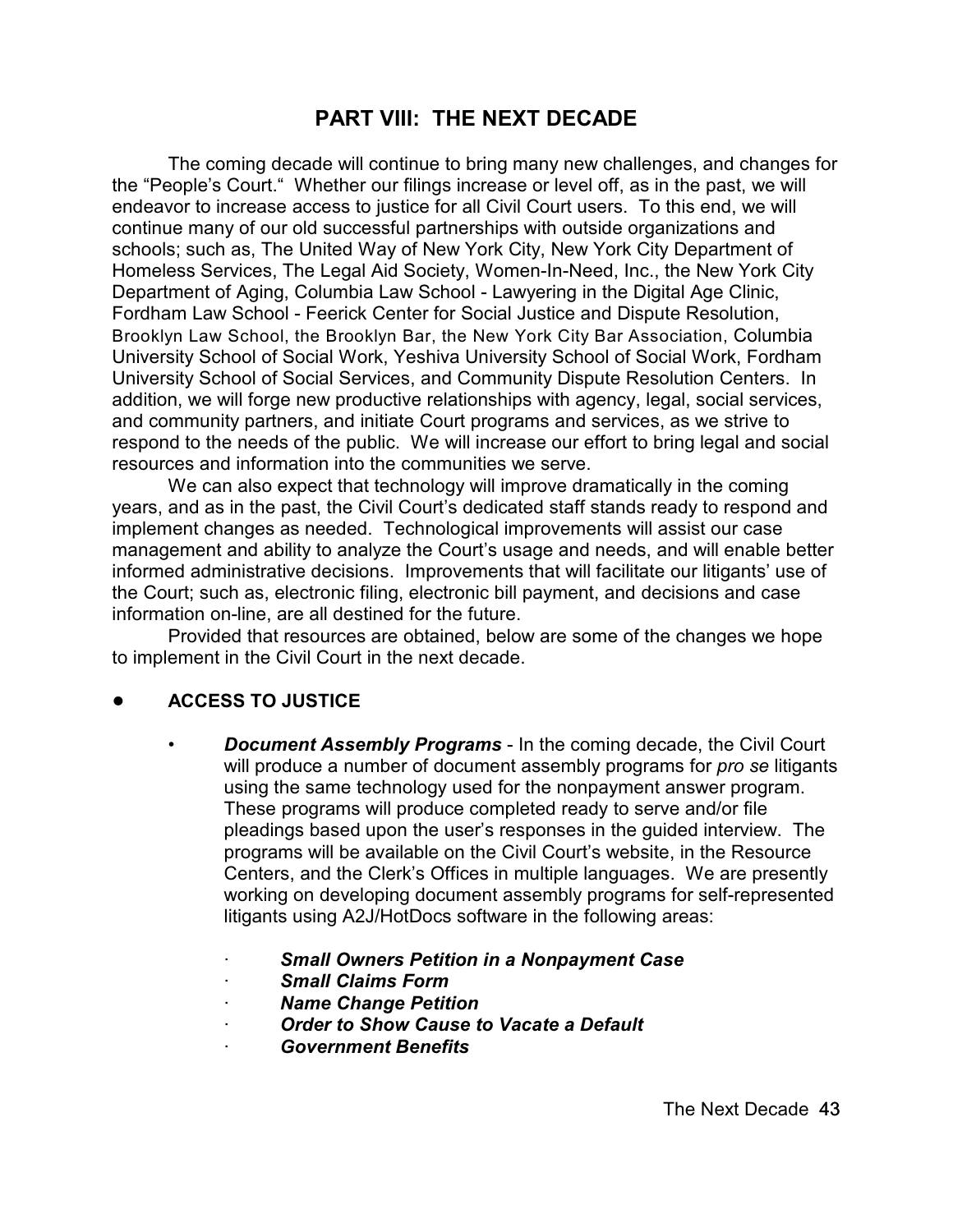- *Simplification of Forms* **-** In the coming decade, the Civil Court plans to continue efforts to simplify all Civil Court's free forms to improve readability for *pro se* litigants. In 2007, the Order to Show Cause form will be revised.
- **Public Computer Terminals in the Courthouse In 2007, the Civil Court** will place additional computer terminals in the Clerk's Offices in each the courthouses for public use. Civil Court informational programs will be available on the terminals for *pro se* litigants to run to assist in producing pleadings, such as answers to nonpayment proceedings, nonpayment petitions, name change applications and small claims forms.
- *Community Law Day 2007* The May 2007 Law Day celebration will be held in the Harlem community.
- *Civil Court's Website* In the coming decade, the Civil Court will continue efforts to provide as much information as possible over the internet for our Court's users. The following are some of the projects underway:
	- ADA Compliant Videos In the early part of 2007, existing Civil Court videos will be replaced with ADA compliant versions in English and Spanish, containing simultaneous text captioning for the hearing impaired. In addition, ADA compliant videos of past and future community seminars will also be added to the website.
	- · *Chinese Housing and Civil Websites*  In 2007, the Civil Court will add Chinese versions of our Housing and Civil information to the Court's website. A Chinese version of our Small Claims information is already offered over the internet.
	- **Publications in Additional Languages** We plan to translate Civil Court publications into additional languages, including, Russian, Creole and Korean.
	- **Introductory Video About the Civil Court** The A/V unit is working on producing a comprehensive introductory video about the Civil Court. With a target audience of "everyone," the goal is to create a video which explains "who we are" and what the Court is all about.
		- **Internet Resource Center Library** Over the next few years, the Civil Court will expand its internet Resource Center library to offer the forms, sample pleadings and informational sheets that are currently available in the Resource Centers. In addition, Resource Center library topics are being reviewed and updated and new information written.
			- · *Community Seminar Series Videos* In the early part of 2007, the website will offer videos of the following Community Seminars:
				- · November 2005 *Non-Payment Proceedings* · March 2006 *Nuisance Holdover Proceedings*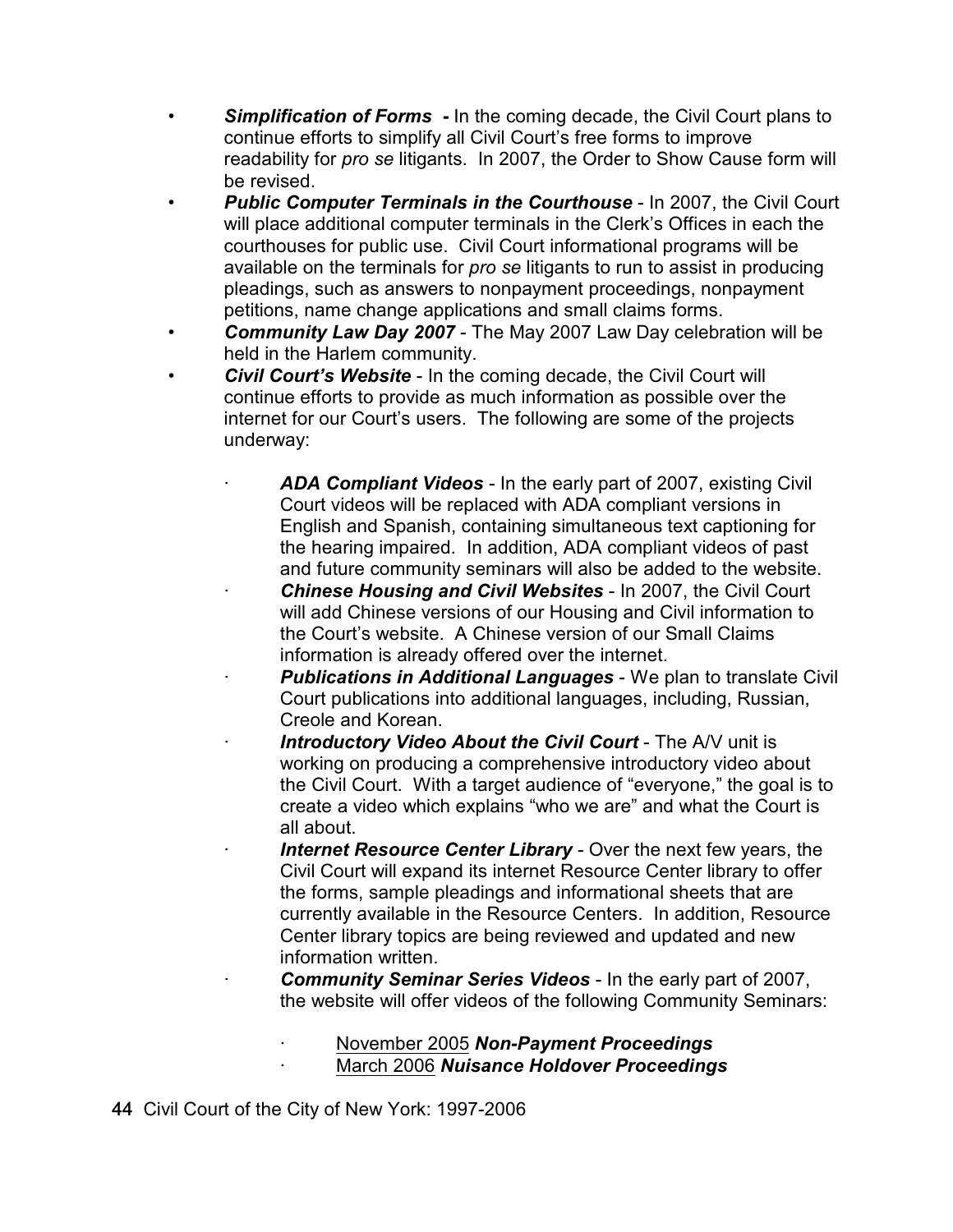## ! **COURT PROGRAMS AND INITIATIVES**

- *Expansion of Social Work* The NYC Coalition of the Homeless estimates that almost 75% of unsheltered homeless individuals suffer from chronic mental illness. With the growing need for social services in the City of New York, the Civil Court will continue to partner with social work graduate schools and charitable organizations with the goal of providing increased social services for all housing litigants. Graduate Social Work students are a valuable resource Guardians Ad Litem appointed to wards who present with complex social service needs. In addition, the Civil Court will endeavor to hire Social Workers to work in each borough's Housing Court. Social Workers will be able to make assessments and appropriate referrals to outside agencies, supervise graduate students, make home visits, insure that litigants come to Court and educate Court personnel.
- *Mental Health Court* in the future the Civil Court will establish a new Office for Litigants With Special Needs, headed by the Civil Court's Special Counsel for Court-Based Interdisciplinary Programs. The Special Counsel will oversee a cadre of trained Social Workers who assess Housing Court litigants with mental health issues and link them to appropriate service providers and resources. The Special Counsel will be assisted in turn by a lead Social Worker who will be responsible for assisting with training and program development as well as implementing a system to measure program outcomes.

This Project will begin with a Pilot Part in the Bronx Housing Court established for all cases where it has been determined that a Guardian Ad Litem is necessary due to the mental health of the litigant. After a Guardian is appointed by a Housing Judge, and upon the recommendation of the Social Worker and consent of the parties, the case will be transferred to the Special Part where the Judge, the Guardian, and the Housing Court Social Worker will work as a team to prevent the eviction of the litigant. Litigants with the most severe needs will be transferred to the Part. This pilot project will allow the court to determine if segregating these cases before one Judge, in a resourced Part will better serve the needs of this special population.

- *Homelessness Prevention Program: the Housing Help Program* With the partnership of the United Way of New York City, the Civil Court will expand this program to other courthouses to assist more litigants in need. Support for the expansion will be sought from non-profit and government agencies.
- *Senior Citizen Assigned Counsel Project* The Civil Court and the Department of Aging will expand this program to other courthouses to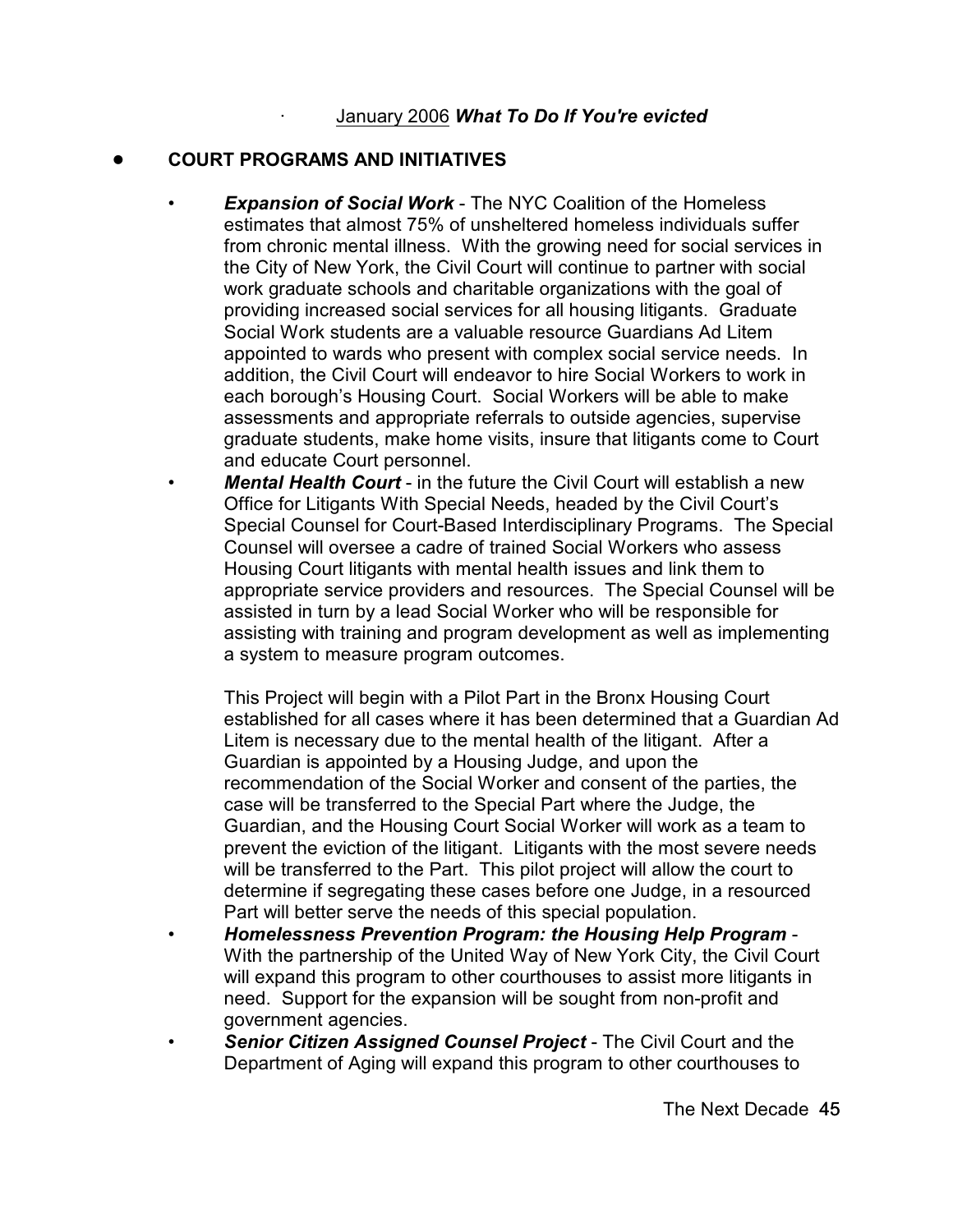assist more seniors in need.

- *Increased Pro Se Attorneys and Resources for Civil and Small Claims Litigants* - In the future, the Civil Court will endeavor to expand the services offered to assist self-represented litigants with their civil and small claims cases. Additional Resource Center Court Attorneys will staff the Resource Centers and additional written materials, informational videos, and internet sites will be available free of charge to the public.
- **Mediation** The Civil Court with Safe Horizons is expanding its mediation services, beginning with a new pilot project in New York County in 2007, to deal with consumer credit cases under \$10,000. In cases where an answering defendant requests more time to pay a debt or does not dispute owing money to a creditor, the Answer Clerk will assign the case to a newly created Mediation Calendar in a courtroom presided over by a Civil Court Judge. Experienced volunteer mediators trained in the consumer credit area will mediate these first-time on cases. The Judge will review and allocute any written agreements reached by the parties. Cases that do not settle will be assigned to mandatory arbitration. (*See* 22 NYCRR § 28.1 *et seq.*)

In 2008, the Civil Court hopes to expand the program to the outer boroughs to deal with the increase in consumer credit cases filings.

We expect that mediation will increase efficiency, enhance litigant satisfaction with the Court process, and provide for more flexible, durable, and mutually satisfactory outcomes.

## ! **TECHNOLOGY**

- *Universal Case Management System* in 2007, the Civil Court will move to a new Universal Case Management System "UCMS." This state of the art program has been designed by a committee of Office of Court Administration staff, which included two Civil Court Clerks. This system will enable the Court to combine Civil, Housing and Small Claims case information in one database.
- **Improved A/V Technology** In the next decade, the Civil Court will upgrade to High Definition video to accommodate the high quality of flat screen displays, upgrade and build upon the existing A/V editing suite, and train the A/V staff on advancements in the field to remain current with changes in technology.
- *Judgments* Beginning in January 2007, we will begin testing modifications made to the Housing Court Information System (HCIS) to allow us to accurately print judgments. Information will be entered in the HCIS in the courtroom as changes are made and the parties are present. Judgments can then be printed directly from the information. In failure to answer cases, the judgments will print from the information input by the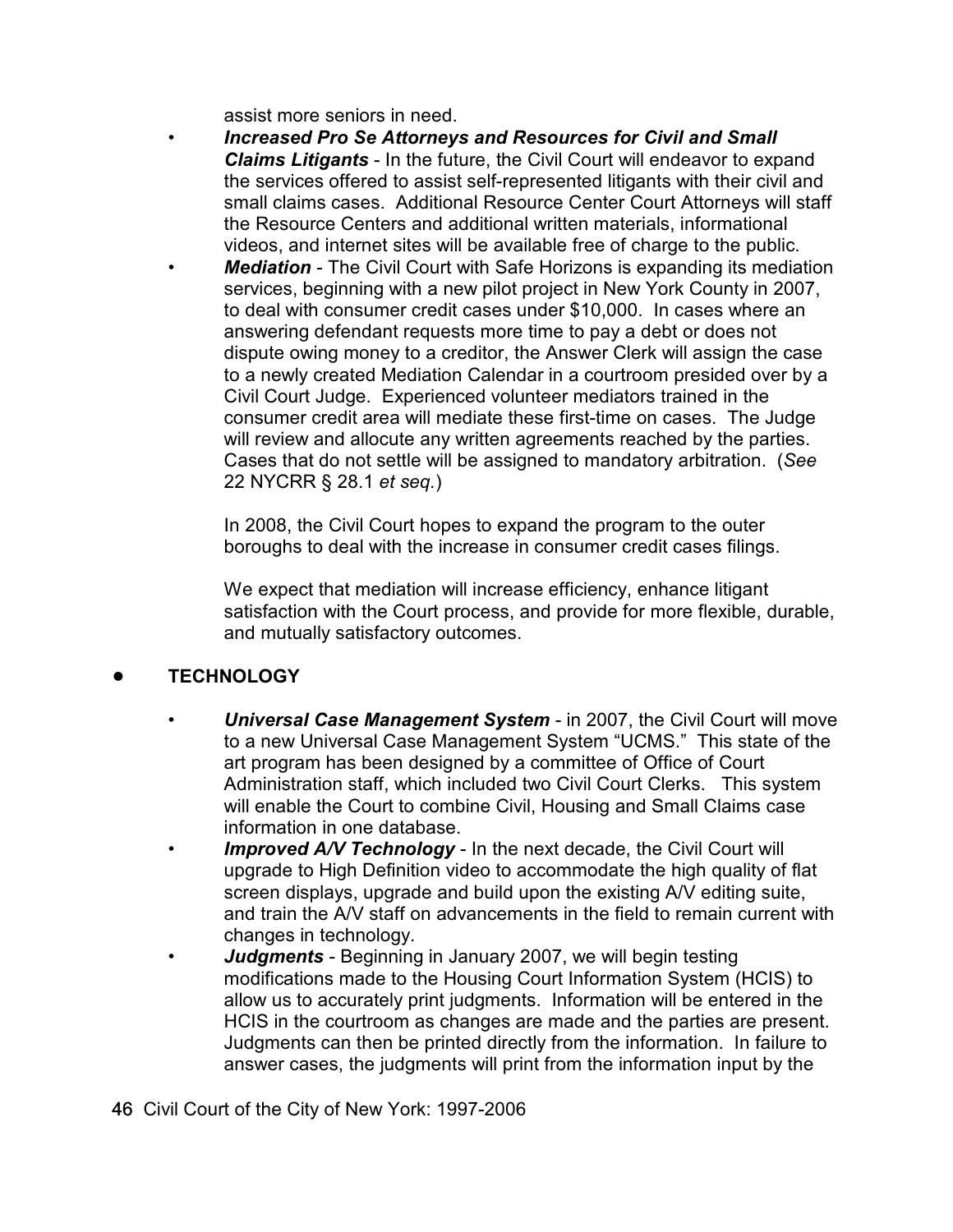Clerk in the office. The new judgments will spell out the reason for entry, will allow us to choose the judgment creditor and debtor as necessary, include money and warrant issuance information, and allow us to enter judgments of dismissal against one or more parties, as well as on counterclaims. The judgments can be printed as required, and a copy can be printed for any party who needs one. In the future, we also plan to make this function available in the Clerk's Office, so that if a litigant or a lawyer needs a copy of the judgment, he or she will be able to print it from a public access computer terminal.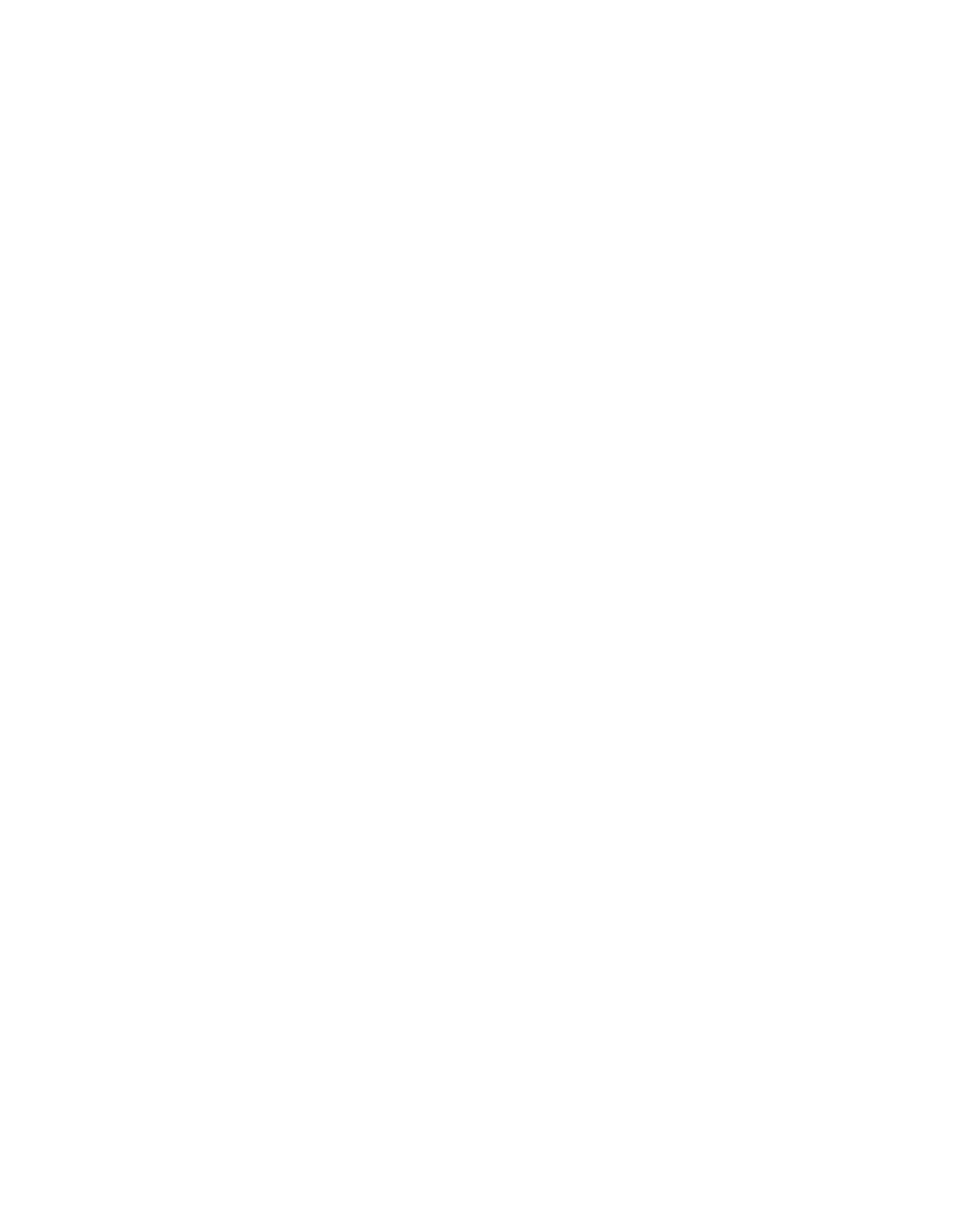# **ACKNOWLEDGMENTS**

There are many who are responsible for enabling the Civil Court to provide quality service to our users. The list would be infinite if all individuals were singled out for their efforts. Our efforts are bolstered by many City agencies, nonprofit organizations, bar associations, law schools, social work schools, and unions. We thank all of these organizations for their contributions.

Brooklyn Law School Columbia Law School Fordham Law School Feerick Center For Social Justice New York Law School Columbia University School of Social Work Yeshiva University Wurzweiler School of Social Work Fordham University School of Social Services The Center for Court Innovation The Legal Aid Society (Housing Help Unit) United Way of New York City Women in Need The Association of Small Claims Arbitrators Citi-Wide Task Force on Housing (Information tables) Rent Stabilization Association (Information tables) Safe Horizons Community Dispute Resolution Centers New York City Human Resources Administration New York City Department of Homeless Services New York City Department For the Aging New York City Department of Housing Preservation and Development Brooklyn Bar Association New York City Bar Association (Civil Court, Moderate Means and Housing Court Public Service Committees and the Justice Center) Court Attorney Trial Part Association DC<sub>37</sub> New York State Court Clerks Association New York State Court Officers Association

**We also must acknowledge the following members of the Court family whose efforts are** *where all possibilities begin***.**

**Judge Judith S. Kaye and Judge Jonathan Lippman** whose unprecedented leadership provides a fertile ground for all of the Civil Court's efforts to thrive.

**Judge Ann Pfau and Judge Juanita Bing Newton**, for their support in developing

Acknowledgments 49